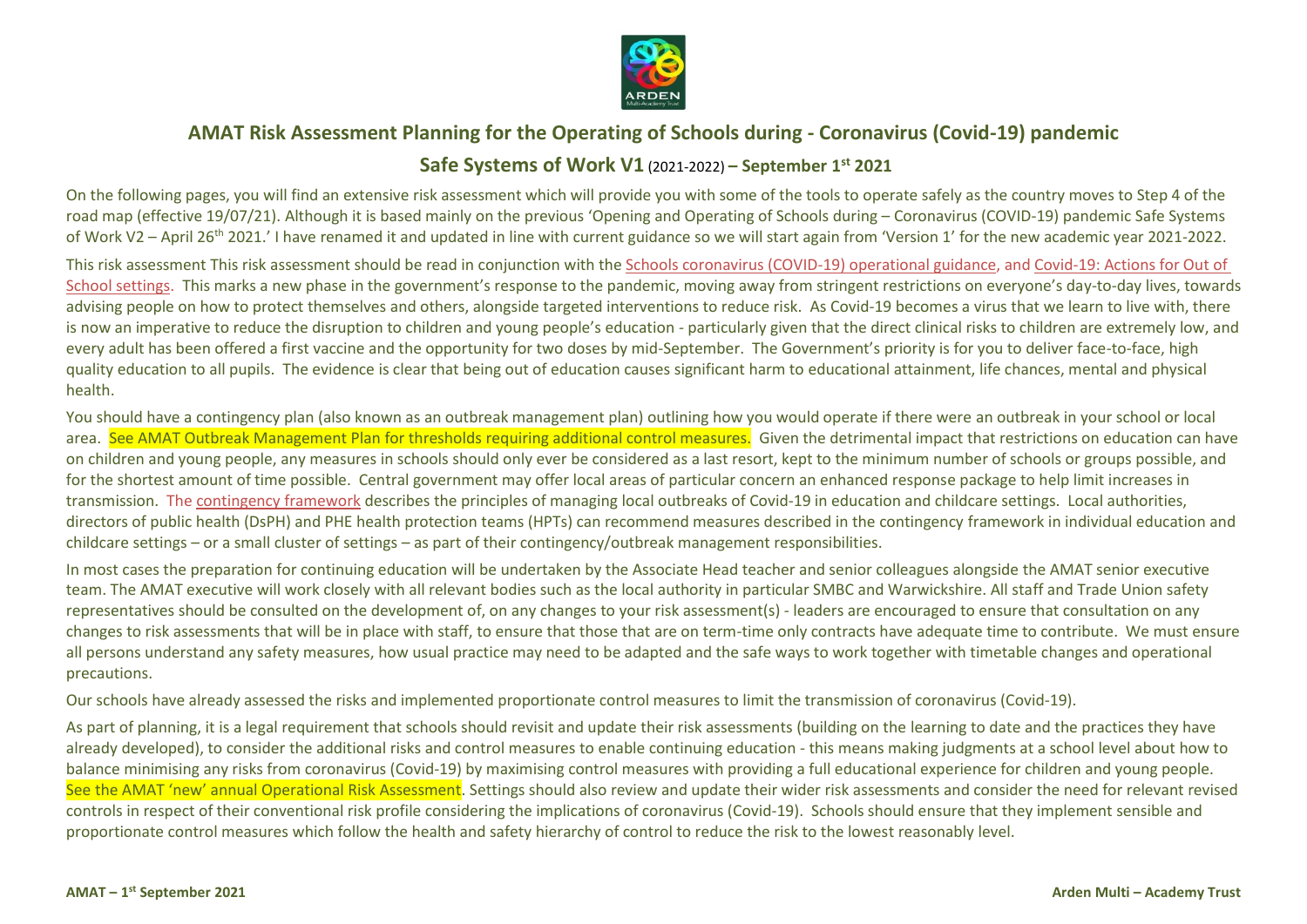Essential controls include:

- ensure good hygiene for everyone;
- maintain appropriate cleaning regimes;
- keep occupied spaces well ventilated;
- follow public health advice on testing, self-isolation and managing confirmed cases of COVID-19.

The control measures listed in the following risk assessment are a guide to help and support you. Control measures will need to be considered with the AMAT executive team.

This risk assessment **will be subject to change** as we move forward, but I will highlight again any changes to make life easier for you. If you have any queries, please do not hesitate to get in touch. The incredible work all colleagues have carried out since March 2020 has been amazing and we will continue to move forward together as a strong AMAT team during the new academic year 2021-2022.

Stay safe, keep well and take care.

Martin Murphy

CEO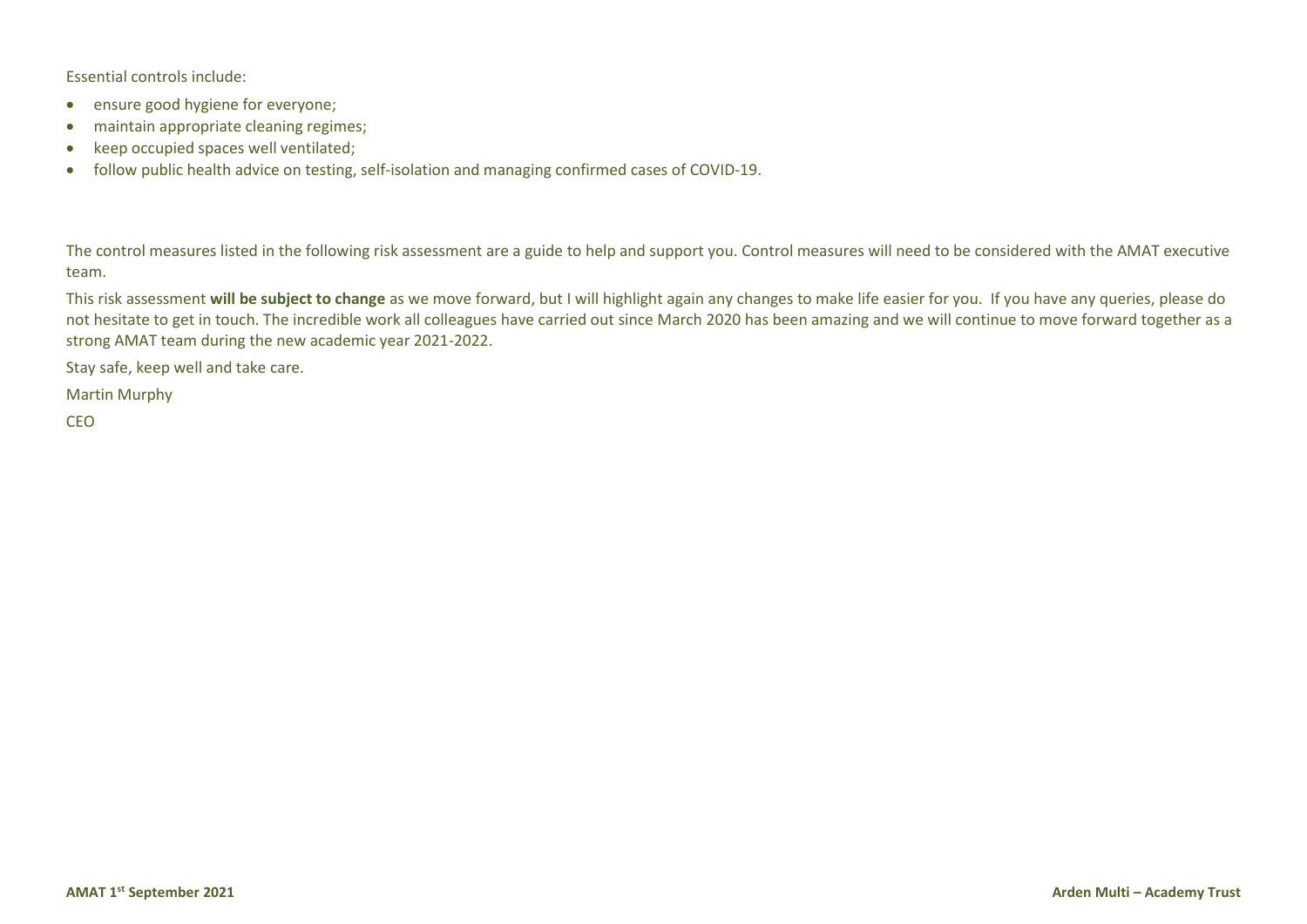| <b>Activity:</b>              | <b>Operating Schools/Settings during Coronavirus (Covid-19) Pandemic</b><br>Location:                                                                                                                                                                                                                                                                                                                                                                                                                                                                                                                                                                                                                                                                                                                                                                                                                                                                                                                                                       |                                 |  |            |                      | <b>AMAT Schools</b>                                    |
|-------------------------------|---------------------------------------------------------------------------------------------------------------------------------------------------------------------------------------------------------------------------------------------------------------------------------------------------------------------------------------------------------------------------------------------------------------------------------------------------------------------------------------------------------------------------------------------------------------------------------------------------------------------------------------------------------------------------------------------------------------------------------------------------------------------------------------------------------------------------------------------------------------------------------------------------------------------------------------------------------------------------------------------------------------------------------------------|---------------------------------|--|------------|----------------------|--------------------------------------------------------|
| <b>Assessor:</b>              | <b>CEO</b>                                                                                                                                                                                                                                                                                                                                                                                                                                                                                                                                                                                                                                                                                                                                                                                                                                                                                                                                                                                                                                  | <b>Ref</b><br>$No.$ :           |  |            | <b>Distribution:</b> | Associate Headteachers; Trustees and Chair<br>of LGB's |
| Date:                         | 01/09/2021                                                                                                                                                                                                                                                                                                                                                                                                                                                                                                                                                                                                                                                                                                                                                                                                                                                                                                                                                                                                                                  | <b>Proposed Review</b><br>Date: |  | <b>TBC</b> | Signed:              |                                                        |
| <b>Individuals</b><br>at Risk | All employees, pupils, visitors, contractors, members of the public, the people they live with and their other close contacts, in particular, vulnerable<br>children (as classified by DfE or LA guidance or school), vulnerable adults, anyone who is Black, Asian, Minority Ethnic (BAME), young/inexperienced<br>workers, new/expectant mothers, anyone experiencing ill-health or who has pre-existing medical conditions, and first aiders/nurses/intimate care<br>providers.                                                                                                                                                                                                                                                                                                                                                                                                                                                                                                                                                          |                                 |  |            |                      |                                                        |
| <b>Risks</b>                  | COVID-19 or the novel coronavirus (Covid-19) is a new, highly infectious and serious respiratory illness that can cause death, critical illness, and other<br>serious and potentially long-term health complications we are still learning about. The virus can be transmitted by contact with a bodily fluid containing<br>it, most commonly saliva droplets dispersed into the air (aerosols) through talking, coughing, sneezing, and the performance of some healthcare tasks,<br>which are then breathed in by other people nearby or the droplets land on surfaces that others touch, getting into their body when they then touch their<br>face, especially their own mouth, nose and eyes. This may lead to anxiety and other wellbeing issues amongst staff, pupils and parents. Risks arising<br>from lack of building/equipment particularly during periods of partial or full closure. The ability to effectively implement fire and other emergency<br>procedures may be compromised due to reduced staff numbers for example. |                                 |  |            |                      |                                                        |

The <u>Schools coronavirus (COVID-19) operational guidance</u> is intended to support schools, both mainstream and alternative provision. Separate guidance is available -[Covid-19: Actions for Out of School settings](https://www.gov.uk/government/publications/protective-measures-for-holiday-or-after-school-clubs-and-other-out-of-school-settings-for-children-during-the-coronavirus-covid-19-outbreak/covid-19-actions-for-out-of-school-settings).

| Hazards &                                                                    | <b>Risk</b>  | <b>Control Measures</b>                                                                                                                                                                                                                                                                                                                                                                                                                                                                                                                                                                                                                                                                                                                                                                                                                                                                                                                                                                                                                                                                                                                                                                                                                                                                              | <b>Notes/Additional Control Measures</b>                                                                                                                                                                                                                                                                                                                                                                                                                                                 | <b>Comment</b> |
|------------------------------------------------------------------------------|--------------|------------------------------------------------------------------------------------------------------------------------------------------------------------------------------------------------------------------------------------------------------------------------------------------------------------------------------------------------------------------------------------------------------------------------------------------------------------------------------------------------------------------------------------------------------------------------------------------------------------------------------------------------------------------------------------------------------------------------------------------------------------------------------------------------------------------------------------------------------------------------------------------------------------------------------------------------------------------------------------------------------------------------------------------------------------------------------------------------------------------------------------------------------------------------------------------------------------------------------------------------------------------------------------------------------|------------------------------------------------------------------------------------------------------------------------------------------------------------------------------------------------------------------------------------------------------------------------------------------------------------------------------------------------------------------------------------------------------------------------------------------------------------------------------------------|----------------|
| <b>Associated Risks</b>                                                      | <b>Ratin</b> | What are we doing now?                                                                                                                                                                                                                                                                                                                                                                                                                                                                                                                                                                                                                                                                                                                                                                                                                                                                                                                                                                                                                                                                                                                                                                                                                                                                               | What more do we need to explain/do?                                                                                                                                                                                                                                                                                                                                                                                                                                                      |                |
| An individual<br>develops Covid-<br>19 symptoms or<br>has a positive<br>test | High         | Pupils, staff and other adults should follow public health advice on when to self-isolate and<br>□<br>what to do. They should not come into school if they have COVID-19 symptoms (a new<br>continual cough, a temperature in excess of 37.8°C or a loss of, or change in their normal sense<br>of taste or smell (anosmia) *), have had a positive PCR test result or other reasons requiring<br>them to stay at home due to the risk of them passing on Covid-19 (e.g. they are required to<br>quarantine).<br>If anyone in school develops COVID-19 symptoms, however mild, we will send them home and<br>□<br>they should follow public health advice and self-isolate and should arrange to have a test:<br>if a child or member of staff tests negative, then they should stay at home until they feel<br>well and at least 2 more days if they have had diarrhoea or vomiting but can safely return<br>thereafter:<br>if a child or member of staff with symptoms tests positive, they should follow the 'stay at<br>home: guidance for households with possible or confirmed coronavirus (COVID-19)<br>infection' and must continue to self-isolate for at least from the day of onset of their<br>symptoms and for the following 10 full days and then return to school only if they do not | * In addition, if any staff or pupils test<br>positive for Covid-19, public health may<br>advise us to ask pupils to get tested and<br>isolate with a wider range of symptoms,<br>including: headache, diarrhoea, severe<br>fatigue and sore throat.<br>PHE has advised that routinely taking<br>the temperature of pupils is not<br>recommended as this is an unreliable<br>method for identifying Covid-19.<br>Anyone with coronavirus (Covid-19)<br>symptoms should not visit the GP, |                |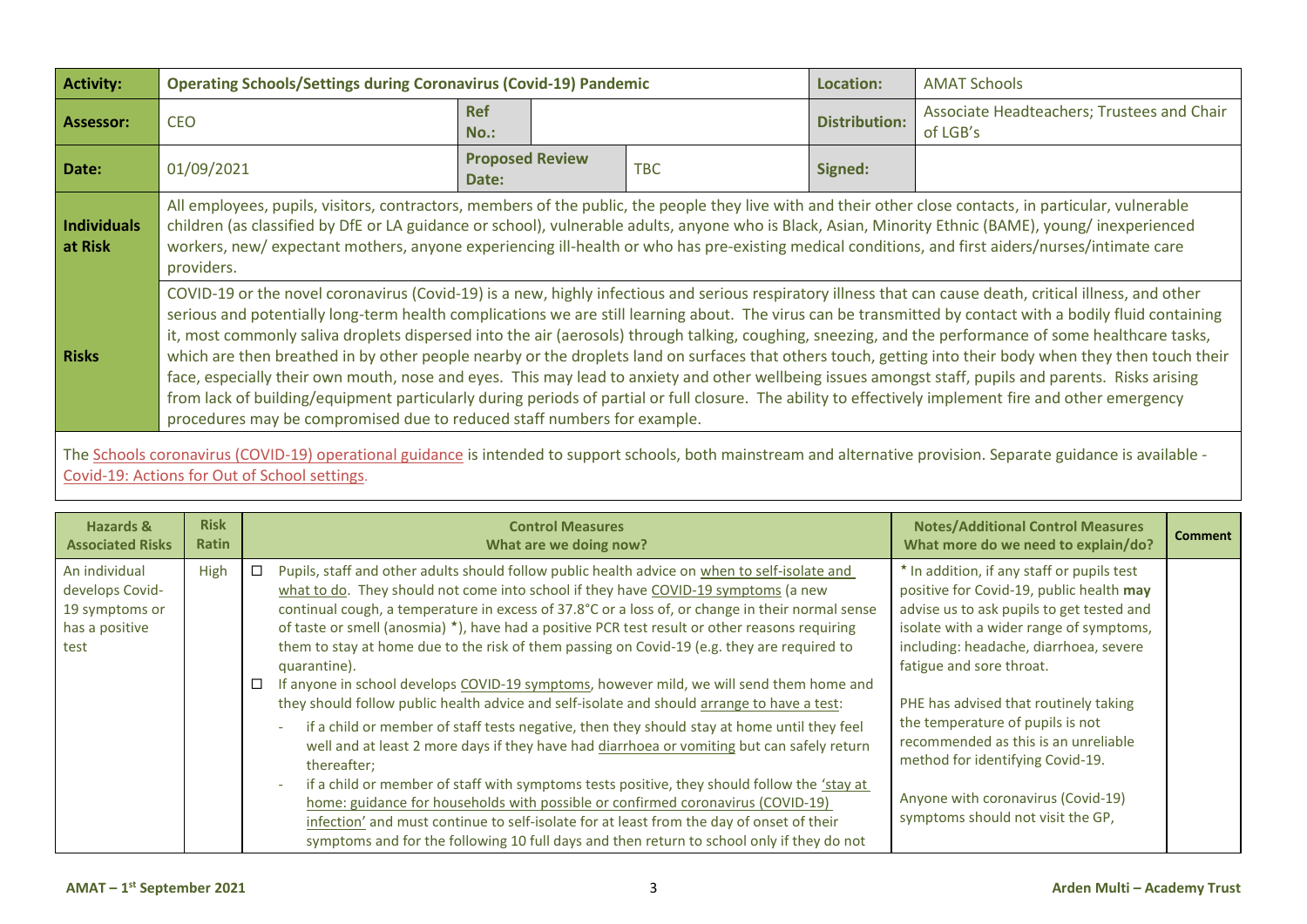| <b>Hazards &amp;</b><br><b>Associated Risks</b> | <b>Risk</b><br><b>Ratin</b> | <b>Control Measures</b><br>What are we doing now?                                                                                                                                                                                                                                                                                                                                                                                                                                                                                                                                                                                                                                                                                                                                                                                                                                                                                                                                                                                                                                                                                                                                                                                                                                                                                                                                                                                                                                                                                                                                                                                                                                                                                                                                                                                                                                                                                                                                                                                                                                                                                                                                                                                                                                                                                                                                                                                                                                                                                                                                                                                                                                                                                                                                                                                                                                                                                                                                                 | <b>Notes/Additional Control Measures</b><br>What more do we need to explain/do?                                                                                                                                                                                                                                                                                                                                                                                                                                                                                                                                                                                                                                                                                                                                                                                                                                                                                                                                                                                                                                                             | <b>Comment</b> |
|-------------------------------------------------|-----------------------------|---------------------------------------------------------------------------------------------------------------------------------------------------------------------------------------------------------------------------------------------------------------------------------------------------------------------------------------------------------------------------------------------------------------------------------------------------------------------------------------------------------------------------------------------------------------------------------------------------------------------------------------------------------------------------------------------------------------------------------------------------------------------------------------------------------------------------------------------------------------------------------------------------------------------------------------------------------------------------------------------------------------------------------------------------------------------------------------------------------------------------------------------------------------------------------------------------------------------------------------------------------------------------------------------------------------------------------------------------------------------------------------------------------------------------------------------------------------------------------------------------------------------------------------------------------------------------------------------------------------------------------------------------------------------------------------------------------------------------------------------------------------------------------------------------------------------------------------------------------------------------------------------------------------------------------------------------------------------------------------------------------------------------------------------------------------------------------------------------------------------------------------------------------------------------------------------------------------------------------------------------------------------------------------------------------------------------------------------------------------------------------------------------------------------------------------------------------------------------------------------------------------------------------------------------------------------------------------------------------------------------------------------------------------------------------------------------------------------------------------------------------------------------------------------------------------------------------------------------------------------------------------------------------------------------------------------------------------------------------------------------|---------------------------------------------------------------------------------------------------------------------------------------------------------------------------------------------------------------------------------------------------------------------------------------------------------------------------------------------------------------------------------------------------------------------------------------------------------------------------------------------------------------------------------------------------------------------------------------------------------------------------------------------------------------------------------------------------------------------------------------------------------------------------------------------------------------------------------------------------------------------------------------------------------------------------------------------------------------------------------------------------------------------------------------------------------------------------------------------------------------------------------------------|----------------|
|                                                 |                             | have a temperature (a cough or anosmia can last for several weeks once the infection has<br>gone). The period of isolation starts from the day they became symptomatic and the<br>following 10 full days. If they still have a high temperature, they should keep self-isolating<br>until their temperature returns to normal;<br>if a child or member of staff is not experiencing symptoms but has tested positive for<br>Covid-19, they must self-isolate starting from the day the test was taken and the next 10<br>full days. If symptoms develop during this isolation period, then they must restart the 10<br>day isolation from the day after symptoms developed.<br>For everyone with symptoms, they should avoid using public transport and, wherever possible,<br>$\Box$<br>be collected by a member of their family or household.<br>If a pupil is awaiting collection, they should be left in a room on their own if possible and safe to<br>$\Box$<br>do so. A window should be opened for fresh air ventilation if possible. Appropriate PPE should<br>also be used if close contact is necessary, further information on this can be found in the use of<br>PPE in education, childcare and children's social care settings guidance. Any rooms they use<br>should be cleaned after they have left.<br>The household (including any siblings and pupils in boarding schools) should follow the PHE<br>$\Box$<br>stay at home guidance for households with possible or confirmed coronavirus (COVID-19)<br>infection and refer to 'Close Contacts' overleaf.<br><b>Asymptomatic testing</b><br>Testing remains important in reducing the risk of transmission of infection within schools. That<br>$\Box$<br>is why, whilst some measures are relaxed, others will remain, and if necessary, in response to<br>the latest epidemiological data, we all need to be prepared to step measures up or down in<br>future depending on local circumstances.<br>$\Box$<br>As pupils will potentially mix with lots of other people during the summer holidays, all<br>secondary school pupils should receive 2 on-site lateral flow device tests, 3 to 5 days apart, on<br>their return in the autumn term. We can commence testing from 3 working days before the<br>start of term and can stagger return of pupils across the first week to manage this. Pupils<br>should then continue to test twice weekly at home until the end of September, when this will<br>be reviewed.<br>Staff should undertake twice weekly home tests whenever they are on site until the end of<br>$\Box$<br>September, when this will also be reviewed.<br>$\Box$ We will also retain a small asymptomatic testing site (ATS) capabilities on-site until further<br>notice so they can offer testing to pupils who are unable to test themselves at home.<br><b>Confirmatory PCR tests</b><br>$\Box$ Staff and pupils with a positive LFD test result should self-isolate in line with the stay at home | pharmacy, urgent care centre or a<br>hospital unless advised to do so.<br>Solihull Schools - Following significant<br>updates to Covid-19 Government<br>guidance, there is a new procedure for<br>managing Covid-19 cases in educational<br>settings in Solihull which can be found<br>here [link]. There are the following<br>notable changes:<br>There is no need to notify Solihull<br>$\mathcal{L}_{\mathcal{A}}$<br>Council for every case of Covid-19<br>but every case should be recorded<br>on the updated case log here [link].<br>When an outbreak threshold is<br>$\mathcal{L}_{\mathcal{A}}$<br>reached (see procedure document<br>for details), outbreaks must be<br>reported to Solihull Council Public<br>Health who will advise on actions to<br>take<br>School/settings must have a<br>$\mathcal{L}_{\mathcal{A}}$<br><b>Contingency (Outbreak</b><br>Management Plan).<br>For further information, please contact<br><b>Public Health on</b><br>contacttracing@solihull.gov.uk or 0121<br>704 6892.<br>Non Solihull Schools/any school:<br>Contact the DfE Helpline: 0800 046 8687<br>& select Option 1 for advice on the |                |
|                                                 |                             | guidance. They will also need to get a free PCR test to check if they have Covid-19.<br>$\Box$ Whilst awaiting the PCR result, the individual should continue to self-isolate.                                                                                                                                                                                                                                                                                                                                                                                                                                                                                                                                                                                                                                                                                                                                                                                                                                                                                                                                                                                                                                                                                                                                                                                                                                                                                                                                                                                                                                                                                                                                                                                                                                                                                                                                                                                                                                                                                                                                                                                                                                                                                                                                                                                                                                                                                                                                                                                                                                                                                                                                                                                                                                                                                                                                                                                                                    | action to take in response to a positive<br>case. If, following triage, further expert                                                                                                                                                                                                                                                                                                                                                                                                                                                                                                                                                                                                                                                                                                                                                                                                                                                                                                                                                                                                                                                      |                |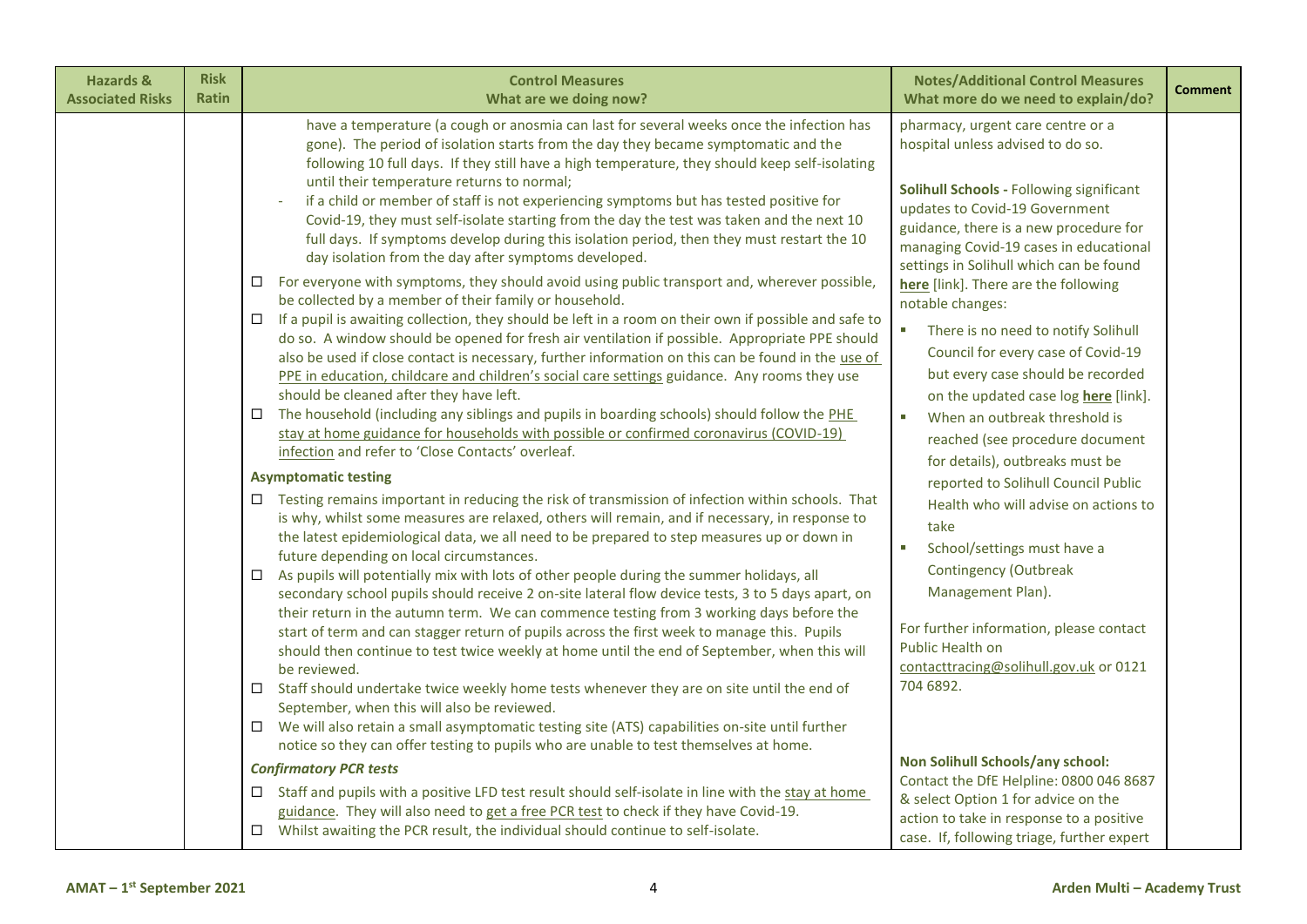| <b>Hazards &amp;</b><br><b>Associated Risks</b>                                              | <b>Risk</b><br>Ratin | <b>Control Measures</b><br>What are we doing now?                                                                                                                                                                                                                                                                                                                                                                                                                                                                                                                                                                                                                                                                                                                                                                                                                                                                                                                                                                                                                                                             | <b>Notes/Additional Control Measures</b><br>What more do we need to explain/do?                                                                                                                                                                                                  | <b>Comment</b> |
|----------------------------------------------------------------------------------------------|----------------------|---------------------------------------------------------------------------------------------------------------------------------------------------------------------------------------------------------------------------------------------------------------------------------------------------------------------------------------------------------------------------------------------------------------------------------------------------------------------------------------------------------------------------------------------------------------------------------------------------------------------------------------------------------------------------------------------------------------------------------------------------------------------------------------------------------------------------------------------------------------------------------------------------------------------------------------------------------------------------------------------------------------------------------------------------------------------------------------------------------------|----------------------------------------------------------------------------------------------------------------------------------------------------------------------------------------------------------------------------------------------------------------------------------|----------------|
|                                                                                              |                      | $\Box$ If the PCR test is taken within 2 days of the positive lateral flow test, and is negative, the result<br>overrides the self-test LFD test result and the staff member/pupil can return to school, as long as<br>the individual doesn't have Covid-19 symptoms.                                                                                                                                                                                                                                                                                                                                                                                                                                                                                                                                                                                                                                                                                                                                                                                                                                         | advice is required the adviser will<br>escalate the school's call to the local<br>health protection team who will provide<br>definitive advice on who must be sent<br>home.                                                                                                      |                |
|                                                                                              |                      |                                                                                                                                                                                                                                                                                                                                                                                                                                                                                                                                                                                                                                                                                                                                                                                                                                                                                                                                                                                                                                                                                                               | A small supply of fluid-resistant surgical<br>face masks should be available                                                                                                                                                                                                     |                |
|                                                                                              |                      |                                                                                                                                                                                                                                                                                                                                                                                                                                                                                                                                                                                                                                                                                                                                                                                                                                                                                                                                                                                                                                                                                                               | Refer to: Secondary schools and colleges<br>document sharing platform, Early years<br>and primary schools document sharing<br>platform and Rapid asymptomatic<br>testing in specialist settings (from Step<br>$\overline{4}$                                                     |                |
|                                                                                              |                      |                                                                                                                                                                                                                                                                                                                                                                                                                                                                                                                                                                                                                                                                                                                                                                                                                                                                                                                                                                                                                                                                                                               | Refer to PCR test kits for schools and<br>further education providers. School-<br>held PCR test kits should only be offered<br>in the exceptional circumstance an<br>individual becomes symptomatic and<br>you believe they may have barriers to<br>accessing testing elsewhere. |                |
| An individual has<br>been identified<br>as a close contact<br>of a positive<br>Covid-19 case | High                 | <b>Definition of a Close Contact</b><br>$\Box$ A contact is a person who has been close to someone who has tested positive for Covid-19. A<br>person can be a contact any time from 2 days before the person who tested positive developed<br>their symptoms (or, if they did not have any symptoms, from 2 days before the date their<br>positive test was taken), and up to 10 days after, as this is when they can pass the infection on<br>to others. A risk assessment may be undertaken to determine this, but a contact can be:<br>anyone who lives in the same household as another person who has Covid-19 symptoms or has<br>$\Box$<br>tested positive for Covid-19;<br>$\Box$ anyone who has had any of the following types of contact with someone who has tested<br>positive for Covid-19:<br>face-to-face contact including being coughed on or having a face-to-face conversation<br>within 1m<br>been within 1m for 1 minute or longer without face-to-face contact<br>been within 2m of someone for more than 15 minutes (either as a one-off contact, or<br>added up together over one day) | Refer to: Guidance for contacts of<br>people with confirmed coronavirus<br>(COVID-19) infection who do not live<br>with the person and Stay at home:<br>guidance for households with possible<br>or confirmed coronavirus (COVID-19)<br>infection                                |                |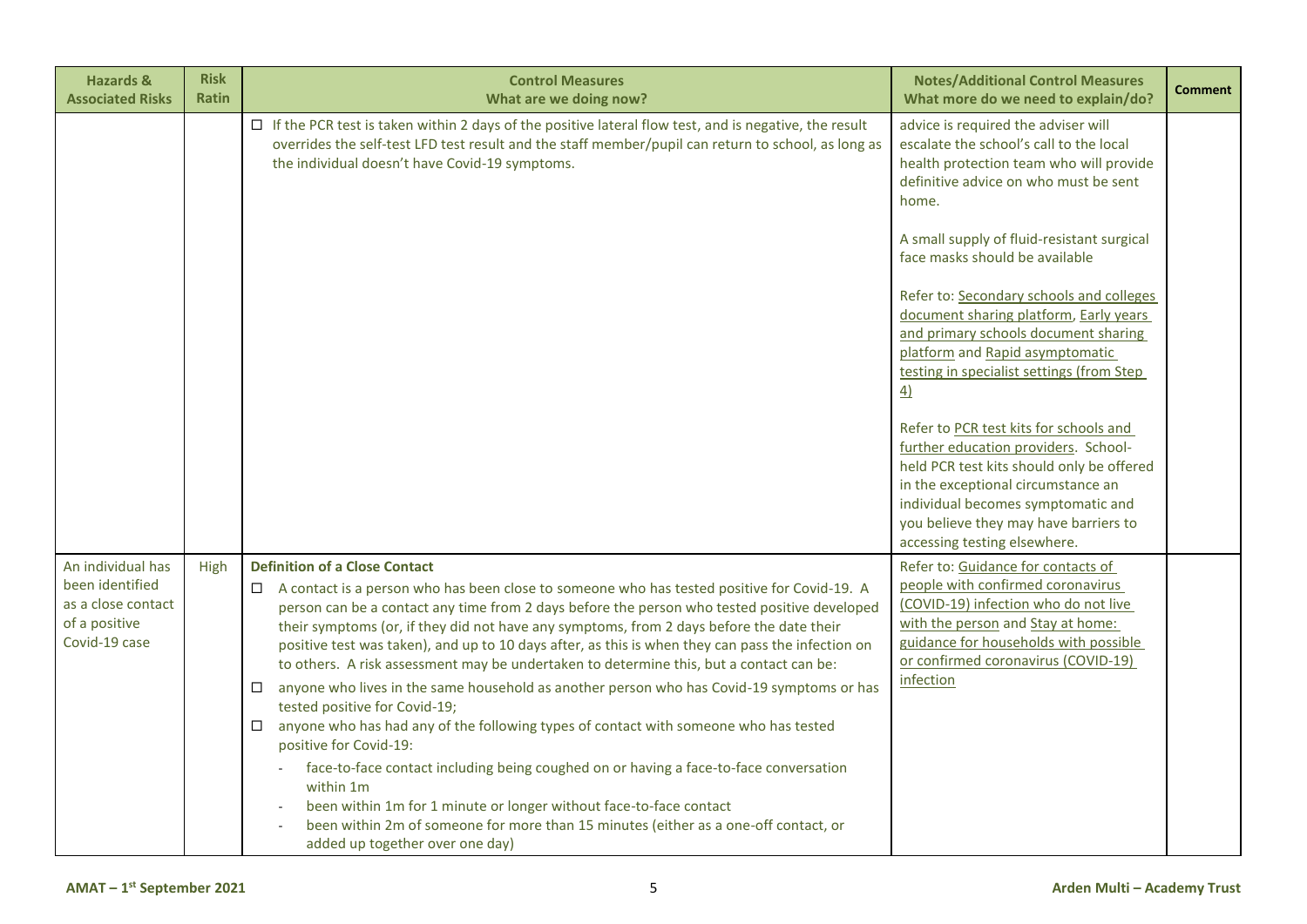| <b>Hazards &amp;</b><br><b>Associated Risks</b> | <b>Risk</b><br><b>Ratin</b> | <b>Control Measures</b><br>What are we doing now?                                                                                                                                                    | <b>Notes/Additional Control Measures</b><br>What more do we need to explain/do? | <b>Comment</b> |
|-------------------------------------------------|-----------------------------|------------------------------------------------------------------------------------------------------------------------------------------------------------------------------------------------------|---------------------------------------------------------------------------------|----------------|
|                                                 |                             |                                                                                                                                                                                                      |                                                                                 |                |
|                                                 |                             | $\Box$ A person may also be a close contact if they have travelled in the same vehicle or plane as a                                                                                                 |                                                                                 |                |
|                                                 |                             | person who has tested positive for Covid-19.                                                                                                                                                         |                                                                                 |                |
|                                                 |                             | <b>Tracing close contacts and isolation</b>                                                                                                                                                          |                                                                                 |                |
|                                                 |                             | $\Box$ As soon as we are made aware that any member of staff (and this includes all adults working in                                                                                                |                                                                                 |                |
|                                                 |                             | the school [paid and unpaid]) who may have been in close contact with other staff or pupils,<br>has tested positive for Covid-19, we will report the details to the NHS Self Isolation Service Hub   |                                                                                 |                |
|                                                 |                             | on 020 3743 6715. This will include the 8-digit NHS Test and Trace Account ID (sometimes                                                                                                             |                                                                                 |                |
|                                                 |                             | referred to as a CTAS number) of the person who tested positive, alongside the names of co-                                                                                                          |                                                                                 |                |
|                                                 |                             | workers identified as close contacts.                                                                                                                                                                |                                                                                 |                |
|                                                 |                             | $\Box$ Where we have a pupil who tests positive, we will also report the details of any staff (paid and                                                                                              |                                                                                 |                |
|                                                 |                             | unpaid) who have been close contacts of the positive case to the NHS Self Isolation Service Hub<br>as above.                                                                                         |                                                                                 |                |
|                                                 |                             | This will ensure that all workplace contacts are registered with NHS Test and Trace and can<br>□                                                                                                     |                                                                                 |                |
|                                                 |                             | receive the necessary public health advice, including the support available to help people to                                                                                                        |                                                                                 |                |
|                                                 |                             | self-isolate if necessary.                                                                                                                                                                           |                                                                                 |                |
|                                                 |                             | $\Box$ Close contacts will now be identified via NHS Test and Trace and we will no longer be expected                                                                                                |                                                                                 |                |
|                                                 |                             | to undertake contact tracing.<br>NHS Test and Trace will work with the positive case and/or their parents to identify close<br>$\Box$                                                                |                                                                                 |                |
|                                                 |                             | contacts. Contacts from a school setting will only be traced by NHS Test and Trace where the                                                                                                         |                                                                                 |                |
|                                                 |                             | positive case and/or their parent specifically identifies the individual as being a close contact.                                                                                                   |                                                                                 |                |
|                                                 |                             | This is likely to be a small number of individuals who would be most at risk of contracting Covid-                                                                                                   |                                                                                 |                |
|                                                 |                             | 19 due to the nature of the close contact. We may be contacted in exceptional cases to help                                                                                                          |                                                                                 |                |
|                                                 |                             | with identifying close contacts, as currently happens in managing other infectious diseases.<br>Individuals are not required to self-isolate if they live in the same household as someone with<br>□ |                                                                                 |                |
|                                                 |                             | Covid-19, or are a close contact of someone with Covid-19, and any of the following apply:                                                                                                           |                                                                                 |                |
|                                                 |                             |                                                                                                                                                                                                      |                                                                                 |                |
|                                                 |                             | they are fully vaccinated (vaccinated with an MHRA approved Covid-19 vaccine in the UK,                                                                                                              |                                                                                 |                |
|                                                 |                             | and at least 14 days have passed since they received the recommended doses of that<br>vaccine);                                                                                                      |                                                                                 |                |
|                                                 |                             | they are below the age of 18 years 6 months;                                                                                                                                                         |                                                                                 |                |
|                                                 |                             | they have taken part in or are currently part of an approved Covid-19 vaccine trial;                                                                                                                 |                                                                                 |                |
|                                                 |                             | they are not able to get vaccinated for medical reasons.                                                                                                                                             |                                                                                 |                |
|                                                 |                             | NHS Test and Trace will contact them to let them know that they have been identified as a<br>$\Box$                                                                                                  |                                                                                 |                |
|                                                 |                             | contact and check whether they are legally required to self-isolate. If they are not legally                                                                                                         |                                                                                 |                |
|                                                 |                             | required to self-isolate, they will be provided with advice on testing and given guidance on                                                                                                         |                                                                                 |                |
|                                                 |                             | preventing the spread of Covid-19. Even if they do not have symptoms, they will be advised to                                                                                                        |                                                                                 |                |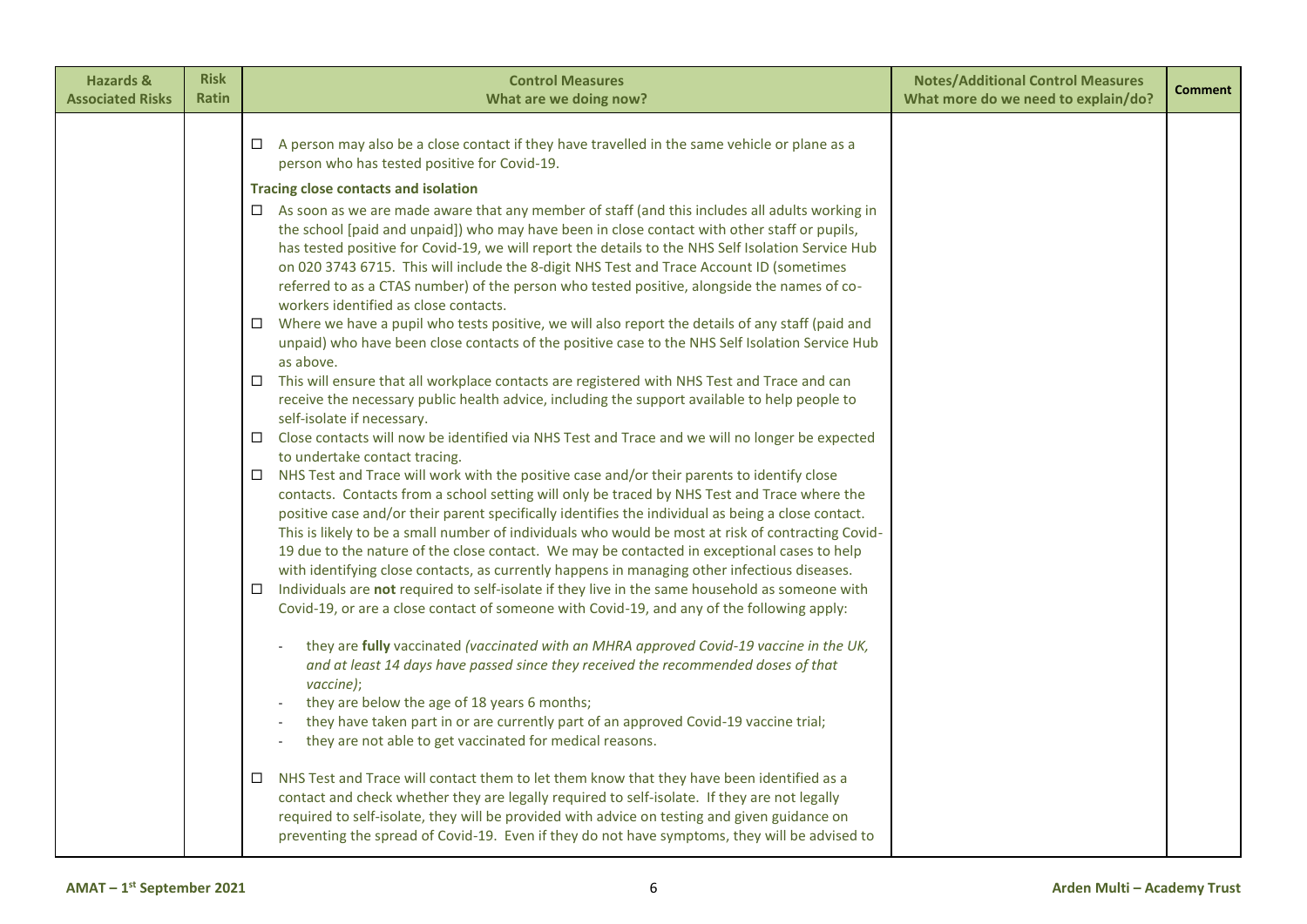| <b>Hazards &amp;</b><br><b>Associated Risks</b> | <b>Risk</b><br><b>Ratin</b> | <b>Control Measures</b><br>What are we doing now?                                                                                                                                                                                                                                                                                                                                                                                                                                                                                                                                                                                                                                                                                                                                                                                                                                                                                                                                                                                                                                                                                                                                                                                                                                                                                                                                                                                                                                                                                                                                                                                                                                                                                       | <b>Notes/Additional Control Measures</b><br>What more do we need to explain/do? | <b>Comment</b> |
|-------------------------------------------------|-----------------------------|-----------------------------------------------------------------------------------------------------------------------------------------------------------------------------------------------------------------------------------------------------------------------------------------------------------------------------------------------------------------------------------------------------------------------------------------------------------------------------------------------------------------------------------------------------------------------------------------------------------------------------------------------------------------------------------------------------------------------------------------------------------------------------------------------------------------------------------------------------------------------------------------------------------------------------------------------------------------------------------------------------------------------------------------------------------------------------------------------------------------------------------------------------------------------------------------------------------------------------------------------------------------------------------------------------------------------------------------------------------------------------------------------------------------------------------------------------------------------------------------------------------------------------------------------------------------------------------------------------------------------------------------------------------------------------------------------------------------------------------------|---------------------------------------------------------------------------------|----------------|
|                                                 | □<br>□<br>□<br>$\Box$       | have a PCR test as soon as possible. We will encourage all individuals to take a PCR test if<br>advised to do so. There is no requirement to self-isolate while awaiting PCR test results and so<br>individuals can attend the setting as usual. Children aged 4 and under will not be advised to<br>take a test unless the positive case was someone in their own household.<br>They should not arrange to have a PCR test if they have previously received a positive PCR test<br>result in the last 90 days, unless they develop any new symptoms of Covid-19, as it is possible<br>for PCR tests to remain positive for some time after Covid-19 infection.<br>Staff/other adults who do not need to isolate, and children and young people aged under 18<br>years 6 months who usually attend school, and have been identified as a close contact, should<br>continue to attend school as normal. They do not need to wear a face covering within the<br>school, but it is expected and recommended that these are worn when travelling on public or<br>dedicated transport.<br>If they develop symptoms at any time, even if these are mild, they must self-isolate<br>immediately, arrange to have a PCR test and follow the guidance for people with COVID-19<br>symptoms.<br>Even if they are vaccinated, they can still be infected with Covid-19 and pass it on to others. If<br>they are identified as a contact of someone with Covid-19 but are not required to self-isolate,<br>they can help protect others when not at work/school by following Coronavirus: how to stay<br>safe and help prevent the spread. As well as getting a PCR test, they will be encouraged to<br>follow keeping yourself and others safe by: |                                                                                 |                |
|                                                 | $\Box$<br>□<br>$\Box$       | limiting close contact with other people outside their household, especially in enclosed<br>spaces;<br>wearing a face covering in enclosed spaces and where they are unable to maintain social<br>distancing unless exempt;<br>limiting contact with anyone who is clinically extremely vulnerable;<br>continuing to practice good hand/respiratory hygiene;<br>taking part in twice weekly LFD testing.<br>This advice applies until 10 days after their most recent contact with the person who has tested<br>positive for Covid-19 or while any person in their household with Covid-19 is self-isolating.<br>18-year-olds will be treated in the same way as children until 6 months after their 18th<br>birthday, to allow them the opportunity to get fully vaccinated. At which point, they will be<br>subject to the same rules as adults and so if they choose not to get vaccinated, they will need<br>to self-isolate if identified as a close contact (as below).<br>Those who are contacted by NHS Test and Trace as contacts/household contacts and are still<br>legally required to self-isolate i.e. those over 18 years and 6 months who have not been fully<br>vaccinated (unless unable to get vaccinated for medical reasons), must self-isolate for 10 days                                                                                                                                                                                                                                                                                                                                                                                                                                                        |                                                                                 |                |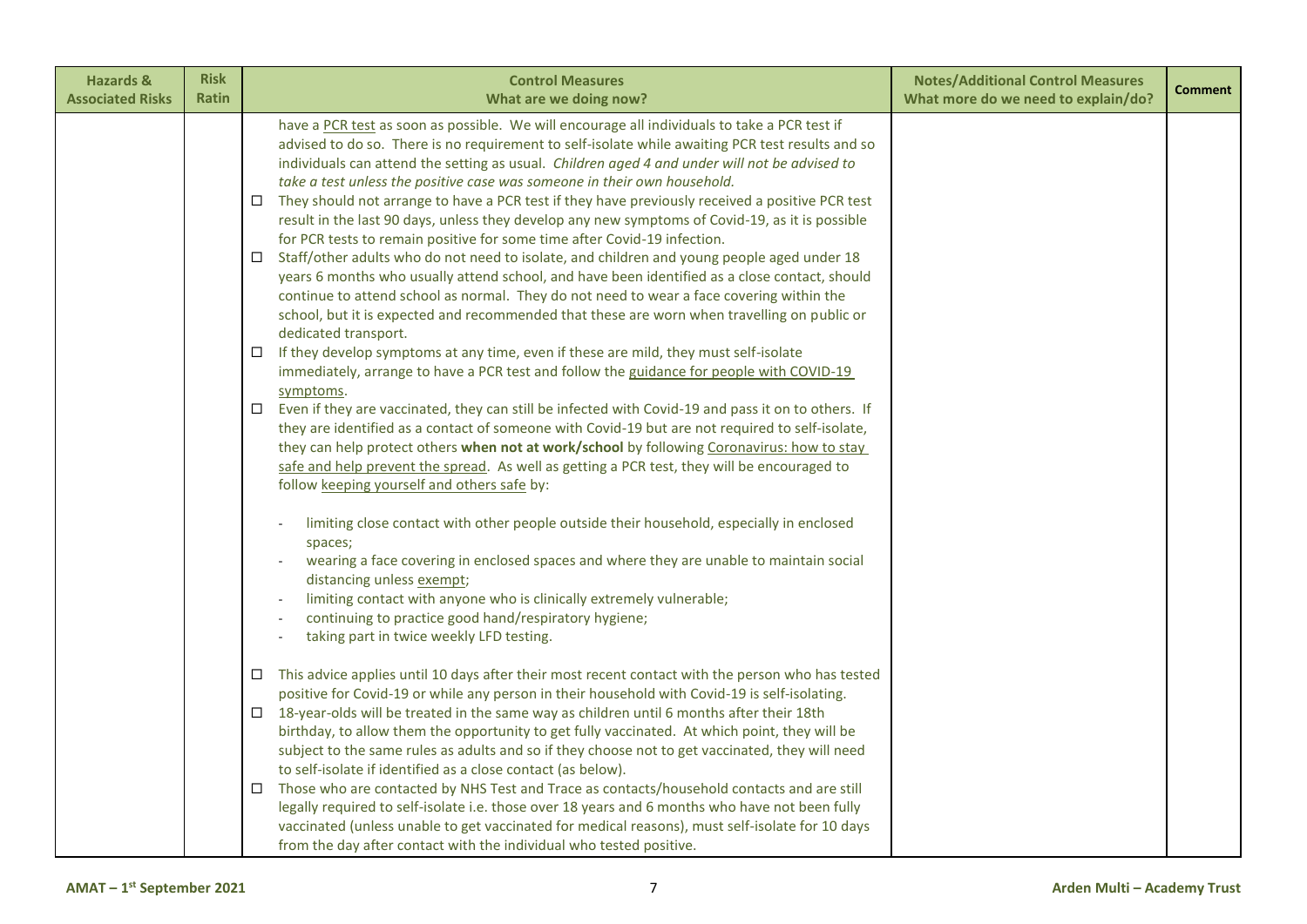| <b>Hazards &amp;</b><br><b>Associated Risks</b>                                                        | <b>Risk</b><br><b>Ratin</b> | <b>Control Measures</b><br>What are we doing now?                                                                                                                                                                                                                                                                                                                                                                                                                                                                                                                                                                                                                                                                                                                                                                                                                                                                                                                                                                                                                                                                                                                                                                                                                                                                                                                                                                                                                                                                                                                                                                                                                                                                                                                                                             | <b>Notes/Additional Control Measures</b><br>What more do we need to explain/do?                                                                       | <b>Comment</b> |
|--------------------------------------------------------------------------------------------------------|-----------------------------|---------------------------------------------------------------------------------------------------------------------------------------------------------------------------------------------------------------------------------------------------------------------------------------------------------------------------------------------------------------------------------------------------------------------------------------------------------------------------------------------------------------------------------------------------------------------------------------------------------------------------------------------------------------------------------------------------------------------------------------------------------------------------------------------------------------------------------------------------------------------------------------------------------------------------------------------------------------------------------------------------------------------------------------------------------------------------------------------------------------------------------------------------------------------------------------------------------------------------------------------------------------------------------------------------------------------------------------------------------------------------------------------------------------------------------------------------------------------------------------------------------------------------------------------------------------------------------------------------------------------------------------------------------------------------------------------------------------------------------------------------------------------------------------------------------------|-------------------------------------------------------------------------------------------------------------------------------------------------------|----------------|
|                                                                                                        |                             | We will continue to have a role in working with health protection teams in the case of a local<br>$\Box$<br>outbreak. If there is a substantial increase in the number of positive cases in our setting or if<br>central government offers our area an enhanced response package, a director of public health<br>might advise us to temporarily reintroduce some control measures.<br>Local outbreak threshold levels as determined by the contingency framework at which point we<br>$\Box$<br>may, in consultation with the DsPH, invoke our Outbreak Management Plan are:<br>5 children, pupils or staff, who are likely to have mixed closely, test positive for Covid-19<br>within a 10-day period; or<br>10% of children, pupils or staff who are likely to have mixed closely test positive for Covid-<br>19 within a 10-day period.<br>For special schools and settings that operate with 20 or fewer children, pupils, and staff at any<br>$\Box$<br>one time:<br>2 children, pupils, students and staff, who are likely to have mixed closely, test positive for<br>COVID-19 within a 10-day period.<br><b>NHS Test and Trace App</b><br>$\Box$ The national NHS Test and Trace App can be downloaded by staff/volunteers and students aged<br>16 and over. The app complements, rather than replaces, existing processes.<br>□ Our approach to this app can be found in our Online Safety Policy which makes clear that use of<br>the NHS Covid-19 app is a limited exception to our normal policy on mobile phones being off<br>and Bluetooth being disabled. There are circumstances where we will advise staff to disable<br>the app during school time such as where the phone is not on the person and/or stored in a<br>locker during the school day<br>Refer also to 'Lettings' below.<br>□ | Refer to: Use of the NHS COVID-19 app<br>in schools and FE colleges                                                                                   |                |
| Clinically<br>vulnerable or<br>extremely<br>clinically<br>vulnerable<br>persons returning<br>to school | High                        | <b>Pupils</b><br><b>Clinically extremely vulnerable (CEV)</b><br>Clinical studies have shown that children and young people, including those originally<br>$\Box$<br>considered to be clinically extremely vulnerable (CEV), are at very low risk of serious illness if<br>they catch the virus. The UK Clinical Review Panel has recommended that all children and<br>young people under the age of 18 should no longer be considered CEV and should be removed<br>from the Shielded Patient List.<br>All children and young people should continue to follow the same guidance as everyone else.<br>□<br>For a very few individual children, specific clinical advice may be given and this should continue<br>$\Box$<br>to be followed. We will provide remote education to pupils who are following specific clinical<br>advice.                                                                                                                                                                                                                                                                                                                                                                                                                                                                                                                                                                                                                                                                                                                                                                                                                                                                                                                                                                          | Refer to RCPCH: COVID-19 guidance on<br>CEV children & young people, DFE:<br>Supporting pupils at school with medical<br>conditions and the DHSC FAQs |                |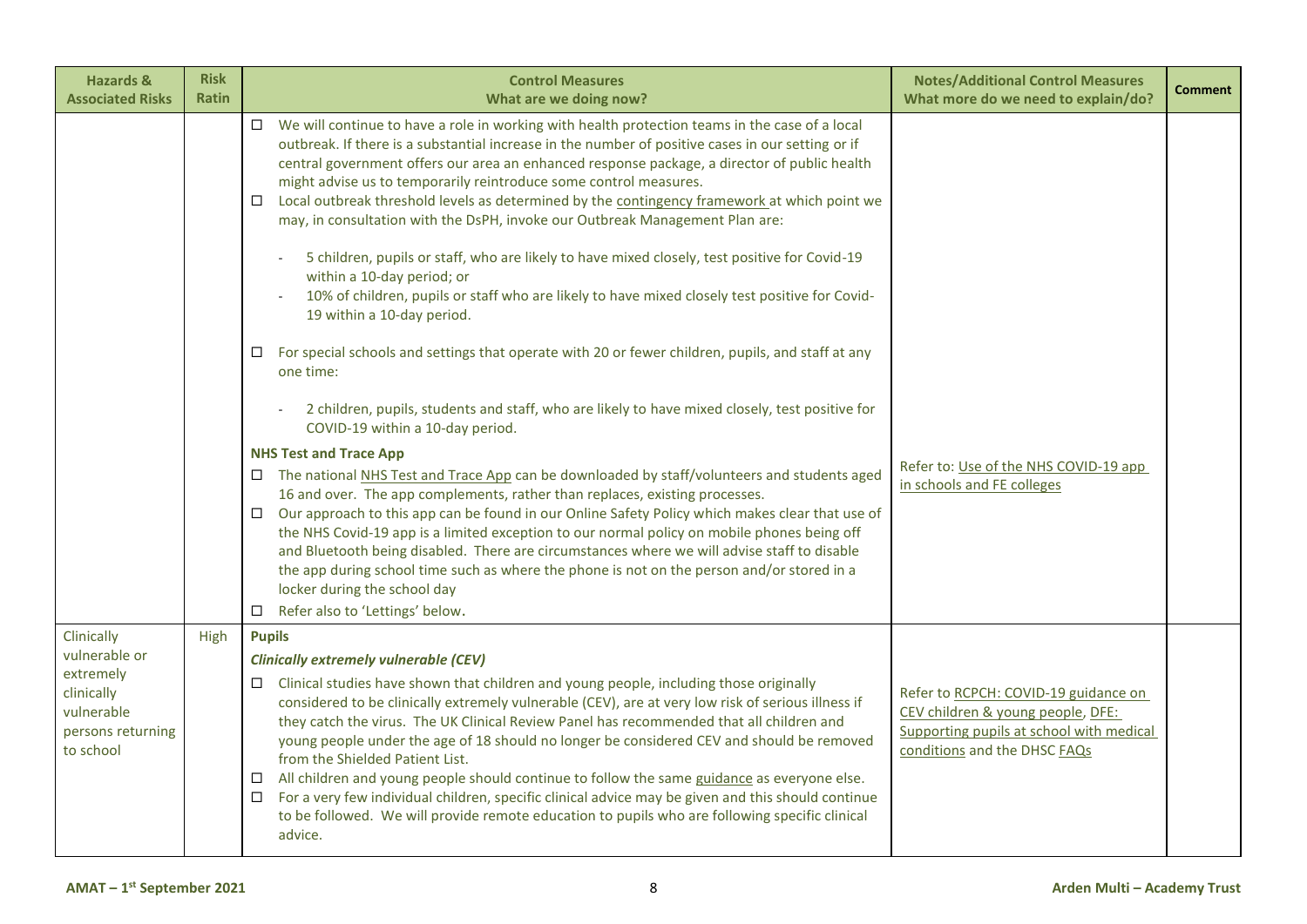| <b>Hazards &amp;</b><br><b>Associated Risks</b> | <b>Risk</b><br><b>Ratin</b> | <b>Control Measures</b><br>What are we doing now?                                                                                                                                                                                                                                                                                                                                                                                                                                                                                                        | <b>Notes/Additional Control Measures</b><br>What more do we need to explain/do?                                                                                                                                                  | <b>Comment</b> |
|-------------------------------------------------|-----------------------------|----------------------------------------------------------------------------------------------------------------------------------------------------------------------------------------------------------------------------------------------------------------------------------------------------------------------------------------------------------------------------------------------------------------------------------------------------------------------------------------------------------------------------------------------------------|----------------------------------------------------------------------------------------------------------------------------------------------------------------------------------------------------------------------------------|----------------|
|                                                 |                             | A letter has been sent by the DHSC to the families of children and young people who were<br>$\Box$<br>previously classified as CEV informing them of this change. Whilst attendance is mandatory, we<br>will work collaboratively with families to reassure them and to help their child return to their<br>everyday activities. Discussions will have a collaborative approach, focusing on the welfare of<br>the child and responding to the concerns of the parent, carer or young person.                                                            |                                                                                                                                                                                                                                  |                |
|                                                 |                             | <b>Immunisation</b>                                                                                                                                                                                                                                                                                                                                                                                                                                                                                                                                      |                                                                                                                                                                                                                                  |                |
|                                                 |                             | As normal, we will engage with our local immunisation providers to provide routine<br>□<br>immunisation programmes on site, ensuring these will be delivered in keeping with the school's<br>control measures.                                                                                                                                                                                                                                                                                                                                           |                                                                                                                                                                                                                                  |                |
|                                                 |                             | <b>School workforce</b>                                                                                                                                                                                                                                                                                                                                                                                                                                                                                                                                  |                                                                                                                                                                                                                                  |                |
|                                                 |                             | School leaders are best placed to determine the workforce required to meet the needs of their<br>□<br>pupils.<br>We will discuss any concerns individuals including those who may be clinically extremely<br>$\Box$<br>vulnerable, clinically vulnerable or at increased comparative risk from coronavirus, may have<br>around their particular circumstances, reassure staff about the protective measures in place<br>and review their specific individual risk assessments with them.                                                                 |                                                                                                                                                                                                                                  |                |
|                                                 |                             | Staff who are extremely clinically vulnerable (CEV)                                                                                                                                                                                                                                                                                                                                                                                                                                                                                                      |                                                                                                                                                                                                                                  |                |
|                                                 |                             | Clinically extremely vulnerable (CEV) people are advised, as a minimum, to follow the same<br>guidance as everyone else. CEV people may wish to think particularly carefully about the<br>additional precautions they can continue to take.<br>Social distancing measures have now ended in the workplace, and it is no longer necessary for<br>□<br>the government to instruct people to work from home.<br>We will explain the measures we have in place to keep CEV staff safe at work.<br>□                                                          | Refer to COVID-19: guidance on<br>protecting people defined on medical<br>grounds as extremely vulnerable, HSE:<br>Protect vulnerable workers during the<br>coronavirus (COVID-19) pandemic &<br>Talking with your workers about |                |
|                                                 |                             | <b>Staff who are pregnant</b>                                                                                                                                                                                                                                                                                                                                                                                                                                                                                                                            | preventing coronavirus (COVID-19)                                                                                                                                                                                                |                |
|                                                 |                             | $\Box$ We will conduct a risk assessment for new and expectant mothers in line with the Management<br>of Health and Safety at Work Regulations 1999 (MHSW). Any risks identified at that point, or<br>later during the pregnancy, in the first 6 months after birth, or while the employee is still<br>breastfeeding, will be included and managed as part of the general workplace risk assessment.<br>We will follow the Royal College of Obstetricians and Gynaecology (RCOG) guidance and<br>$\Box$<br>continue to monitor for future updates to it. | See also Coronavirus (COVID-19): advice<br>for pregnant employees, RCOG:<br>Coronavirus (COVID-19) infection &<br>pregnancy and COVID-19 vaccination: a                                                                          |                |
|                                                 |                             | Women less than 28 weeks pregnant with no underlying health conditions:                                                                                                                                                                                                                                                                                                                                                                                                                                                                                  | guide for women of childbearing age,<br>pregnant or breastfeeding                                                                                                                                                                |                |
|                                                 |                             | We will conduct a workplace risk assessment with each person and occupational health team.<br>□<br>They will only continue working if the risk assessment advises that it is safe to do so. This<br>□<br>means that we will remove or manage any risks. If this cannot be done, they will be offered<br>suitable alternative work or working arrangements (including working from home) or be<br>suspended on normal pay.                                                                                                                                | Where necessary, we will provide<br>equipment for people to work at home                                                                                                                                                         |                |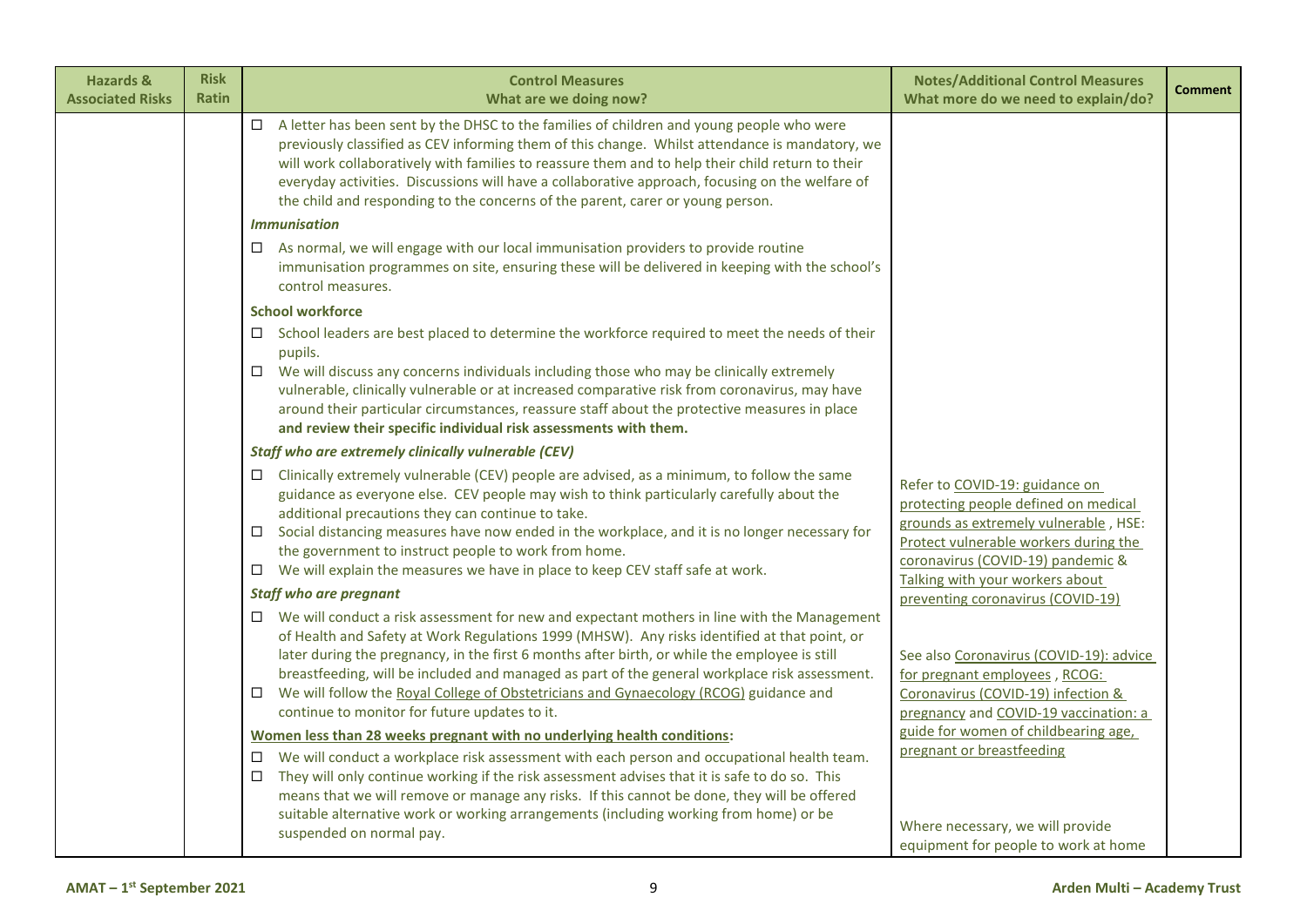| <b>Hazards &amp;</b><br><b>Associated Risks</b>                                         | <b>Risk</b><br><b>Ratin</b> | <b>Control Measures</b><br>What are we doing now?                                                                                                                                                                                                                                                                                                                                                                                                                                                                                                                                                                                                                                                                                                                                                                                                                                                                                                                                                                                                                                                                                                                                                                                                                                                                                                                                                                                                                                                                            | <b>Notes/Additional Control Measures</b><br>What more do we need to explain/do?                                                                                                                                                                                                                                                                                                                                                    | <b>Comment</b> |
|-----------------------------------------------------------------------------------------|-----------------------------|------------------------------------------------------------------------------------------------------------------------------------------------------------------------------------------------------------------------------------------------------------------------------------------------------------------------------------------------------------------------------------------------------------------------------------------------------------------------------------------------------------------------------------------------------------------------------------------------------------------------------------------------------------------------------------------------------------------------------------------------------------------------------------------------------------------------------------------------------------------------------------------------------------------------------------------------------------------------------------------------------------------------------------------------------------------------------------------------------------------------------------------------------------------------------------------------------------------------------------------------------------------------------------------------------------------------------------------------------------------------------------------------------------------------------------------------------------------------------------------------------------------------------|------------------------------------------------------------------------------------------------------------------------------------------------------------------------------------------------------------------------------------------------------------------------------------------------------------------------------------------------------------------------------------------------------------------------------------|----------------|
|                                                                                         |                             | $\Box$ We will support each person with appropriate risk mitigation in line with recommendations to<br>staff arising from workplace risk assessment.<br>Women who are 28 weeks pregnant and beyond or with underlying health conditions:<br>$\Box$ Women 28 weeks pregnant and beyond or are pregnant and have an underlying health<br>condition should take a more precautionary approach.<br>This is because although they are at no more risk of contracting the virus than any other non-<br>$\Box$<br>pregnant person who is in similar health, they have an increased risk of becoming severely ill<br>and of pre-term birth if they contract Covid-19.<br>$\Box$ We will ensure they are able to adhere to any active national guidance on social distancing. For<br>many workers, this may require working flexibly from home in a different capacity.<br>$\Box$ We will consider how to redeploy these staff and how to maximise the potential for<br>homeworking, wherever possible.<br>$\Box$<br>Where adjustments to the work environment and role are not possible and alternative work<br>cannot be found, such persons will be suspended on paid leave.<br>Staff who may otherwise be at increased risk from coronavirus<br>$\square$ Some people may be at comparatively increased risk from coronavirus (Covid-19). Staff who<br>feel they may be at increased risk but who have not been identified as CEV can return to school.<br>We will review their individual risk assessments with them (as above). | safely and effectively and guidance on<br>how to work safely at home - refer to<br>the ACAS Home Working Guide, ACAS<br><b>Example checklist for setting up</b><br>homeworking and the HSE: protect<br>home workers<br>Refer to Schools and COVID-19:<br>guidance for BAME staff and their<br>employers and NHS: information<br>available on who is at higher risk from<br>coronavirus                                             |                |
| Inadequate hand<br>and respiratory<br>hygiene leading<br>to spread of<br>Covid-19 virus | High                        | $\Box$ Frequent and thorough hand cleaning is now regular practice. We will continue to ensure that<br>pupils clean their hands regularly with soap and water or hand sanitiser including before leaving<br>home, on arrival at school, on return from breaks, when they change rooms and before and<br>after handling cleaning chemicals, eating/drinking, using the toilet, sports activities, using public<br>transport and after coughing or sneezing and not to touch face (eyes, mouth, nose) with hands<br>that are not clean.<br>$\Box$ Wash with liquid soap & water for a minimum of 20 seconds. Alcohol based hand cleansers/gels<br>(containing at least 60% alcohol) can be used if soap and water are not available or practical.<br>We will continue to ensure there are sufficient hand washing or hand sanitiser 'stations'<br>available throughout school for staff and pupils and at the main entrance and dining hall<br>entrance.<br>$\Box$ We will ensure supervision of hand sanitiser use given the risks around ingestion. Young<br>children and pupils with complex needs will continue to be helped to clean their hands properly<br>- songs and rhymes will be used to encourage hand washing in early years. Skin friendly skin<br>cleaning wipes can be used as an alternative.<br>$\Box$ Toilets will be cleaned regularly and pupils encouraged to clean their hands thoroughly after<br>using the toilet.                                                                                   | We have built these routines into school<br>culture, supported by behaviour<br>expectations.<br>Alcohol-based hand gels should not be<br>used in science labs or D&T & Food<br>workshops/lessons. Schools should not<br>make their own gels. Instead of gels,<br>use skin-friendly cleaning wipes that<br>claim to kill 99.99% of bacteria and<br>viruses & are non-alcohol based. Refer<br>also to 'Fire Emergencies' on Page 26. |                |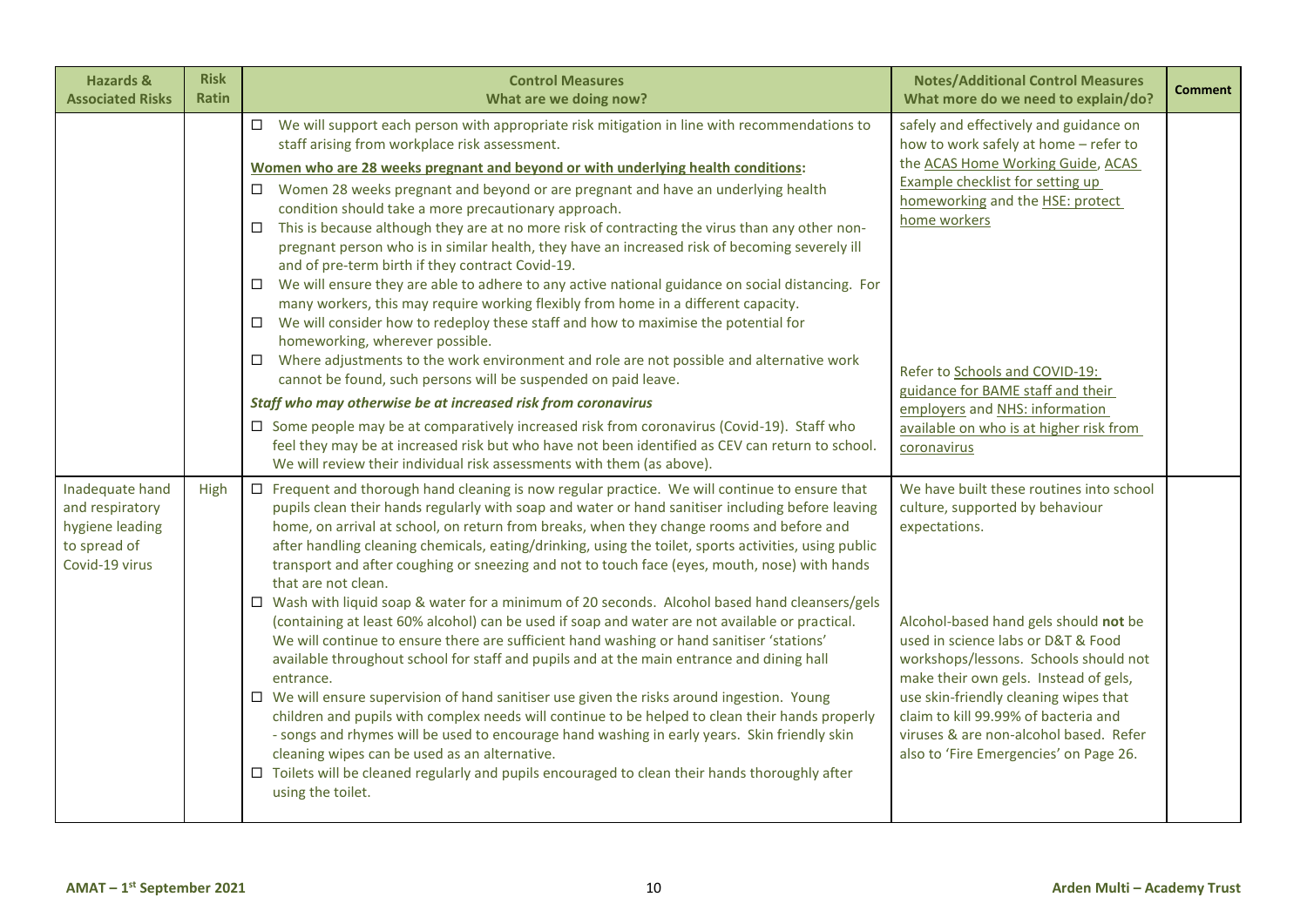| <b>Hazards &amp;</b><br><b>Associated Risks</b>                     | <b>Risk</b><br>Ratin | <b>Control Measures</b><br>What are we doing now?                                                                                                                                                                                                                                                                                                                                                                                                                                                                                                                                                                                                                                                                                                                                                                                                                                                                                                                                                                                                                                                                                                                                                                                                                                                                                                                                                                                                                                                                                                                                                                                                                                                                                                                                                         | <b>Notes/Additional Control Measures</b><br>What more do we need to explain/do?                                                                                                                                                                                                                                                                                                                                                                                                                                                                                                                                                                                 | <b>Comment</b> |
|---------------------------------------------------------------------|----------------------|-----------------------------------------------------------------------------------------------------------------------------------------------------------------------------------------------------------------------------------------------------------------------------------------------------------------------------------------------------------------------------------------------------------------------------------------------------------------------------------------------------------------------------------------------------------------------------------------------------------------------------------------------------------------------------------------------------------------------------------------------------------------------------------------------------------------------------------------------------------------------------------------------------------------------------------------------------------------------------------------------------------------------------------------------------------------------------------------------------------------------------------------------------------------------------------------------------------------------------------------------------------------------------------------------------------------------------------------------------------------------------------------------------------------------------------------------------------------------------------------------------------------------------------------------------------------------------------------------------------------------------------------------------------------------------------------------------------------------------------------------------------------------------------------------------------|-----------------------------------------------------------------------------------------------------------------------------------------------------------------------------------------------------------------------------------------------------------------------------------------------------------------------------------------------------------------------------------------------------------------------------------------------------------------------------------------------------------------------------------------------------------------------------------------------------------------------------------------------------------------|----------------|
|                                                                     |                      | □ The 'catch it, bin it, kill it' approach will continue. Everyone will be reminded to sneeze into a<br>tissue or sleeve NEVER into hands and to wash hands immediately after (as above). 'Catch it, bin<br>it, kill it' posters to be displayed in relevant areas.<br>$\Box$ Used tissues will be put in a bin immediately - all waste bins to be lined (they do NOT need to be<br>double lined) and should be lidded and foot operated where possible and emptied regularly.<br>$\Box$ As with hand cleaning, we will ensure younger children and those with complex needs are<br>helped to get this right, and all pupils understand that this is now part of how school operates.<br>$\Box$ Some pupils with complex needs will struggle to maintain as good respiratory hygiene as their<br>peers, e.g. those who spit uncontrollably or use saliva as a sensory stimulant. This will be<br>considered in risk assessments in order to support these pupils and the staff working with them<br>- they will be given more opportunities to wash their hands.<br>$\Box$ Where it is necessary for first aid to be administered in close proximity, treating any casualty<br>properly should be the first concern. Those administering it should pay particular attention to<br>sanitation measures immediately afterwards, including washing hands.                                                                                                                                                                                                                                                                                                                                                                                                                                                    | We will ensure there are enough tissues<br>and bins available to support pupils and<br>staff to follow the 'Catch it, bin it, kill it'<br>routine<br>The e-Bug coronavirus (COVID-19)<br>website contains free resources for<br>schools, including materials to<br>encourage good hand and respiratory<br>hygiene<br>Refer to HSE: First aid during Covid-19                                                                                                                                                                                                                                                                                                    |                |
| Inadequate<br>ventilation<br>leading to spread<br>of Covid-19 virus |                      | When school is in operation, it is important to ensure the building is well ventilated and a<br>$\Box$<br>comfortable teaching environment is maintained. We will identify any poorly ventilated spaces<br>as part of our risk assessment and take steps to improve fresh air flow in these areas, giving<br>particular consideration when holding events where visitors such as parents are on site, e.g.<br>school plays. This can be achieved by a variety of measures including:<br>mechanical ventilation systems - these should be adjusted to increase the ventilation rate<br>wherever possible and checked to confirm that normal operation meets current guidance<br>(if possible, systems should be adjusted to full fresh air or, if not, then systems should be<br>operated as normal as long as they are within a single room and supplemented by an<br>outdoor air supply). We will ensure they are maintained in accordance with the<br>manufacturers' recommendations;<br>natural ventilation - opening external windows and, in addition, opening internal doors<br>can also assist with creating a throughput of air;<br>natural ventilation - if necessary external opening doors may also be used (if they are not<br>fire doors and where safe to do so).<br>To balance the need for increased ventilation while maintaining a comfortable temperature,<br>the following measures will also be used as appropriate:<br>opening high level windows in preference to low level to reduce draughts;<br>increasing the ventilation while spaces are unoccupied (e.g. between classes, during break<br>and lunch, when a room is unused);<br>providing flexibility to allow additional, suitable indoor clothing;<br>$\Box$ rearranging furniture where possible to avoid direct drafts. | Refer to the HSE: Ventilation & air<br>conditioning during the coronavirus<br>(COVID-19) pandemic and CIBSE<br>coronavirus (COVID-19) advice<br>Government will begin to roll out carbon<br>dioxide monitors to education settings in<br>England over the Autumn term, to<br>quickly identify where ventilation may<br>need to be improved. The programme<br>will provide sufficient monitors to take<br>readings from across indoor spaces,<br>providing reassurance that existing<br>ventilation measures are working, and<br>helping balance the need for good<br>ventilation with keeping classrooms<br>warm. A trial of air purifiers is also<br>underway. |                |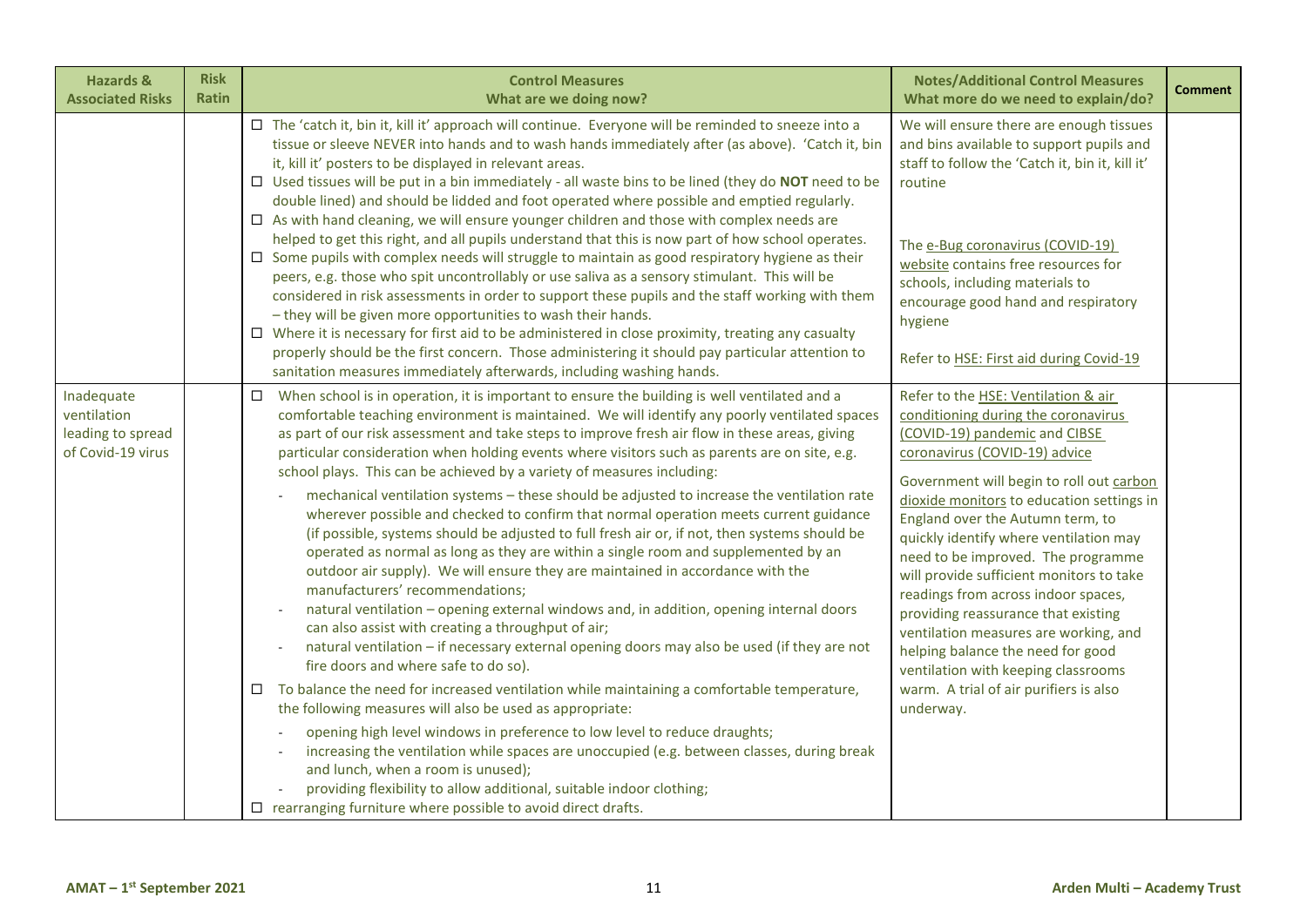| <b>Hazards &amp;</b>                                                        | <b>Risk</b>  | <b>Control Measures</b>                                                                                                                                                                                                                                                                                                                                                                                                                                                                                                                                                                                                                                                                                                                                                                                                                                                                                                                                                                                                                                                                                                                                                                                                                                                                                                                                                                                                                                                                                                                                                                                                                                                                                                                                                                                                                                                                                                                                                                                                                                                                                                                                                                                                                                                                                                                                                                                                                              | <b>Notes/Additional Control Measures</b>                                                                                                                                                                                                                                                                          | <b>Comment</b> |
|-----------------------------------------------------------------------------|--------------|------------------------------------------------------------------------------------------------------------------------------------------------------------------------------------------------------------------------------------------------------------------------------------------------------------------------------------------------------------------------------------------------------------------------------------------------------------------------------------------------------------------------------------------------------------------------------------------------------------------------------------------------------------------------------------------------------------------------------------------------------------------------------------------------------------------------------------------------------------------------------------------------------------------------------------------------------------------------------------------------------------------------------------------------------------------------------------------------------------------------------------------------------------------------------------------------------------------------------------------------------------------------------------------------------------------------------------------------------------------------------------------------------------------------------------------------------------------------------------------------------------------------------------------------------------------------------------------------------------------------------------------------------------------------------------------------------------------------------------------------------------------------------------------------------------------------------------------------------------------------------------------------------------------------------------------------------------------------------------------------------------------------------------------------------------------------------------------------------------------------------------------------------------------------------------------------------------------------------------------------------------------------------------------------------------------------------------------------------------------------------------------------------------------------------------------------------|-------------------------------------------------------------------------------------------------------------------------------------------------------------------------------------------------------------------------------------------------------------------------------------------------------------------|----------------|
| <b>Associated Risks</b>                                                     | <b>Ratin</b> | What are we doing now?                                                                                                                                                                                                                                                                                                                                                                                                                                                                                                                                                                                                                                                                                                                                                                                                                                                                                                                                                                                                                                                                                                                                                                                                                                                                                                                                                                                                                                                                                                                                                                                                                                                                                                                                                                                                                                                                                                                                                                                                                                                                                                                                                                                                                                                                                                                                                                                                                               | What more do we need to explain/do?                                                                                                                                                                                                                                                                               |                |
| Inadequate<br>personal<br>protection & PPE<br>& spread of<br>Covid-19 virus | High         | <b>PPE</b><br>$\Box$ We have reviewed tasks in school which require PPE like first aid, intimate care, cleaning, food<br>preparation etc. and identified where we need extra equipment (like visors where splashing to<br>the eyes is a new significant risk) or more of it (because we change it more often). Where PPE<br>is required, staff have been trained in and must scrupulously follow the guidance how to put<br>PPE on and take it off safely to reduce cross and self-contamination.<br>Most staff will not require PPE beyond what they would normally need for their work.<br>$\Box$<br>Where a child or young person already has routine intimate care needs that involve the use of<br>□<br>PPE, the same PPE will continue to be used.<br>Additional PPE is only needed in a very small number of scenarios, including:<br>$\Box$<br>where an individual child or young person becomes ill with coronavirus (Covid-19)<br>$\sim$<br>symptoms and only then if close contact is necessary;<br>when performing aerosol generating procedures (AGPs).<br>Depending on how close you need be to an individual with Covid-19 symptoms you may need<br>□<br>the following PPE:<br>fluid-resistant surgical face masks (also known as Type IIR)<br>disposable gloves<br>disposable plastic aprons<br>eye protection (for example, a face visor or goggles)<br>How much PPE you need to wear when caring for someone with symptoms of Covid-19<br>$\Box$<br>depends on how much contact you have:<br>A face mask should be worn if you are in face-to-face contact.<br>If physical contact is necessary, then gloves, an apron and a face mask should be worn.<br>Wear eye protection if a risk assessment determines that there is a risk of fluids entering<br>the eye, e.g. from coughing, spitting or vomiting.<br>Staff dealing with children with complex medical needs have an increased risk of transmission<br>□<br>through aerosols being transferred from the child to the care giver. Staff performing<br>tracheostomy care and other similar procedures will follow the Public Health advice and refer<br>to Use of PPE in education, childcare and children's social care settings including AGPs which<br>specifically covers Aerosol generating procedures (AGPs), and wear the correct PPE which is:<br>a FFP2/3 respirator (which must be fit-tested)<br>gloves<br>a long-sleeved fluid repellent gown<br>eye protection | Refer to: Use of PPE in education,<br>childcare and children's social care<br>settings including AGPs<br>Ensure adequate bins (lidded and foot<br>operated where possible) and tissues<br>are made available. Ensure school has a<br>stock of rubber gloves and if needed,<br>disposable gloves/aprons/facemasks. |                |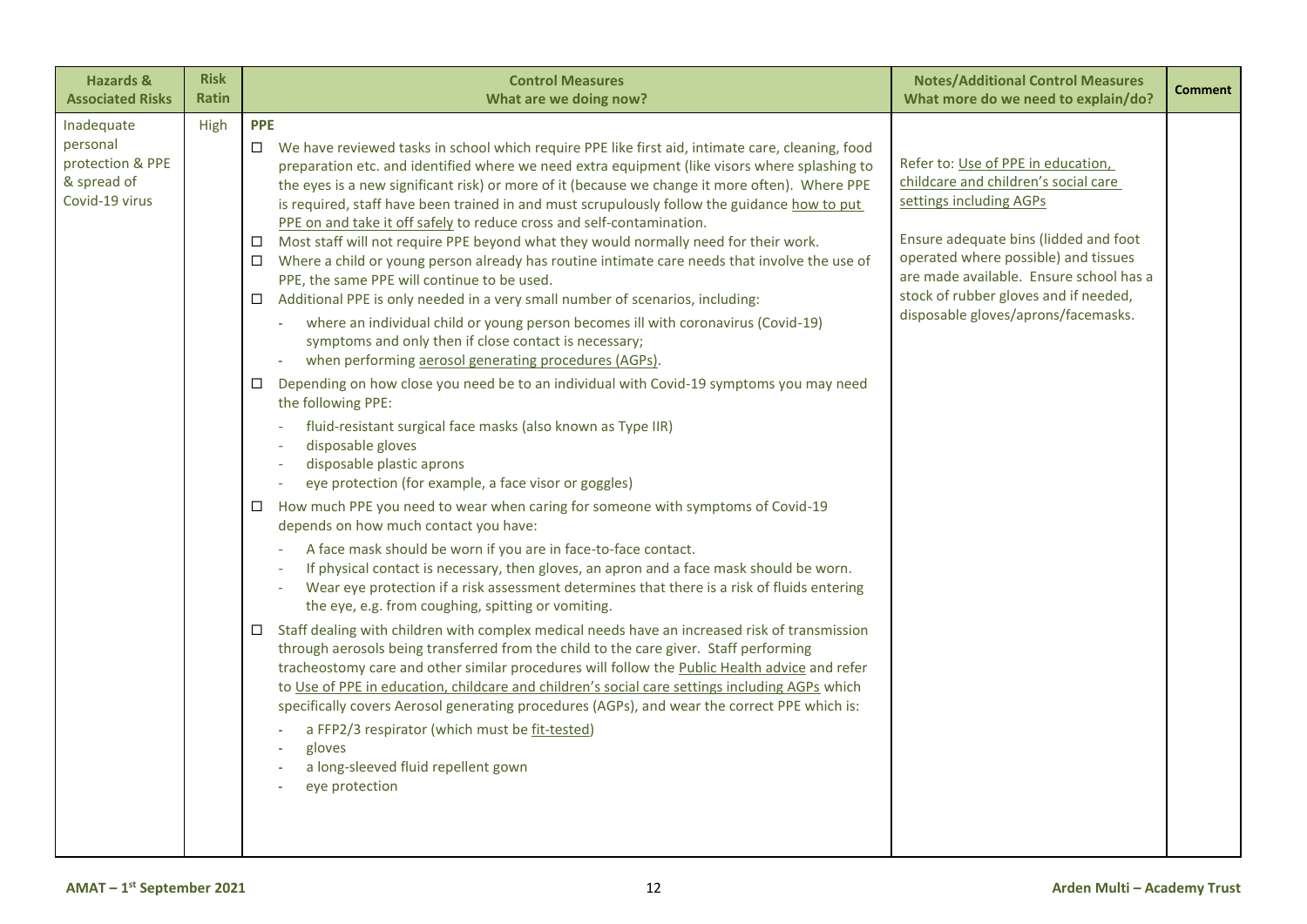| <b>Hazards &amp;</b><br><b>Associated Risks</b>                              | <b>Risk</b><br><b>Ratin</b> | <b>Control Measures</b><br>What are we doing now?                                                                                                                                                                                                                                                                                                                                                                                                                                                                                                                                                                                                                                                                                                                                                                                                                                                                                                                                                                                                                                                                                                                                                                                                                                                                                                                                                                                                                                                                                                                                                                                                                                                                                                                                                                                                                                                                                                                                                                                                                                                                                                                                                                                                                                                                                                                                                                             | <b>Notes/Additional Control Measures</b><br>What more do we need to explain/do?                                                                                                                                                                                                                                                                                                                                                                                                                                                                              | <b>Comment</b> |
|------------------------------------------------------------------------------|-----------------------------|-------------------------------------------------------------------------------------------------------------------------------------------------------------------------------------------------------------------------------------------------------------------------------------------------------------------------------------------------------------------------------------------------------------------------------------------------------------------------------------------------------------------------------------------------------------------------------------------------------------------------------------------------------------------------------------------------------------------------------------------------------------------------------------------------------------------------------------------------------------------------------------------------------------------------------------------------------------------------------------------------------------------------------------------------------------------------------------------------------------------------------------------------------------------------------------------------------------------------------------------------------------------------------------------------------------------------------------------------------------------------------------------------------------------------------------------------------------------------------------------------------------------------------------------------------------------------------------------------------------------------------------------------------------------------------------------------------------------------------------------------------------------------------------------------------------------------------------------------------------------------------------------------------------------------------------------------------------------------------------------------------------------------------------------------------------------------------------------------------------------------------------------------------------------------------------------------------------------------------------------------------------------------------------------------------------------------------------------------------------------------------------------------------------------------------|--------------------------------------------------------------------------------------------------------------------------------------------------------------------------------------------------------------------------------------------------------------------------------------------------------------------------------------------------------------------------------------------------------------------------------------------------------------------------------------------------------------------------------------------------------------|----------------|
|                                                                              |                             | <b>Face Coverings</b><br>The Government has removed the requirement to wear face coverings in law but expects and<br>$\Box$<br>recommends that they are worn in enclosed and crowded spaces where individuals may come<br>into contact with people they don't normally meet - this includes public transport and<br>dedicated transport to school or college.<br>Face coverings are no longer advised for pupils, staff and visitors either in classrooms or in<br>$\Box$<br>communal areas.<br>In circumstances where face coverings are recommended<br>If we have a substantial increase in the number of positive cases in our school, a Director of<br>□<br>Public Health might advise us that face coverings should temporarily be worn in communal<br>areas, classrooms or both (by pupils, staff and visitors, unless exempt). Our Outbreak<br>Management Plan covers this possibility.<br>In these circumstances, transparent face coverings, which may assist communication with<br>□<br>someone who relies on lip reading, clear sound or facial expression to communicate, can also<br>be worn. Transparent face coverings may be effective in reducing the spread of Covid-19,<br>however, the evidence to support this is currently very limited. Face coverings (whether<br>transparent or cloth) should fit securely around the face to cover the nose and mouth and be<br>made with a breathable material capable of filtering airborne particles.<br>Face visors or shields can be worn by those exempt from wearing a face covering but they are<br>$\Box$<br>not an equivalent alternative in terms of source control of virus transmission. They may<br>protect the wearer against droplet spread in specific circumstances but are unlikely to be<br>effective in preventing the escape of smaller respiratory particles when used without an<br>additional face covering. They will only be used after carrying out a risk assessment for the<br>specific situation and will always be cleaned appropriately.<br>We will make reasonable adjustments for disabled pupils to support them to access education<br>$\Box$<br>successfully. Where appropriate, we will discuss with pupils and parents the types of<br>reasonable adjustments that are being considered to support an individual.<br>No pupil or student will be denied education on the grounds of whether they are, or are not,<br>$\Box$ | A displayed poster which the children<br>can describe may assist with this.<br>Refer to: face coverings including when<br>to wear one, exemptions and how to<br>make your own<br>Ensure there is a small supply of face<br>coverings available in school<br>The use of face coverings may have a<br>particular impact on those who rely on<br>visual signals for communication. Those<br>who communicate with or provide<br>support to those who do, are exempt<br>from any recommendation to wear face<br>coverings in education and childcare<br>settings. |                |
| Inadequate<br>cleaning<br>measures leading<br>to spread of<br>Covid-19 virus | High                        | wearing a face covering.<br>Cleaning non-healthcare settings where no-one has symptoms of, or confirmed Covid-19<br><b>Cleaning and disinfection</b><br>We will reduce clutter and remove difficult to clean items to make cleaning easier.<br>□<br>Increase the frequency of cleaning, using standard cleaning products such as detergents and<br>□<br>bleach, paying attention to all surfaces but especially ones that are touched frequently, such as<br>door handles, light switches, work surfaces, remote controls and electronic devices.<br>As a minimum, frequently touched surfaces should be wiped down twice a day, and one of<br>□<br>these should be at the beginning or the end of the working day. Cleaning should be more                                                                                                                                                                                                                                                                                                                                                                                                                                                                                                                                                                                                                                                                                                                                                                                                                                                                                                                                                                                                                                                                                                                                                                                                                                                                                                                                                                                                                                                                                                                                                                                                                                                                                   | Refer to PHE COVID-19: cleaning of non-<br>healthcare settings outside the home<br>Carry out inventory check of cleaning<br>products and stock at regular intervals.<br>Ensure contingency plans are in place to<br>respond to any shortages in supply.                                                                                                                                                                                                                                                                                                      |                |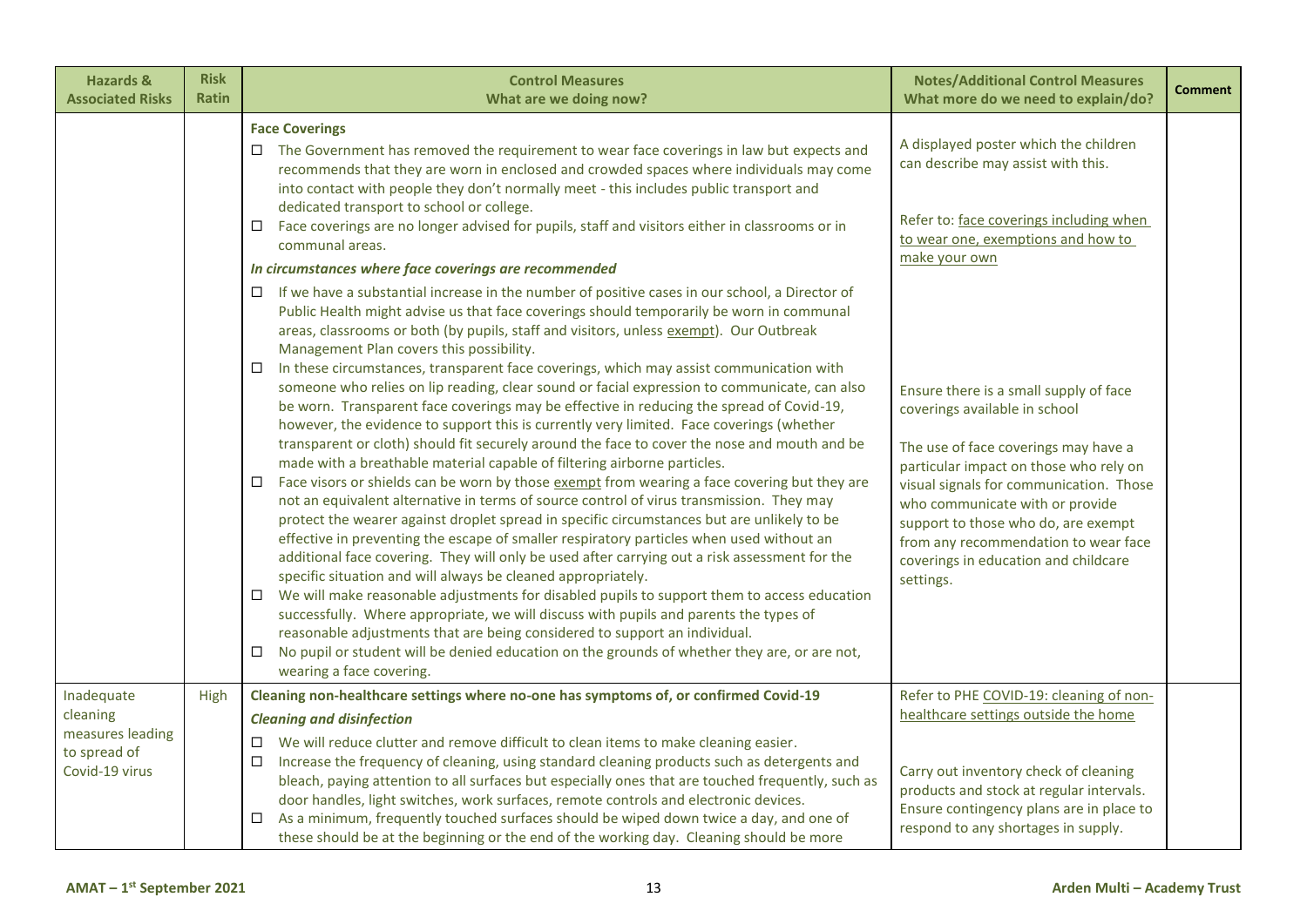| <b>Hazards &amp;</b><br><b>Associated Risks</b> | <b>Risk</b><br><b>Ratin</b> | <b>Control Measures</b><br>What are we doing now?                                                                                                                                                                                                                                                                                                                                                                                                                                                                                                                                                                                     | <b>Notes/Additional Control Measures</b><br>What more do we need to explain/do? | <b>Comment</b> |
|-------------------------------------------------|-----------------------------|---------------------------------------------------------------------------------------------------------------------------------------------------------------------------------------------------------------------------------------------------------------------------------------------------------------------------------------------------------------------------------------------------------------------------------------------------------------------------------------------------------------------------------------------------------------------------------------------------------------------------------------|---------------------------------------------------------------------------------|----------------|
|                                                 |                             | frequent depending on the number of people using the space, whether they are entering and<br>exiting the setting and access to handwashing and hand-sanitising facilities. Cleaning of<br>frequently touched surfaces is particularly important in bathrooms and communal kitchens.<br>When cleaning surfaces, it is not necessary to wear personal protective equipment (PPE) or<br>$\Box$<br>clothing over and above what would usually be used.                                                                                                                                                                                    |                                                                                 |                |
|                                                 |                             | Laundry                                                                                                                                                                                                                                                                                                                                                                                                                                                                                                                                                                                                                               |                                                                                 |                |
|                                                 |                             | Items should be washed in accordance with the manufacturer's instructions.<br>$\Box$<br>There is no additional washing requirement above what would normally be carried out.<br>$\Box$                                                                                                                                                                                                                                                                                                                                                                                                                                                |                                                                                 |                |
|                                                 |                             | <b>Kitchens and communal canteens</b>                                                                                                                                                                                                                                                                                                                                                                                                                                                                                                                                                                                                 |                                                                                 |                |
|                                                 |                             | It is very unlikely that Covid-19 is transmitted through food. However, as a matter of good<br>□<br>hygiene practice, anyone handling food will wash their hands often with soap and water for at<br>least 20 seconds before doing so.<br>Crockery and eating utensils should not be shared.<br>$\Box$<br>Clean frequently touched surfaces regularly.<br>□<br>Catering staff will continue to follow the Food Standard Agency's (FSA) guidance on good<br>□<br>hygiene practices in food preparation, Hazard Analysis and Critical Control Point (HACCP)<br>processes, and preventative practices (pre-requisite programmes (PRPs)). |                                                                                 |                |
|                                                 |                             | <b>Bathrooms</b>                                                                                                                                                                                                                                                                                                                                                                                                                                                                                                                                                                                                                      |                                                                                 |                |
|                                                 |                             | Clean frequently touched surfaces regularly.<br>$\Box$<br>Ensure suitable hand washing facilities are available including running water, liquid soap and<br>□<br>paper towels or hand driers.<br>Where cloth towels are used, these should be for individual use and laundered in accordance<br>□<br>with washing instructions.                                                                                                                                                                                                                                                                                                       |                                                                                 |                |
|                                                 |                             | <b>Waste</b>                                                                                                                                                                                                                                                                                                                                                                                                                                                                                                                                                                                                                          |                                                                                 |                |
|                                                 |                             | Waste does not need to be segregated unless an individual in the setting shows symptoms of or<br>□<br>tests positive for Covid-19 (see below).<br>Dispose of routine waste as normal, placing any used cloths or wipes in 'black bag' waste bins.<br>□<br>You do not need to put them in an extra bag or store them for a time before throwing them<br>away.                                                                                                                                                                                                                                                                          | Refer to Coronavirus (Covid-19):<br>Disposing of waste                          |                |
|                                                 |                             | Cleaning after an individual with symptoms of, or confirmed Covid-19 has left the setting or area                                                                                                                                                                                                                                                                                                                                                                                                                                                                                                                                     |                                                                                 |                |
|                                                 |                             | <b>Personal protective equipment (PPE)</b>                                                                                                                                                                                                                                                                                                                                                                                                                                                                                                                                                                                            |                                                                                 |                |
|                                                 |                             | $\Box$ The minimum PPE to be worn for cleaning an area after a person with symptoms of or<br>confirmed Covid-19 has left the setting is disposable gloves and an apron.<br>Wash hands with soap and water for 20 seconds after all PPE has been removed.<br>$\Box$<br>If a risk assessment of the setting indicates that a higher level of virus may be present (e.g.<br>□<br>where someone unwell has spent the night such as in a hotel room or boarding school                                                                                                                                                                     |                                                                                 |                |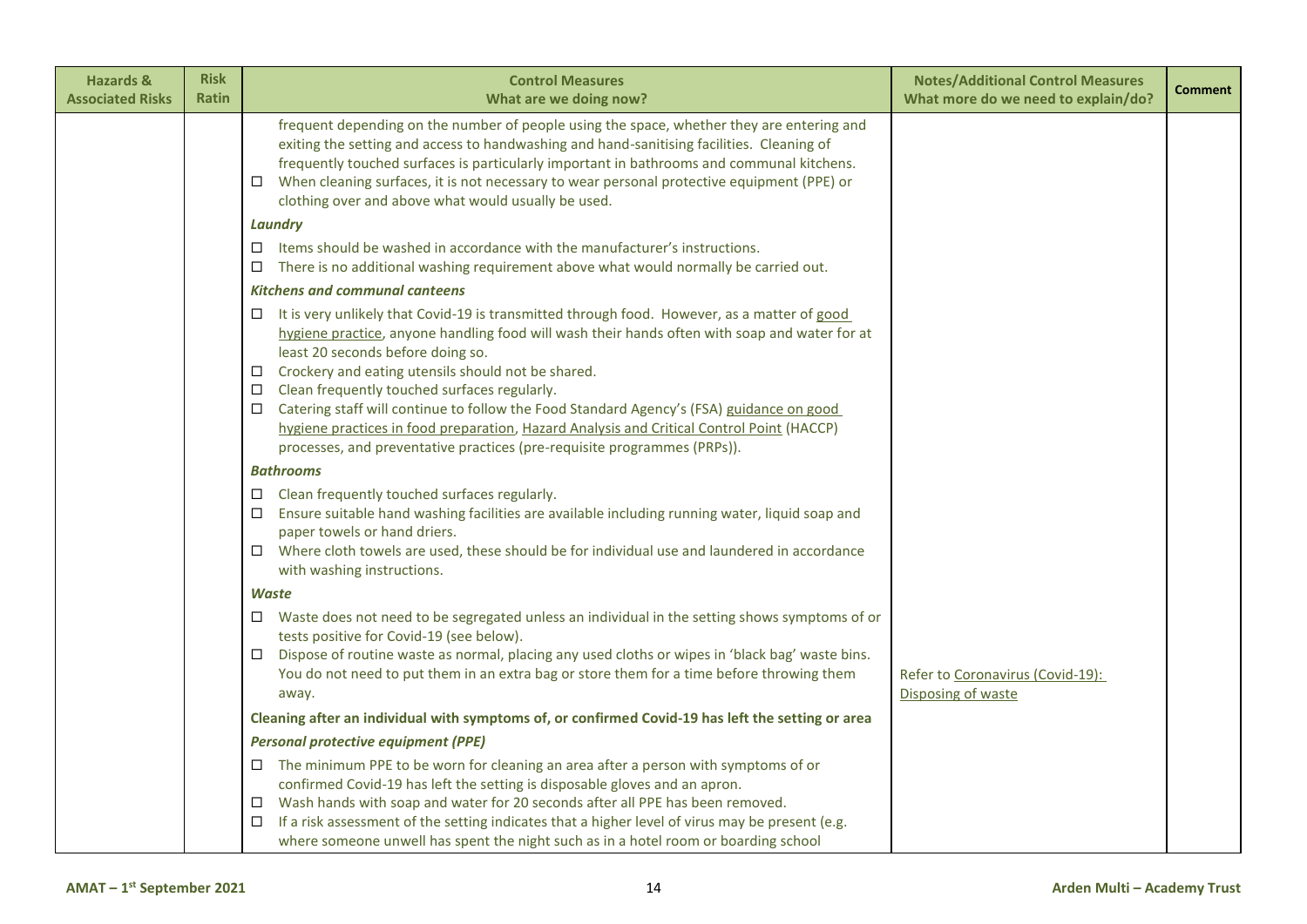| dormitory) then additional PPE to protect the cleaner's eyes, mouth and nose may be<br>Refer to COVID-19: personal protective<br>necessary. The local Public Health England (PHE) Health Protection Team can advise on this.<br>equipment use for non-aerosol<br>generating procedures<br><b>Cleaning and disinfection</b><br>$\Box$ Public areas where a symptomatic person has passed through and spent minimal time but<br>which are not visibly contaminated with body fluids, such as corridors, can be cleaned<br>thoroughly as normal.<br>All surfaces that the symptomatic person has come into contact with should be cleaned and<br>$\Box$<br>disinfected, including all potentially contaminated and frequently touched areas such as<br>bathrooms, door handles, door push plates, work surfaces, computer keyboards/mice,<br>telephones, grab rails in corridors/bannisters, stairwells.<br>$\Box$ Use disposable cloths or paper roll and disposable mop heads, to clean all hard surfaces, floors,<br>chairs, door handles and sanitary fittings - think one site, one wipe, in one direction. Use one<br>of the options below:<br>a combined detergent disinfectant solution at a dilution of 1,000 parts per million available<br>chlorine (ppm av.cl.); or<br>a household detergent followed by disinfection (1000 ppm av.cl.). Follow manufacturer's<br>instructions for dilution, application and contact times for all detergents and disinfectants;<br>or<br>if an alternative disinfectant is used within the organisation ensure that it is effective<br>against enveloped viruses.<br>Avoid mixing cleaning products together as this can create toxic fumes.<br>$\Box$<br>Avoid creating splashes and spray when cleaning.<br>$\Box$<br>Any cloths and mop heads used must be disposed of and should be put into waste bags as<br>□<br>outlined below.<br>When items cannot be cleaned using detergents or laundered, for example, upholstered<br>$\Box$<br>furniture and mattresses, steam cleaning should be used.<br><b>Laundry</b><br>$\Box$ Wash items in accordance with the manufacturer's instructions. Use the warmest water setting<br>and dry items completely.<br>Dirty laundry that has been in contact with an unwell person can be washed with other<br>$\Box$<br>people's items.<br>$\Box$ To minimise the possibility of dispersing virus through the air, do not shake dirty laundry prior<br>to washing.<br>Clean and disinfect anything used for transporting laundry with your usual products, in line with<br>$\Box$<br>the cleaning guidance above. | <b>Hazards &amp;</b><br><b>Associated Risks</b> | <b>Risk</b><br><b>Ratin</b> | <b>Control Measures</b><br>What are we doing now? | <b>Notes/Additional Control Measures</b><br>What more do we need to explain/do? | <b>Comment</b> |
|------------------------------------------------------------------------------------------------------------------------------------------------------------------------------------------------------------------------------------------------------------------------------------------------------------------------------------------------------------------------------------------------------------------------------------------------------------------------------------------------------------------------------------------------------------------------------------------------------------------------------------------------------------------------------------------------------------------------------------------------------------------------------------------------------------------------------------------------------------------------------------------------------------------------------------------------------------------------------------------------------------------------------------------------------------------------------------------------------------------------------------------------------------------------------------------------------------------------------------------------------------------------------------------------------------------------------------------------------------------------------------------------------------------------------------------------------------------------------------------------------------------------------------------------------------------------------------------------------------------------------------------------------------------------------------------------------------------------------------------------------------------------------------------------------------------------------------------------------------------------------------------------------------------------------------------------------------------------------------------------------------------------------------------------------------------------------------------------------------------------------------------------------------------------------------------------------------------------------------------------------------------------------------------------------------------------------------------------------------------------------------------------------------------------------------------------------------------------------------------------------------------------------------------------------------------------------------------------------|-------------------------------------------------|-----------------------------|---------------------------------------------------|---------------------------------------------------------------------------------|----------------|
|                                                                                                                                                                                                                                                                                                                                                                                                                                                                                                                                                                                                                                                                                                                                                                                                                                                                                                                                                                                                                                                                                                                                                                                                                                                                                                                                                                                                                                                                                                                                                                                                                                                                                                                                                                                                                                                                                                                                                                                                                                                                                                                                                                                                                                                                                                                                                                                                                                                                                                                                                                                                      |                                                 |                             |                                                   |                                                                                 |                |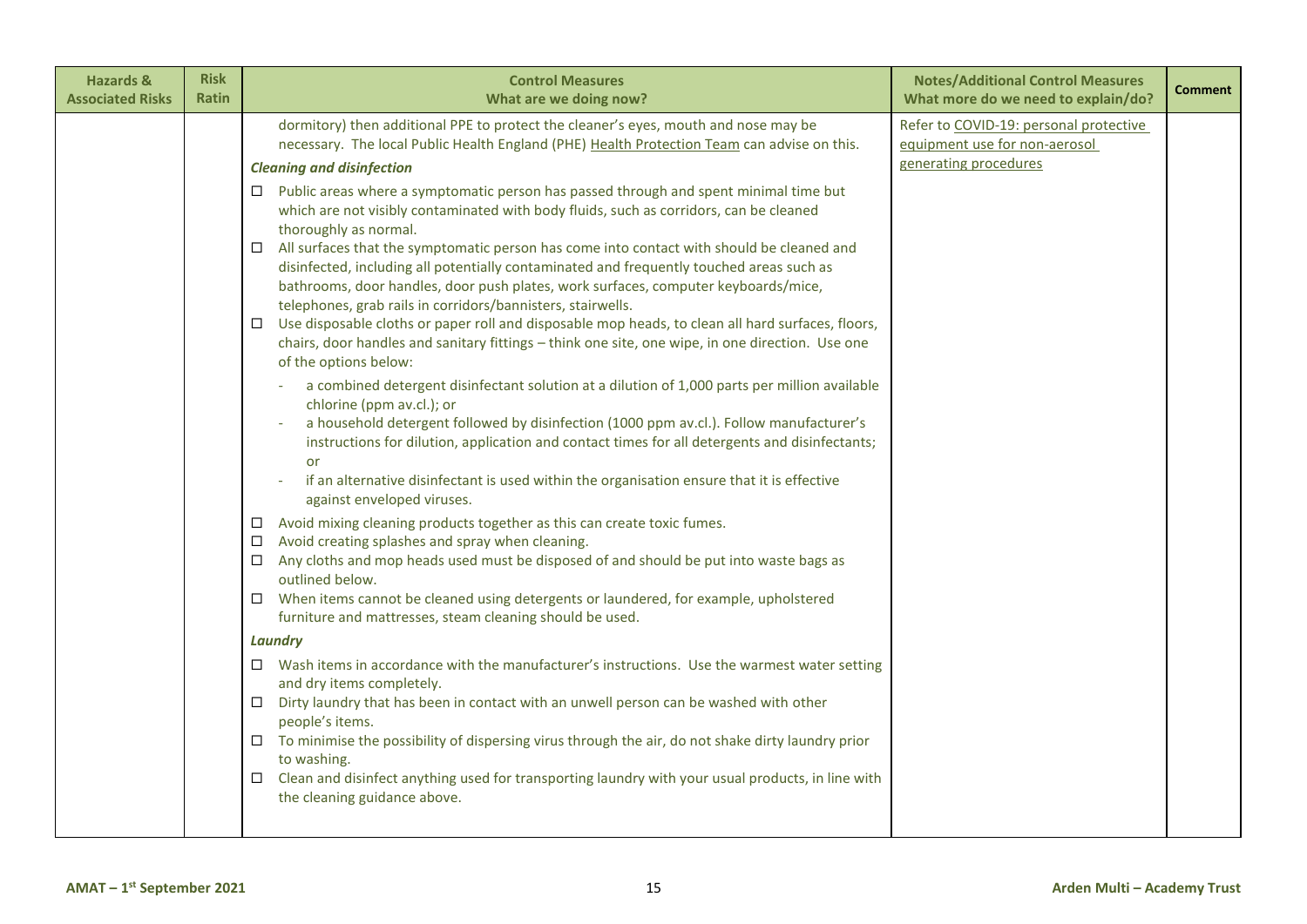| <b>Hazards &amp;</b><br><b>Associated Risks</b>                               | <b>Risk</b><br><b>Ratin</b> | <b>Control Measures</b><br>What are we doing now?                                                                                                                                                                                                                                                                                                                                                                                                                                                                                                                                                                                                                                                                                                                                                                                                                                                                                                                                                                                                                                                                                                                                                                                                                                                                                                                                                                                                                                                   | <b>Notes/Additional Control Measures</b><br>What more do we need to explain/do? | <b>Comment</b> |
|-------------------------------------------------------------------------------|-----------------------------|-----------------------------------------------------------------------------------------------------------------------------------------------------------------------------------------------------------------------------------------------------------------------------------------------------------------------------------------------------------------------------------------------------------------------------------------------------------------------------------------------------------------------------------------------------------------------------------------------------------------------------------------------------------------------------------------------------------------------------------------------------------------------------------------------------------------------------------------------------------------------------------------------------------------------------------------------------------------------------------------------------------------------------------------------------------------------------------------------------------------------------------------------------------------------------------------------------------------------------------------------------------------------------------------------------------------------------------------------------------------------------------------------------------------------------------------------------------------------------------------------------|---------------------------------------------------------------------------------|----------------|
|                                                                               |                             | Waste<br>$\Box$ Personal waste from individuals with symptoms of Covid-19 and waste from cleaning of areas<br>where they have been (including PPE, disposable cloths and used tissues):<br>should be put in a plastic rubbish bag and tied when full<br>the plastic bag should then be placed in a second bin bag and tied<br>this should be put in a suitable and secure place and marked for storage until the<br>individual's test results are known<br>$\Box$ This waste should be stored safely and kept away from children. It should not be placed in<br>communal waste areas until negative test results are known, or the waste has been stored for<br>at least 72 hours. If possible, keep an area closed off and secure for 72 hours.<br>If the individual tests negative, this can be disposed of immediately with the normal waste.<br>$\Box$<br>If Covid-19 is confirmed this waste should be stored for at least 72 hours before disposal with<br>$\Box$<br>normal waste.<br>If during an emergency you need to remove the waste before 72 hours, it must be treated as<br>$\Box$<br>Category B infectious waste. You must:<br>keep it separate from your other waste<br>arrange for collection by a specialist contractor as hazardous waste<br>There will be a charge for this service.<br>Other household waste can be disposed of as normal.<br>□<br>Any items that are heavily contaminated with body fluids and cannot be cleaned by washing<br>$\Box$<br>will be disposed of. |                                                                                 |                |
| Failure to<br>adequately<br>identify<br>vulnerable<br>pupils/<br>safeguarding | High                        | □ We will continue to have regard to statutory guidance Keeping Children Safe in Education.<br>$\Box$ We will review our Child Protection Policy (led by the DSL) to reflect that some children may<br>require remote education due to self-isolation for example.<br>$\Box$ There is no change to local multi-agency safeguarding arrangements, which remain the<br>responsibility of the three safeguarding partners (local authorities, clinical commissioning groups<br>and chief officers of police). All local safeguarding partners will remain vigilant and responsive<br>to all safeguarding threats and ensure vulnerable children and young people are safe -<br>particularly as some children and young people will be learning remotely due to self-isolation for<br>example.<br>$\Box$ In particular, vulnerable children and those with a social worker are expected to attend<br>provision (subject to public health advice), given their safeguarding and welfare needs. Where<br>vulnerable children do not attend, we will follow up with the parent/carer, working with the<br>LA/social worker (where applicable) to explore the reasons for absence, discussing their                                                                                                                                                                                                                                                                                                         |                                                                                 |                |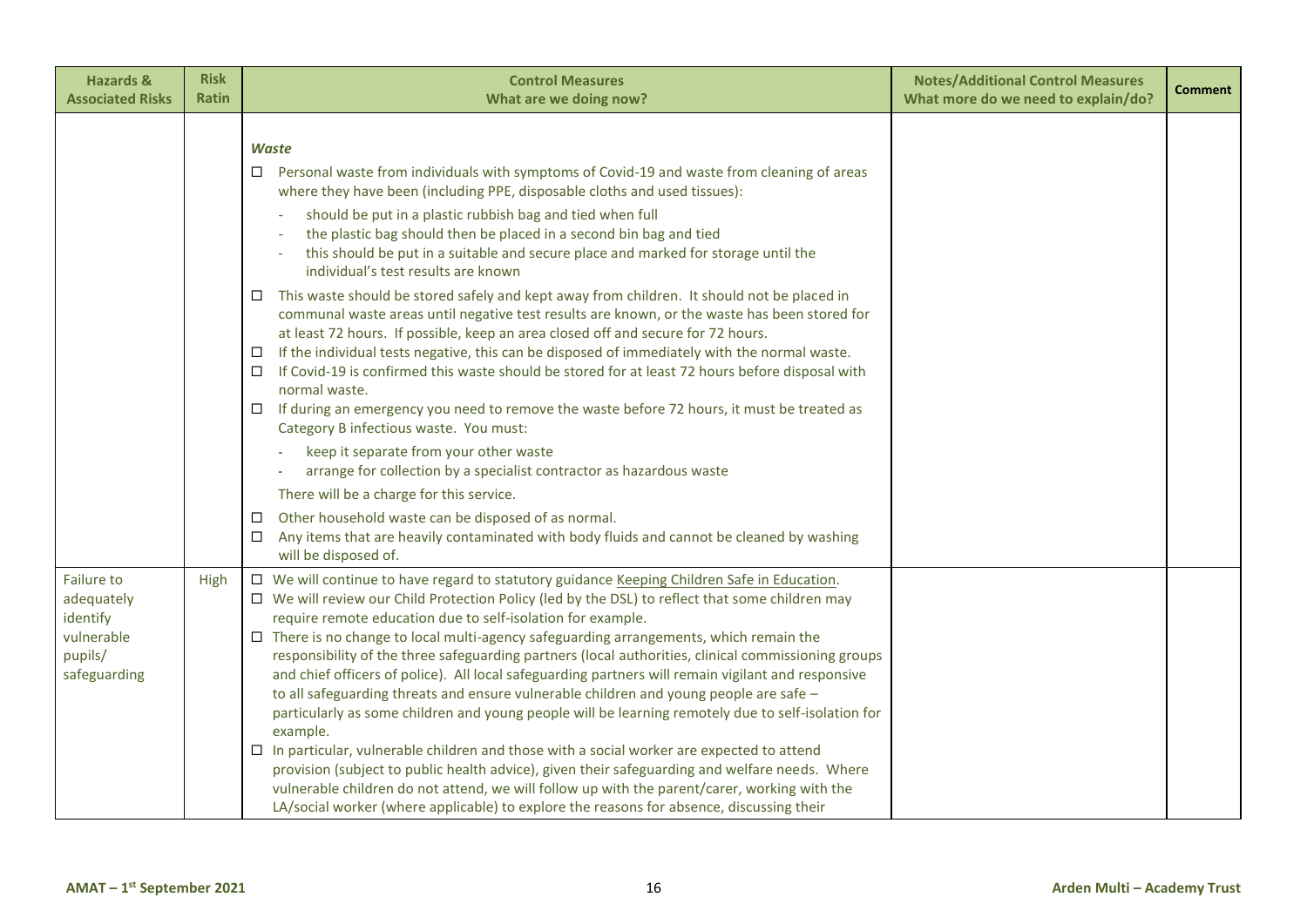| <b>Hazards &amp;</b><br><b>Associated Risks</b>                               | <b>Risk</b><br>Ratin | <b>Control Measures</b><br>What are we doing now?                                                                                                                                                                                                                                                                                                                                                                                                                                                                                                                                                                                                                                                                                                                                                                                                                                                                                                                                                                                                                                                                                                                                                                                                                                                                                                                                                                                                                                                                                                                                                                                                                                                                                                    | <b>Notes/Additional Control Measures</b><br>What more do we need to explain/do?                                            | <b>Comment</b> |
|-------------------------------------------------------------------------------|----------------------|------------------------------------------------------------------------------------------------------------------------------------------------------------------------------------------------------------------------------------------------------------------------------------------------------------------------------------------------------------------------------------------------------------------------------------------------------------------------------------------------------------------------------------------------------------------------------------------------------------------------------------------------------------------------------------------------------------------------------------------------------------------------------------------------------------------------------------------------------------------------------------------------------------------------------------------------------------------------------------------------------------------------------------------------------------------------------------------------------------------------------------------------------------------------------------------------------------------------------------------------------------------------------------------------------------------------------------------------------------------------------------------------------------------------------------------------------------------------------------------------------------------------------------------------------------------------------------------------------------------------------------------------------------------------------------------------------------------------------------------------------|----------------------------------------------------------------------------------------------------------------------------|----------------|
|                                                                               |                      | concerns; focus discussions on the welfare of the child ensuring they are able to access<br>appropriate support whilst at home; keep the situation under review and maintain contact.<br>$\Box$ The DSL (and deputies) will be provided with more time to help provide support to staff and<br>children regarding any new safeguarding and welfare concerns and the handling of referrals to<br>children's social care and other agencies where these are appropriate.<br>□ The DSL will be best placed to co-ordinate multi-agency working within a school, including<br>communication with school nurses.                                                                                                                                                                                                                                                                                                                                                                                                                                                                                                                                                                                                                                                                                                                                                                                                                                                                                                                                                                                                                                                                                                                                          |                                                                                                                            |                |
| Inappropriate<br>arrangements for<br>opening the<br>school to pupil<br>groups | High                 | <b>Mixing and 'bubbles'</b><br>$\Box$ At Step 4, it is no longer recommend that it is necessary to keep children in consistent groups<br>('bubbles'). Bubbles will not need to be used in school from the autumn term.<br>$\Box$ As well as enabling flexibility in curriculum delivery, this means that assemblies can resume,<br>and we no longer need to make alternative arrangements to avoid mixing at lunch.<br>Our Outbreak Management Plan covers the possibility that in some local areas it may become<br>□<br>necessary to reintroduce 'bubbles' for a temporary period, to reduce mixing between groups.<br>Any decision to recommend the reintroduction of 'bubbles' will not be taken lightly and will<br>$\Box$<br>need to take account of the detrimental impact they can have on the delivery of education.<br><b>School meals</b><br>We will continue to provide meal options for all pupils who are in school. Meals will be<br>□<br>available free of charge to all infant pupils and pupils who are eligible for benefits-related free<br>school meals who are in school. Meals served should meet the school food standards, and<br>where possible a hot meal should be available.<br>We will also continue to provide free school meal support to pupils who are eligible for benefits<br>$\Box$<br>related free school meals and who are learning from home during term time by providing good<br>quality lunch parcels or vouchers.<br><b>Transport</b><br>Dedicated school transport, including statutory provision and the use of school minibuses<br>We no longer need to keep children in consistent groups/bubbles or be responsible for tracing<br>$\Box$<br>close contacts of those who test positive for Covid-19. | Refer to: Providing school meals during<br>the coronavirus (COVID-19) outbreak<br>Refer to: Dedicated transport to schools |                |
|                                                                               |                      | The Government has removed the requirement to wear face coverings in law but expects and<br>$\Box$<br>recommends that they are worn in enclosed and crowded spaces where an individual may<br>come into contact with people they don't normally meet. On dedicated transport children and<br>young people aged 11 and over will be expected to wear a face covering when travelling to<br>secondary school or college.<br>Maximising distancing and minimising mixing are no longer recommended, but unnecessary<br>□<br>risks such as overcrowding will be minimised.<br>Our Outbreak Management Plan covers the possibility that in some local areas it may become<br>$\Box$<br>necessary to temporarily reintroduce bubbles to reduce mixing for a temporary period.                                                                                                                                                                                                                                                                                                                                                                                                                                                                                                                                                                                                                                                                                                                                                                                                                                                                                                                                                                              | and colleges Covid-19 operational<br>guidance                                                                              |                |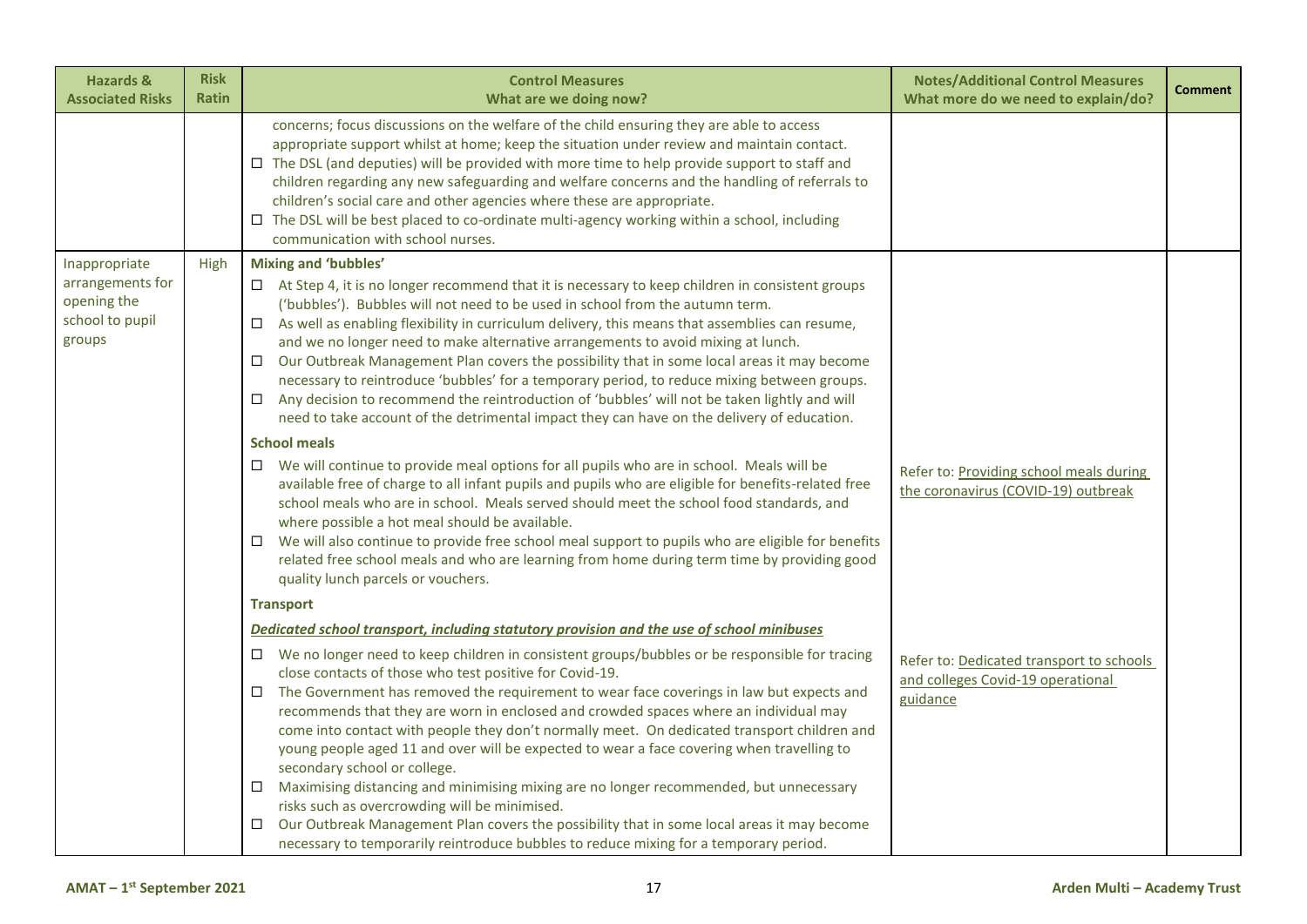| <b>Hazards &amp;</b><br><b>Associated Risks</b> | <b>Risk</b><br><b>Ratin</b> | <b>Control Measures</b><br>What are we doing now?                                                                                                                                                                                                                                                                                                                                                                                                                                                                                                                                                                                                                                                                                                                                                                                                                                                                                                                                                                                                                                                                                                                                                                                                                                   | <b>Notes/Additional Control Measures</b><br>What more do we need to explain/do?                                                     | <b>Comment</b> |
|-------------------------------------------------|-----------------------------|-------------------------------------------------------------------------------------------------------------------------------------------------------------------------------------------------------------------------------------------------------------------------------------------------------------------------------------------------------------------------------------------------------------------------------------------------------------------------------------------------------------------------------------------------------------------------------------------------------------------------------------------------------------------------------------------------------------------------------------------------------------------------------------------------------------------------------------------------------------------------------------------------------------------------------------------------------------------------------------------------------------------------------------------------------------------------------------------------------------------------------------------------------------------------------------------------------------------------------------------------------------------------------------|-------------------------------------------------------------------------------------------------------------------------------------|----------------|
|                                                 |                             | $\Box$ We will continue to ensure frequent and thorough hand cleaning with soap and running water<br>or hand sanitiser.<br>The 'catch it, bin it, kill it' approach continues to be very important.<br>$\Box$<br>Most staff will not normally require PPE on home to school transport, however, where the care<br>□<br>and interventions that a child or young person ordinarily receives on home to school transport<br>requires the use of PPE, that should continue as usual.<br>Fresh air (from outside the vehicle) through ventilation will be maximised, particularly through<br>$\Box$<br>opening windows and ceiling vents.<br>We will put in place and maintain an appropriate cleaning schedule with a particular focus on<br>□<br>frequently touched surfaces.                                                                                                                                                                                                                                                                                                                                                                                                                                                                                                          |                                                                                                                                     |                |
|                                                 |                             | <b>Wider public transport</b><br>We will continue to encourage children, parents, carers and staff to walk, cycle or scoot to and<br>□<br>from the setting, wherever it is possible and safe to do so. Where children, parents, carers and<br>staff need to use public transport, they should follow the Coronavirus (COVID-19): safer travel<br>guidance for passengers.<br>The Government has removed the requirement to wear face coverings in law but expects and<br>$\Box$<br>recommends that they are worn in enclosed and crowded spaces where you may come into<br>contact with people you don't normally meet - this includes public transport.                                                                                                                                                                                                                                                                                                                                                                                                                                                                                                                                                                                                                            |                                                                                                                                     |                |
|                                                 |                             | <b>Other considerations</b><br>Pupils with SEND will receive specific help with the changes to routine they are experiencing, so<br>$\Box$<br>teachers and SENCo's will plan to meet these needs, e.g. using social stories.<br>Where a pupil or student has an EHC plan the local authority and (if there is health provision)<br>$\Box$<br>health commissioning body must secure or arrange the provision specified in the plan.<br>At times it may be necessary to conduct some aspects of EHC needs assessments and reviews<br>□<br>indifferent ways, e.g. because children or young people are isolating. It is important that the<br>assessments and reviews continue to ensure that the child or young person, and their parent<br>and carer, is at the centre of the process and can engage with the process in a meaningful way.<br>As well as the duty to secure or arrange provision in an EHC plan, we must meet all the<br>□<br>statutory duties relating to EHC needs assessments and annual reviews. It is important that we<br>co-operate in supporting requests about potential placements, providing families with advice<br>and information where requested.<br>Specialists, therapists and other professionals should provide interventions as usual.<br>$\Box$ | Refer to Supporting pupils and students<br>with SEND<br>DfE Supporting Pupils at School with<br>Medical Conditions remains in place |                |
|                                                 |                             | Wraparound care provision, holiday clubs and extra-curricular activity including out-of-school<br>sports provision<br>All children may access out-of-school settings, wraparound care and extra-curricular provision;<br>activities may take in groups of any size and it is no longer recommended that it is necessary to<br>keep children in consistent groups ('bubbles').                                                                                                                                                                                                                                                                                                                                                                                                                                                                                                                                                                                                                                                                                                                                                                                                                                                                                                       | Refer to COVID-19: Actions for Out of<br><b>School Settings</b>                                                                     |                |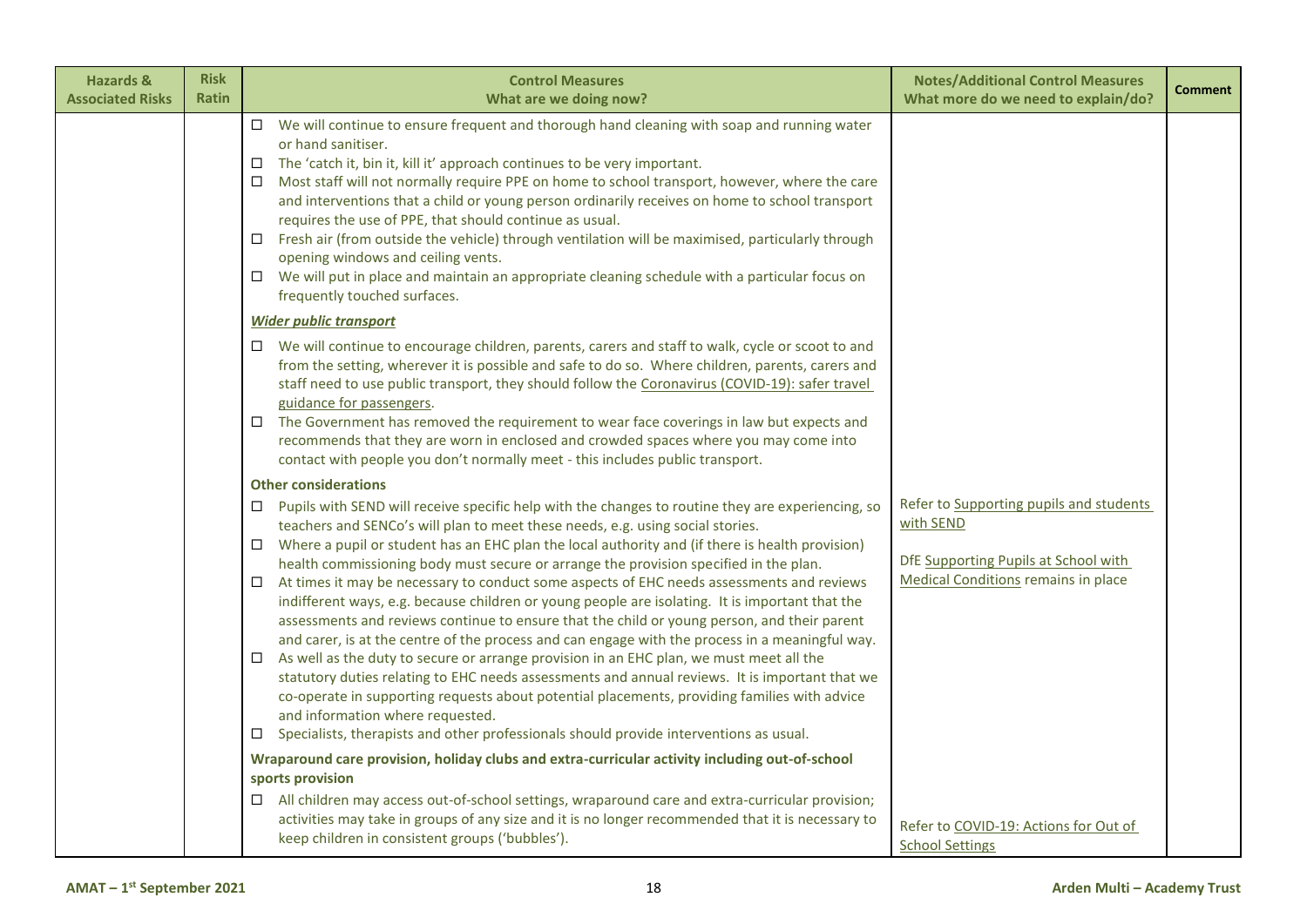| <b>Hazards &amp;</b><br><b>Associated Risks</b>                 | <b>Risk</b><br><b>Ratin</b> | <b>Control Measures</b><br>What are we doing now?                                                                                                                                                                                                                                                                                                                                                                                                                                                                                                                                                                                                                                                                                                                                                                                                                                                                                                                                                                                                                                                                                                                                                                                                                                                                                                                                                                                                                                                                                                                                 | <b>Notes/Additional Control Measures</b><br>What more do we need to explain/do?                                                                                                                                                                                                                                                                                                | <b>Comment</b> |
|-----------------------------------------------------------------|-----------------------------|-----------------------------------------------------------------------------------------------------------------------------------------------------------------------------------------------------------------------------------------------------------------------------------------------------------------------------------------------------------------------------------------------------------------------------------------------------------------------------------------------------------------------------------------------------------------------------------------------------------------------------------------------------------------------------------------------------------------------------------------------------------------------------------------------------------------------------------------------------------------------------------------------------------------------------------------------------------------------------------------------------------------------------------------------------------------------------------------------------------------------------------------------------------------------------------------------------------------------------------------------------------------------------------------------------------------------------------------------------------------------------------------------------------------------------------------------------------------------------------------------------------------------------------------------------------------------------------|--------------------------------------------------------------------------------------------------------------------------------------------------------------------------------------------------------------------------------------------------------------------------------------------------------------------------------------------------------------------------------|----------------|
|                                                                 |                             | $\Box$<br>Our Outbreak Management Plan covers the possibility that in some local areas it may become<br>necessary to reintroduce 'bubbles' for a temporary period, to reduce mixing between groups.<br>Our provision will ensure they are following the same protective measures being taken by<br>$\Box$<br>school during the day and work with school to follow our arrangements.<br>Where we operate our setting in a shared space, we will have regard to relevant guidance for<br>□<br>operators of shared spaces, such as Working safely during Covid-19, Coronavirus: how to stay<br>safe and help prevent the spread and for places of worship and discuss any protective<br>measures with the owner of the space.<br>$\Box$ All sports provision, including competition between settings can be planned and delivered.<br>Refer to 'PESSPA' below.<br>We will follow the same protective measures as listed under 'Music, Dance and Drama' below<br>□<br>for these out-of-school activities.<br><b>Parental Attendance</b><br>It is no longer advised that providers limit the attendance of parents and carers at sessions. We<br>□<br>will continue to ensure that we have parents' and carers' most up-to-date contact details in<br>case of an emergency.<br><b>Educational visits &amp; trips</b><br>$\Box$ Out-of-school settings and wraparound childcare providers may undertake educational visits in<br>groups of any number and children will no longer need to be kept in consistent groups. Refer<br>to 'Educational Visits' on Page 22for further details. | The owners of these shared spaces must<br>continue to meet all existing health and<br>safety obligations with regard to<br>ensuring that their premises are safe for<br>providers to hire and to operate from                                                                                                                                                                  |                |
| Inappropriate<br>arrangements for<br>managing the<br>curriculum | High                        | <b>Physical Education, School Sport and Physical Activity (PESSPA)</b><br>$\Box$ All sports provision, including competition between settings can be planned and delivered whilst<br>following the measures in our system of controls.<br>$\Box$ We will follow the guidance contained in Guidance on coronavirus (COVID-19) measures for<br>grassroots sport participants, providers and facility operators.<br>$\Box$ If delivering sporting or other organised events, more information can be found in COVID-19:<br>Organised events guidance.<br><b>Science, Art and D&amp;T</b><br>For guidance regarding Science and D&T in relation to practical activities during the Covid-19<br>□<br>pandemic, we will follow relevant CLEAPSS guidance. Although specific risk assessments will<br>not be required, our existing curricular risk assessments will be reviewed and where necessary<br>updated to reflect altered practices and CLEAPSS guidance.<br>If we have a substantial increase in the number of positive cases in our school, a Director of<br>□<br>Public Health might advise us that additional controls need to be reintroduced. Our Outbreak<br>Management Plan covers this possibility.                                                                                                                                                                                                                                                                                                                                                                    | Refer to:<br>Guidance on coronavirus (COVID-<br>$\bullet$<br>19) measures for grassroots sport<br>participants, providers and facility<br>operators<br><b>Sport England</b><br>$\bullet$<br><b>Youth Sport Trust</b><br>$\bullet$<br><b>Association for Physical Education</b><br>$\bullet$<br>(AfPE)<br><b>Swim England</b><br>$\bullet$<br>Refer to: CLEAPSS GL344 and GL343 |                |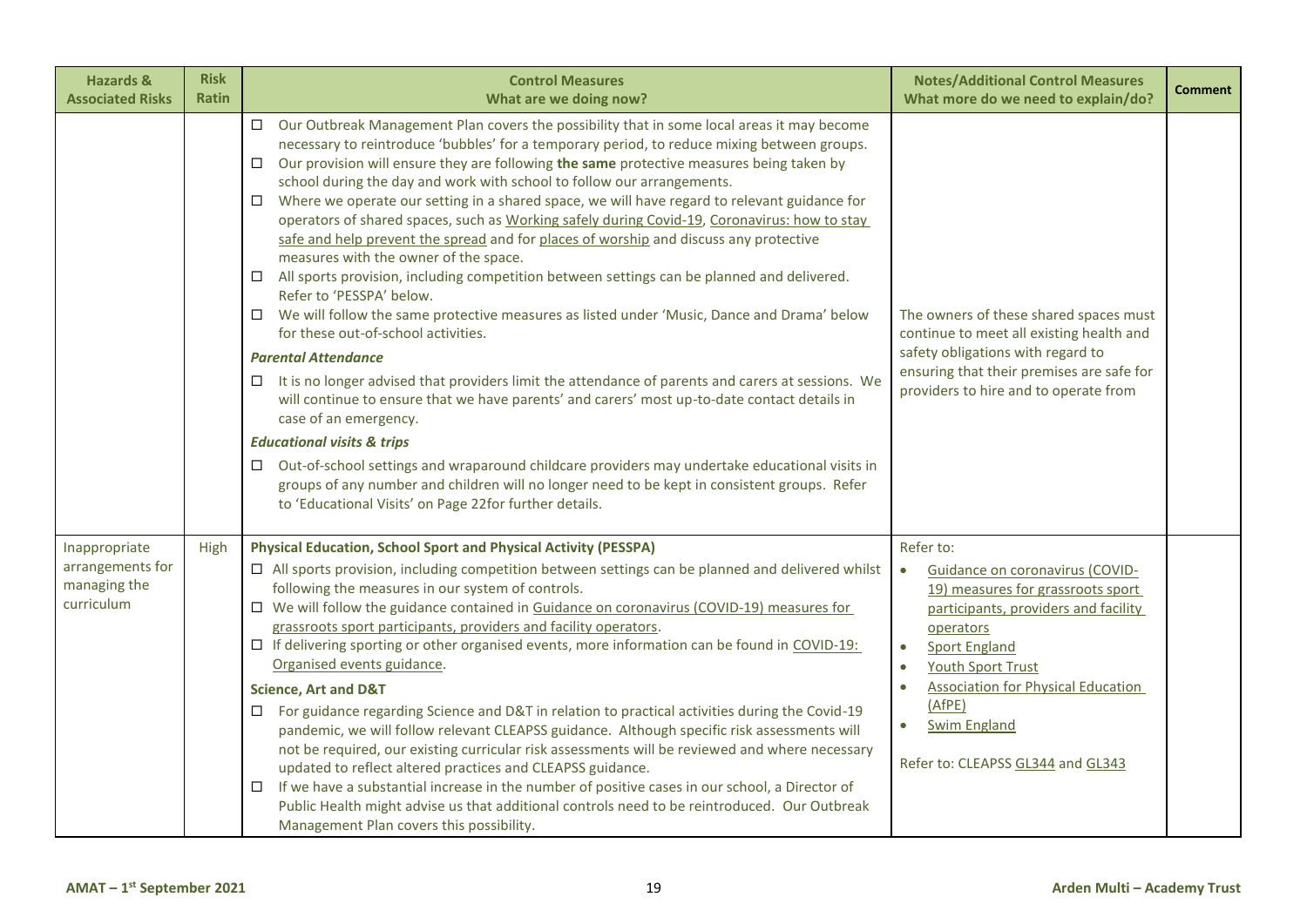| <b>Hazards &amp;</b><br><b>Associated Risks</b>            | <b>Risk</b><br><b>Ratin</b> | <b>Control Measures</b><br>What are we doing now?                                                                                                                                                                                                                                                                                                                                                                                                                                                                                                                                                                                                                                                                                                                                                                                                                                                                                                                                                                                                                                                                                                                                                                                                                                                                                      | <b>Notes/Additional Control Measures</b><br>What more do we need to explain/do?                                                                                                                                                                                    | <b>Comment</b> |
|------------------------------------------------------------|-----------------------------|----------------------------------------------------------------------------------------------------------------------------------------------------------------------------------------------------------------------------------------------------------------------------------------------------------------------------------------------------------------------------------------------------------------------------------------------------------------------------------------------------------------------------------------------------------------------------------------------------------------------------------------------------------------------------------------------------------------------------------------------------------------------------------------------------------------------------------------------------------------------------------------------------------------------------------------------------------------------------------------------------------------------------------------------------------------------------------------------------------------------------------------------------------------------------------------------------------------------------------------------------------------------------------------------------------------------------------------|--------------------------------------------------------------------------------------------------------------------------------------------------------------------------------------------------------------------------------------------------------------------|----------------|
|                                                            |                             | <b>Music, Dance and Drama</b><br>$\Box$ We will continue teaching music, dance and drama as part of the school curriculum.<br>Singing, wind and brass instrument playing can be undertaken in line with performing arts<br>□<br>guidance ensuring we provide adequate ventilation and clean more frequently.<br><b>Performances</b><br>$\Box$ If planning indoor or outdoor face-to-face performances, sporting or other organised events in<br>front of a live audience, we will follow the latest advice in the COVID-19: Organised events<br>guidance, which provides details of how to manage audiences as well as carry out performing<br>arts safely.                                                                                                                                                                                                                                                                                                                                                                                                                                                                                                                                                                                                                                                                            | Refer to CLEAPSS guidance for D&T:<br>GL347, GL348, GL354, GL355, GL360,<br>GL356 & GL362 and Science: GL336,<br>GL338, GL339, GL345, GL352, GL353 &<br>GL362<br>Refer to Working safely during COVID-19<br>in events and attractions including<br>performing arts |                |
| Inappropriate<br>arrangements for<br>education<br>recovery | High                        | There are a number of programmes and activities to support pupils to make up education<br>$\Box$<br>missed as a result of the pandemic. Further information is available on education recovery<br>support. Specifically for schools, the document includes further information on:<br>catch-up premium<br>recovery premium<br>tutoring (including the National Tutoring Programme and 16 to 19 tuition fund)<br>teacher training opportunities<br>curriculum resources<br>specialist settings<br>wider continuous professional development resources, including to support teacher<br>wellbeing and subject-specific teaching                                                                                                                                                                                                                                                                                                                                                                                                                                                                                                                                                                                                                                                                                                          |                                                                                                                                                                                                                                                                    |                |
| Inadequate<br>contingency<br>plans in place                | High                        | <b>Stepping measures up and down</b><br>□ We have an Outbreak Management Plan outlining what we would do if children, pupils,<br>students or staff test positive for Covid-19, or how we would operate if we were advised to<br>take extra measures to help break chains of transmission. Any measures in schools will only<br>ever be considered as a last resort, kept to the minimum number of schools or groups possible,<br>and for the shortest amount of time possible.<br>$\Box$ Central government may offer local areas of particular concern an enhanced response package<br>to help limit increases in transmission.<br>We have thought about taking extra action if the number of positive cases substantially<br>$\Box$<br>increases. Information on what circumstances might lead us to consider taking additional<br>action, and the steps we should work through, can be found in the Contingency framework.<br>We will call the LA Public Health Team who will advise if any additional action is required, such<br>as implementing elements of our outbreak management (or contingency) plan.<br><b>Remote education</b><br>The Coronavirus Act 2020 Provision of Remote Education (England) Temporary Continuity<br>□<br>(No.2) Direction applies from the start of the academic year 2021 to 2022 and extends the | Refer to the Contingency framework and<br>the AMAT Outbreak Management Plan                                                                                                                                                                                        |                |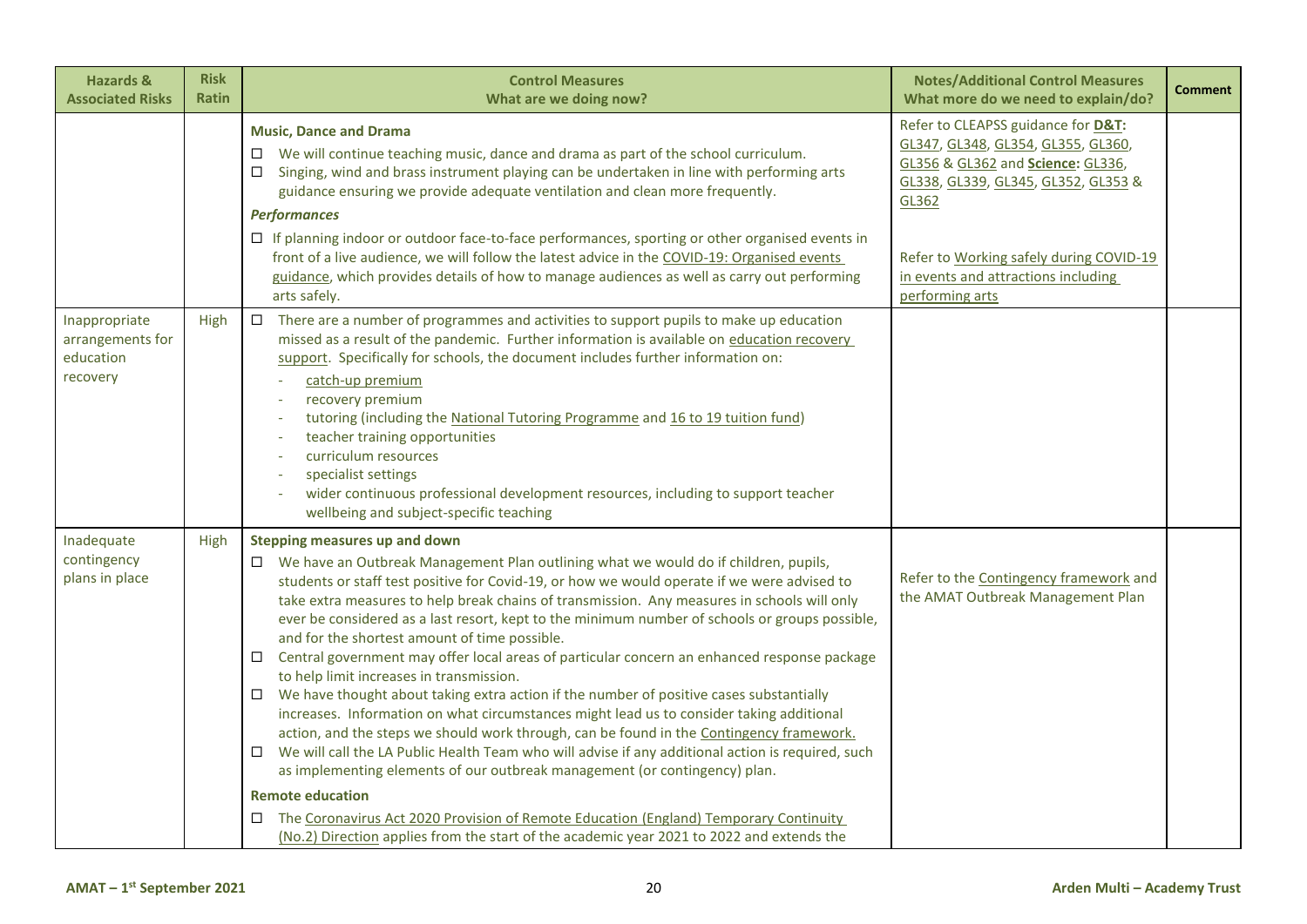| <b>Hazards &amp;</b><br><b>Associated Risks</b> | <b>Risk</b><br><b>Ratin</b> | <b>Control Measures</b><br>What are we doing now?                                                                                                                                                                                                                                                                                                                                                                                                                                                                                                                                                                                                                                                                                                                                                                                                                                                                                                                                                                                                                                                                                                                                                                                                                                                                                                                                                                                                                                                                                                                                                                                                                           | <b>Notes/Additional Control Measures</b><br>What more do we need to explain/do?                                                                                                                                                                                                                                                                                                                                                                                                                                                                                                                                                                                                                                                                                                                                                                                                                                                                                                                                                                                                              | <b>Comment</b> |
|-------------------------------------------------|-----------------------------|-----------------------------------------------------------------------------------------------------------------------------------------------------------------------------------------------------------------------------------------------------------------------------------------------------------------------------------------------------------------------------------------------------------------------------------------------------------------------------------------------------------------------------------------------------------------------------------------------------------------------------------------------------------------------------------------------------------------------------------------------------------------------------------------------------------------------------------------------------------------------------------------------------------------------------------------------------------------------------------------------------------------------------------------------------------------------------------------------------------------------------------------------------------------------------------------------------------------------------------------------------------------------------------------------------------------------------------------------------------------------------------------------------------------------------------------------------------------------------------------------------------------------------------------------------------------------------------------------------------------------------------------------------------------------------|----------------------------------------------------------------------------------------------------------------------------------------------------------------------------------------------------------------------------------------------------------------------------------------------------------------------------------------------------------------------------------------------------------------------------------------------------------------------------------------------------------------------------------------------------------------------------------------------------------------------------------------------------------------------------------------------------------------------------------------------------------------------------------------------------------------------------------------------------------------------------------------------------------------------------------------------------------------------------------------------------------------------------------------------------------------------------------------------|----------------|
|                                                 |                             | requirement on schools to provide remote education for state-funded pupils when they cannot<br>attend school due to COVID-19.<br>Not all people with Covid-19 have symptoms. Where appropriate, we will support those who<br>$\Box$<br>need to self-isolate because they have tested positive to work or learn from home if they are<br>well enough to do so.<br>We will maintain our capacity to deliver high quality remote education for next academic year,<br>□<br>including for pupils who are abroad, and facing challenges to return due to Covid-19 travel<br>restrictions, for the period they are abroad.<br>Independent Schools (not including academies) are only covered by the remote education<br>□<br>temporary continuity direction in relation to state-funded pupils in their schools. However,<br>they are still expected to meet the Independent School Standards in full at all times.<br>$\Box$ The remote education provided will be equivalent in length to the core teaching pupils would<br>receive in school.<br>We will work collaboratively with families and put in place reasonable adjustments so that<br>$\Box$<br>pupils with SEND can successfully access remote education.<br>We will keep in contact with students learning from home and regularly check if they are<br>$\Box$<br>accessing remote education.<br>□ For pupils self-isolating who ate within the definition of vulnerable we will notify their social<br>worker (if they have one) and agree the best way to maintain contact and offer support.<br>Our Offer of Remote Education is available to all pupils/parents and is displayed on the school<br>□<br>website. | Refer to: Remote Education Temporary<br>Continuity (No.2) Direction Explanatory<br><b>Note</b><br>Refer to:<br>$\bullet$<br>Get help with remote education<br>Keeping children safe online<br>$\bullet$<br>Adapting teaching practice for<br>remote education<br>$\bullet$<br>Review your remote education<br>provision<br>$\bullet$<br>Get help with technology for<br>remote education during<br>coronavirus (Covid-19)<br>Remote education good practice<br>$\bullet$<br>guide<br>$\bullet$<br>Support for parents and carers to<br>keep children safe online<br>Remote education webinars<br>$\bullet$<br>Safe Remote Learning knowledge<br>$\bullet$<br>base and Live Remote Lessons by<br><b>SWGfL</b><br>Safeguarding during Remote<br>Learning and Lockdowns by LGfL<br>The National Cyber Security Centre:<br>Video conferencing services:<br>security guidance & Video<br>conferencing services: using them<br>securely<br>Safeguarding and remote education<br>during coronavirus (COVID-19)<br><b>Home Learning Technology</b><br>Guidance<br>Keeping children safe in education |                |
| Poor or<br>inappropriate                        | High                        | <b>Behaviour</b><br>Our Behaviour policy has been updated with any new rules/policies and will be communicated<br>□<br>clearly and consistently to staff, pupils and parents, setting clear, reasonable and proportionate                                                                                                                                                                                                                                                                                                                                                                                                                                                                                                                                                                                                                                                                                                                                                                                                                                                                                                                                                                                                                                                                                                                                                                                                                                                                                                                                                                                                                                                   |                                                                                                                                                                                                                                                                                                                                                                                                                                                                                                                                                                                                                                                                                                                                                                                                                                                                                                                                                                                                                                                                                              |                |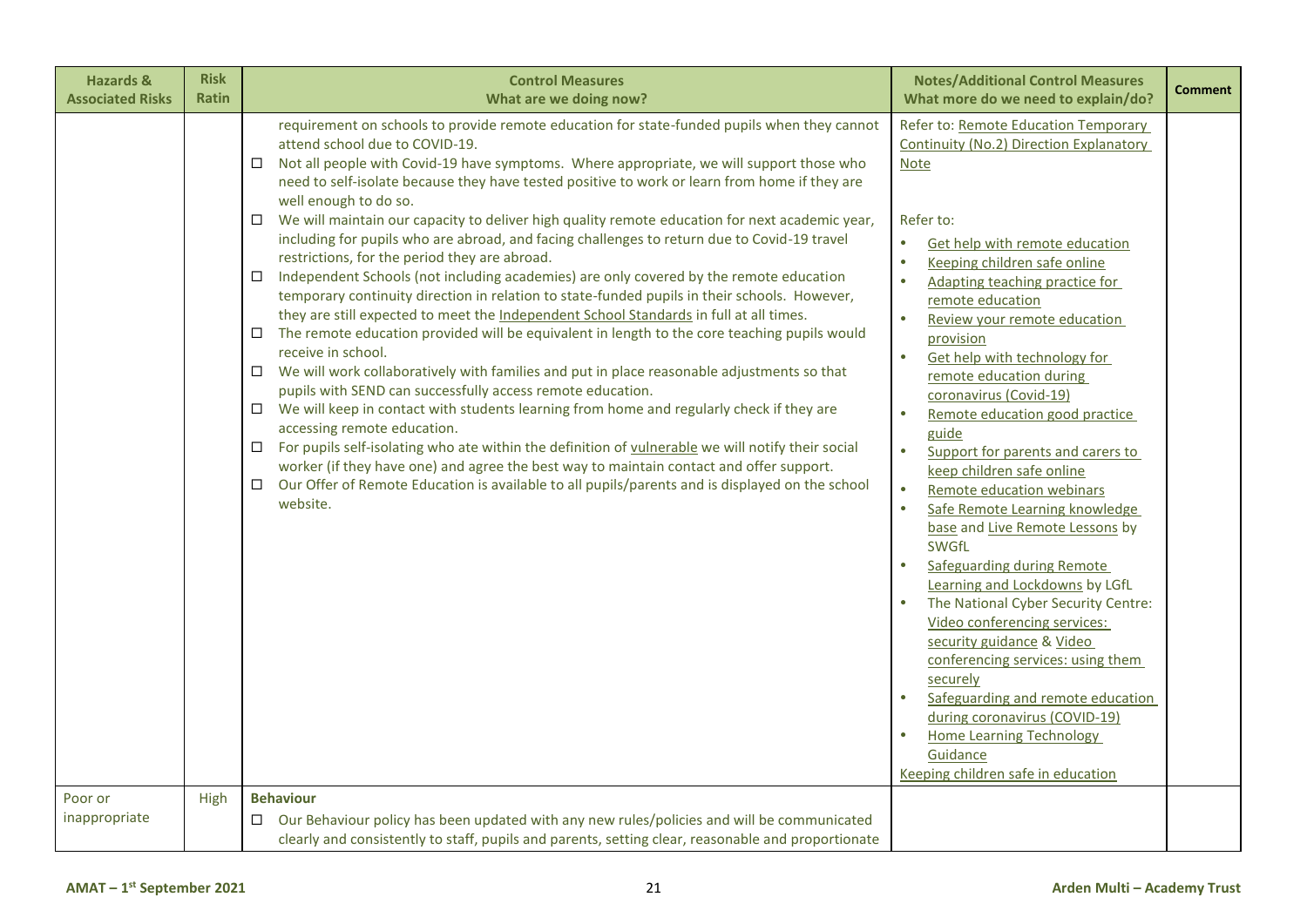| <b>Hazards &amp;</b>        | <b>Risk</b>  | <b>Control Measures</b>                                                                                                                                                                                                                                                                                                                                                                                                                                                                                                                                                                                                                                                                                                                                                                                                                                                                                                                                                                                                                                                                                                                                                                                                                                                                                                                                                                                                                                                                                                                                                                                                                                                                                                                                                                                                                                                                                                                                                                                                                                                                                                                                                                                                                                                                                                                                                                                                                                                                                                                                                                                                                                                                                                                                                                                                                                                                                                                                                                                                                                                                                                                                                                                                                                                                                                                                                                                                                                        | <b>Notes/Additional Control Measures</b>                                                                                                                                                                                                 | <b>Comment</b> |
|-----------------------------|--------------|----------------------------------------------------------------------------------------------------------------------------------------------------------------------------------------------------------------------------------------------------------------------------------------------------------------------------------------------------------------------------------------------------------------------------------------------------------------------------------------------------------------------------------------------------------------------------------------------------------------------------------------------------------------------------------------------------------------------------------------------------------------------------------------------------------------------------------------------------------------------------------------------------------------------------------------------------------------------------------------------------------------------------------------------------------------------------------------------------------------------------------------------------------------------------------------------------------------------------------------------------------------------------------------------------------------------------------------------------------------------------------------------------------------------------------------------------------------------------------------------------------------------------------------------------------------------------------------------------------------------------------------------------------------------------------------------------------------------------------------------------------------------------------------------------------------------------------------------------------------------------------------------------------------------------------------------------------------------------------------------------------------------------------------------------------------------------------------------------------------------------------------------------------------------------------------------------------------------------------------------------------------------------------------------------------------------------------------------------------------------------------------------------------------------------------------------------------------------------------------------------------------------------------------------------------------------------------------------------------------------------------------------------------------------------------------------------------------------------------------------------------------------------------------------------------------------------------------------------------------------------------------------------------------------------------------------------------------------------------------------------------------------------------------------------------------------------------------------------------------------------------------------------------------------------------------------------------------------------------------------------------------------------------------------------------------------------------------------------------------------------------------------------------------------------------------------------------------|------------------------------------------------------------------------------------------------------------------------------------------------------------------------------------------------------------------------------------------|----------------|
| <b>Associated Risks</b>     | <b>Ratin</b> | What are we doing now?                                                                                                                                                                                                                                                                                                                                                                                                                                                                                                                                                                                                                                                                                                                                                                                                                                                                                                                                                                                                                                                                                                                                                                                                                                                                                                                                                                                                                                                                                                                                                                                                                                                                                                                                                                                                                                                                                                                                                                                                                                                                                                                                                                                                                                                                                                                                                                                                                                                                                                                                                                                                                                                                                                                                                                                                                                                                                                                                                                                                                                                                                                                                                                                                                                                                                                                                                                                                                                         | What more do we need to explain/do?                                                                                                                                                                                                      |                |
| behaviour and<br>attendance |              | expectations of pupil behaviour both in school and online. We will set out clearly the<br>consequences for poor behaviour and deliberately breaking the rules and how we will enforce<br>those rules including any sanctions.<br>We will work with staff, pupils and parents to ensure that behaviour expectations are clearly<br>$\Box$<br>understood, and consistently supported, taking account of individual needs and we will also<br>consider how to build new expectations into our rewards system.<br>$\Box$ It is likely that adverse experiences and/or lack of routines of regular attendance and classroom<br>discipline may contribute to disengagement with education upon return to school, resulting in<br>increased incidence of poor behaviour. We will work with those pupils who may struggle to<br>reengage in school and are at risk of being absent and/or persistently disruptive, including<br>providing support for overcoming barriers to attendance and behaviour and to help them<br>reintegrate back into school life.<br>Some pupils will return to school having been exposed to a range of adversity and trauma<br>$\Box$<br>including bereavement, anxiety and in some cases increased welfare and safeguarding risks.<br>This may lead to an increase in social, emotional and mental health concerns and some<br>children, particularly vulnerable groups such as children with a social worker, previously<br>looked-after children who left care through adoption or special guardianship and young carers,<br>will need additional support and access to services such as educational psychologists, social<br>workers, and counsellors. Additionally, provision for children who have SEND may have been<br>disrupted during partial school closure and there may be an impact on their behaviour. We will<br>work with local services (such as health and the LA) to ensure the services and support are in<br>place for a smooth return to schools for pupils.<br>The disciplinary powers that schools currently have, including suspension and exclusion, remain<br>$\Box$<br>in place. Exclusion will only be used as a last resort and must be lawful, reasonable and fair.<br>Where a child with a social worker is at risk of exclusion, their social worker will be informed<br>$\Box$<br>and involved in relevant conversations.<br>$\Box$ We will, as far as possible, avoid permanently excluding any pupil with an EHC plan, or a<br>looked-after child. Where a looked-after child is at risk of suspension or exclusion, the<br>designated teacher should contact the relevant authority's virtual school head as soon as<br>possible to help the school decide how to help the child and avoid exclusion becoming<br>necessary.<br>$\Box$ Where a previously looked-after child is at risk of exclusion, the designated teacher will speak<br>with the child's parent or guardian and seek advice from their virtual school head.<br>Pre-empting that a pupil may commit a disciplinary offence, and thus not allowing a pupil to<br>$\Box$<br>attend school, is an unlawful exclusion.<br>$\Box$ Any disciplinary exclusion of a pupil, even for short periods of time, must be consistent with the<br>relevant legislation. This includes sending a pupil home for poor behaviour, whether or not<br>remote education is provided. 'Informal' or 'unofficial' exclusions, such as sending pupils home | Refer to the DfE Checklist for school<br>leaders to support full opening:<br>behaviour and attendance<br>Refer to: Changes to the school<br>suspension and permanent exclusion<br>process during the coronavirus (COVID-<br>19) outbreak |                |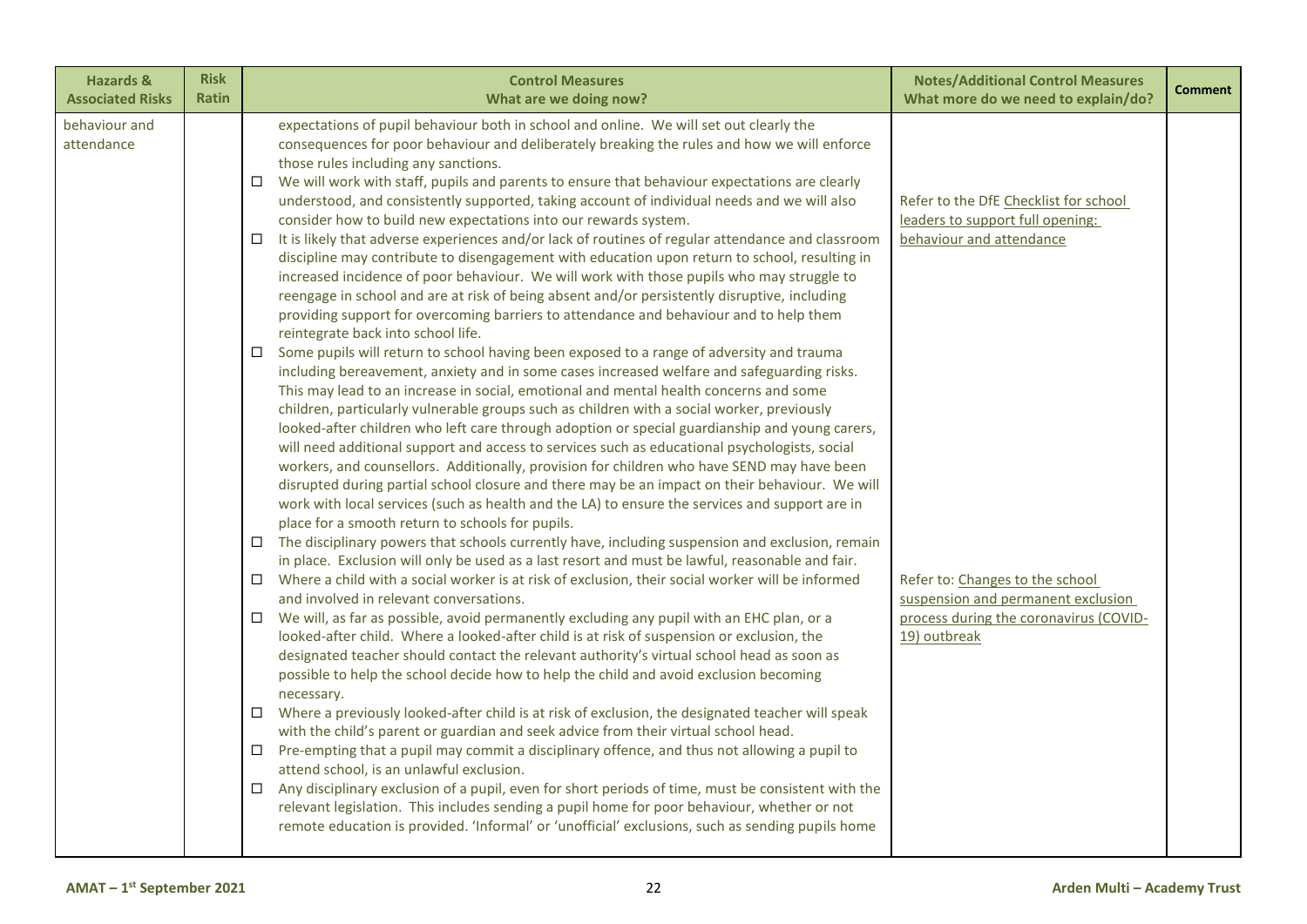| <b>Hazards &amp;</b><br><b>Associated Risks</b> | <b>Risk</b><br><b>Ratin</b> | <b>Control Measures</b><br>What are we doing now?                                                                                                                                                                                                                                                                                                                                                                                                                                                                                                                                                                                                                                                                                                                                                                                                                                                                                                                                                                                                                                                                                                                                                                                                                                                                                                                                                                                                                                                                                                                                                                                                                                                                                                                                                                                     | <b>Notes/Additional Control Measures</b><br>What more do we need to explain/do? | <b>Comment</b> |
|-------------------------------------------------|-----------------------------|---------------------------------------------------------------------------------------------------------------------------------------------------------------------------------------------------------------------------------------------------------------------------------------------------------------------------------------------------------------------------------------------------------------------------------------------------------------------------------------------------------------------------------------------------------------------------------------------------------------------------------------------------------------------------------------------------------------------------------------------------------------------------------------------------------------------------------------------------------------------------------------------------------------------------------------------------------------------------------------------------------------------------------------------------------------------------------------------------------------------------------------------------------------------------------------------------------------------------------------------------------------------------------------------------------------------------------------------------------------------------------------------------------------------------------------------------------------------------------------------------------------------------------------------------------------------------------------------------------------------------------------------------------------------------------------------------------------------------------------------------------------------------------------------------------------------------------------|---------------------------------------------------------------------------------|----------------|
|                                                 |                             | 'to cool off' for part of the day are unlawful, regardless of whether they occur with the<br>agreement of parents or carers.<br>We will be mindful that it is unlawful to punish a child for the actions of their parents and will<br>$\Box$<br>consider this when applying sanctions.                                                                                                                                                                                                                                                                                                                                                                                                                                                                                                                                                                                                                                                                                                                                                                                                                                                                                                                                                                                                                                                                                                                                                                                                                                                                                                                                                                                                                                                                                                                                                |                                                                                 |                |
|                                                 |                             | <b>Attendance</b><br>$\Box$ School attendance is mandatory for all pupils of compulsory school age and it is priority to<br>ensure that as many children as possible regularly attend school.<br>Where a child is required to self-isolate or quarantine because of Covid-19 in accordance with<br>0<br>relevant legislation or guidance published by PHE or the DHSC they should be recorded as code<br>X (not attending in circumstances related to coronavirus). Where they are unable to attend<br>because they have a confirmed case of Covid-19 they will be recorded as code I (illness).<br>For pupils abroad who are unable to return, code X is unlikely to apply. In some specific cases,<br>□<br>code Y (unable to attend due to exceptional circumstances) will apply.<br>We will continue to clearly and consistently communicate the expectations around school<br>attendance to families and any other professionals who work with the family. Any discussions<br>will have a collaborative approach, focusing on the welfare of the child or young person and<br>responding to the concerns of the parent, carer or young person. This conversation is<br>particularly important for children with a social worker.<br><b>Term time holidays</b><br>As restrictions begin to lift, some families may be looking to take holidays. As usual, parents<br>$\Box$<br>should plan their holidays around school breaks and not take their children out of school on<br>holiday during term time.<br>Where a parent wishes to take their child out of school for whatever reason, the onus is on<br>$\Box$<br>them to apply for a leave of absence and demonstrate why they believe the circumstances are<br>exceptional. Schools make decisions on granting leave of absence but will not normally do so<br>for a holiday. | Refer to school attendance guidance                                             |                |
|                                                 |                             | <b>Travel &amp; quarantine</b>                                                                                                                                                                                                                                                                                                                                                                                                                                                                                                                                                                                                                                                                                                                                                                                                                                                                                                                                                                                                                                                                                                                                                                                                                                                                                                                                                                                                                                                                                                                                                                                                                                                                                                                                                                                                        |                                                                                 |                |
|                                                 |                             | $\Box$ Where pupils travel from abroad to attend a boarding school, we will explain the rules to pupils<br>and their parents before they travel to the UK. All pupils travelling to England must adhere to<br>travel legislation, details of which are set out in government travel advice.<br>Boarding school pupils who are ordinarily resident in the UK, including those who are<br>□<br>unaccompanied and who are attending boarding schools on a child student visa or student visa,<br>who have travelled from or through amber list countries (and have not been in a red country in<br>the previous 10 clear days), are exempt from the requirements to quarantine and take a day 8<br>test.                                                                                                                                                                                                                                                                                                                                                                                                                                                                                                                                                                                                                                                                                                                                                                                                                                                                                                                                                                                                                                                                                                                                 |                                                                                 |                |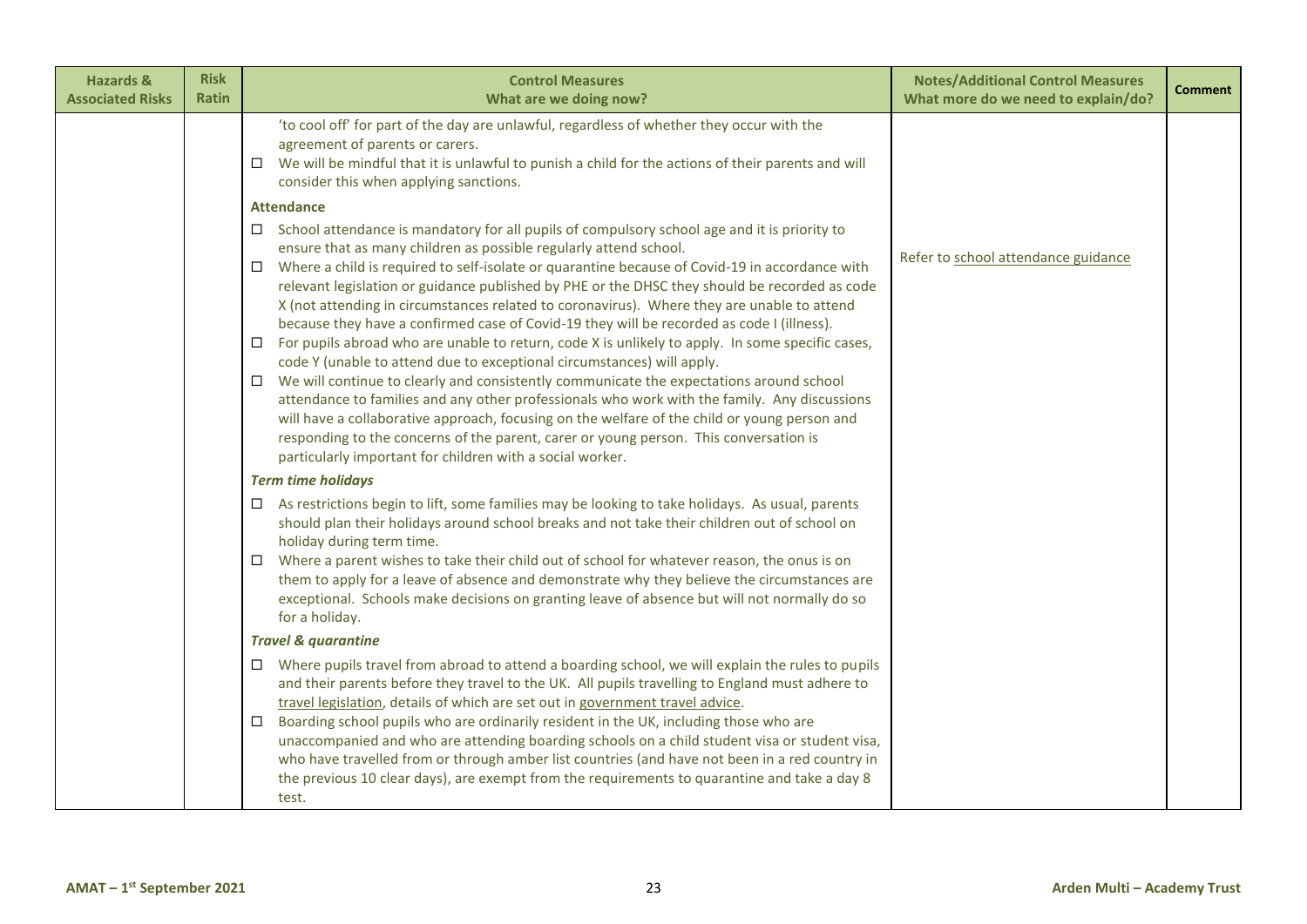| <b>Hazards &amp;</b><br><b>Associated Risks</b>                           | <b>Risk</b><br><b>Ratin</b> | <b>Control Measures</b><br>What are we doing now?                                                                                                                                                                                                                                                                                                                                                                                                                                                                                                                                                                                                                                                                                                                                                                                                                                                                                                                                                                                                                                                                                                                                                                                                                                                                                                                                                                                                                                                                                                                 | <b>Notes/Additional Control Measures</b><br>What more do we need to explain/do?                                                                      | <b>Comment</b> |
|---------------------------------------------------------------------------|-----------------------------|-------------------------------------------------------------------------------------------------------------------------------------------------------------------------------------------------------------------------------------------------------------------------------------------------------------------------------------------------------------------------------------------------------------------------------------------------------------------------------------------------------------------------------------------------------------------------------------------------------------------------------------------------------------------------------------------------------------------------------------------------------------------------------------------------------------------------------------------------------------------------------------------------------------------------------------------------------------------------------------------------------------------------------------------------------------------------------------------------------------------------------------------------------------------------------------------------------------------------------------------------------------------------------------------------------------------------------------------------------------------------------------------------------------------------------------------------------------------------------------------------------------------------------------------------------------------|------------------------------------------------------------------------------------------------------------------------------------------------------|----------------|
|                                                                           |                             | □ Those aged 11 to 17 need proof of a negative COVID-19 test to travel to England (children aged<br>10 and under are exempt from this) and those aged 5 to 17 must take a Covid-19 travel test on<br>or before day 2 (refer to: Quarantine and testing if you've been in an amber list country)<br>Parents travelling abroad should bear in mind the impact on their child's education which may<br>$\Box$<br>result from any requirement to quarantine or self-isolate upon return.                                                                                                                                                                                                                                                                                                                                                                                                                                                                                                                                                                                                                                                                                                                                                                                                                                                                                                                                                                                                                                                                              |                                                                                                                                                      |                |
| Inadequate<br>arrangements in<br>place for<br>managing off-site<br>visits | High                        | We will continue to undertake full and thorough risk assessments in relation to all educational<br>$\Box$<br>visits and ensure that any public health advice, such as hygiene and ventilation requirements, is<br>included as part of that risk assessment.<br>Given the likely gap in Covid-19 cancellation insurance, if we are considering booking a new<br>$\Box$<br>visit, whether domestic or international, we will ensure that any new bookings have adequate<br>financial protection in place.<br>$\Box$ From the start of the autumn term, we can go on international visits that have previously been<br>deferred or postponed and organise new international visits for the future.<br>$\Box$ We will be aware that the travel list (and broader international travel policy) is subject to<br>change and green list countries may be moved into amber or red. The travel lists may change<br>during a visit and we must comply with international travel legislation and will have<br>contingency plans in place to account for these changes.<br>We will speak to either our visit provider, commercial insurance provider, or the Risk Protection<br>□<br>Arrangement (RPA) to assess the protection available. If unsure contact organisations such as<br>the British Insurance Brokers' Association (BIBA) or Association of British Insurers (ABI) for<br>independent advice on insurance cover and options.<br>□ Any school holding ATOL or ABTA refund credit notes may use these credit notes to rebook<br>educational international visits. | Refer to the health and safety guidance<br>on educational visits and specialist<br>advice from the Outdoor Education<br><b>Advisory Panel (OEAP)</b> |                |
| Inadequate<br>staffing ratios,<br>staff availability<br>and recruitment   | High                        | <b>Ratios and Qualifications</b><br>$\Box$ We will undertake an appropriate audit to ensure staffing levels are appropriate.<br>$\Box$ We have contingency plans in place should staff be absent as a result of Covid-19. Our possible<br>approaches to managing a shortfall in staffing include:<br>We will ensure that appropriate support is made available for pupils with SEND, e.g. by<br>$\sim$<br>deploying teaching assistants and enabling specialist staff from both within and outside the<br>school to work with pupils in different classes or year groups.<br>Where support staff capacity is available, we will consider using this to support catch-up<br>provision or targeted interventions. TAs may also be deployed to lead groups or cover<br>lessons, under the direction and supervision of a qualified, or nominated, teacher. Any<br>redeployments will not be at the expense of supporting pupils with SEND. The Associate<br>Head teacher will be satisfied that the person has the appropriate skills, expertise and<br>experience to carry out the work, and discuss and agree any proposed changes in role or<br>responsibility with the member of staff. This includes ensuring that safe ratios are met,                                                                                                                                                                                                                                                                                                                         |                                                                                                                                                      |                |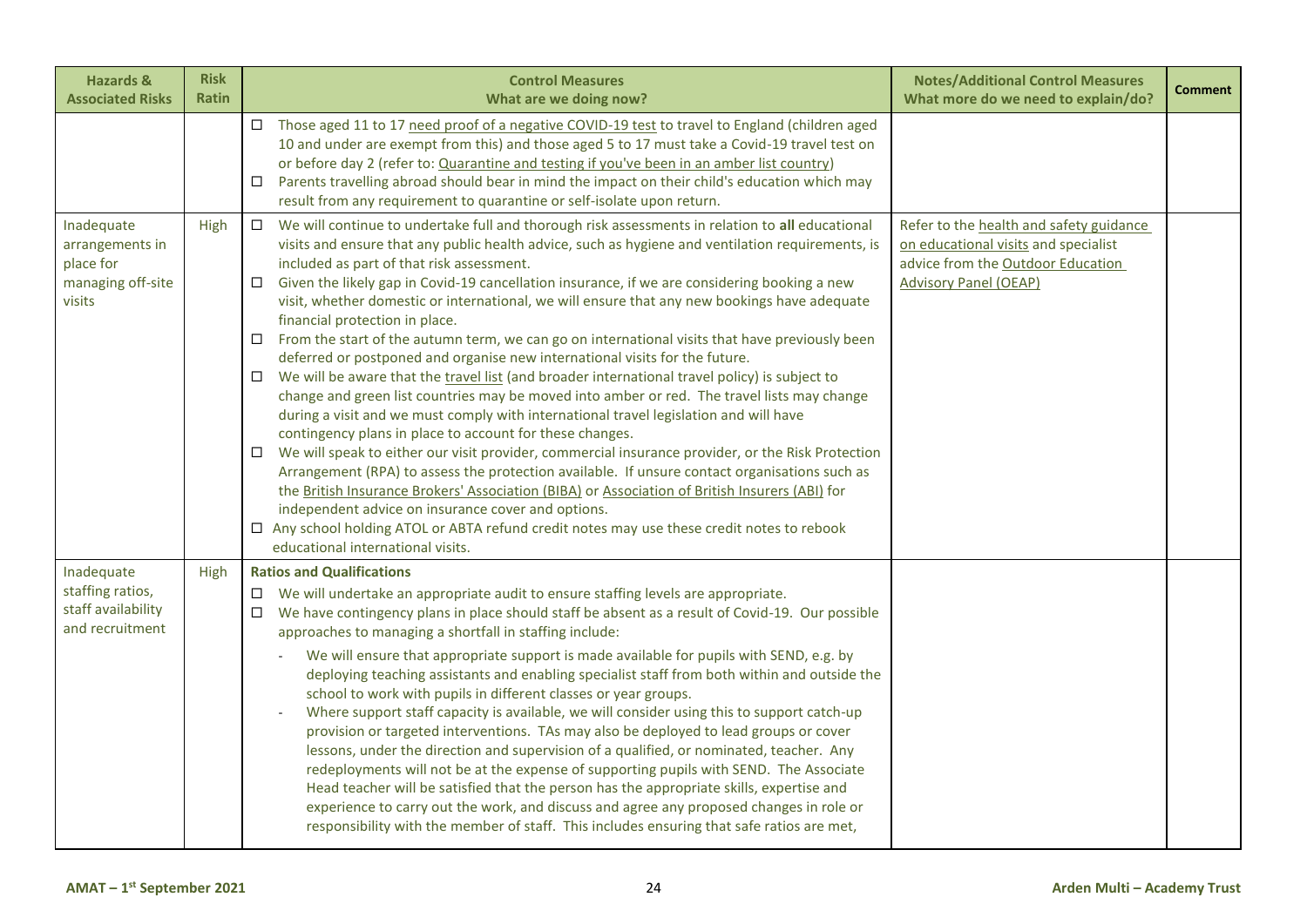| <b>Hazards &amp;</b><br><b>Associated Risks</b>                                  | <b>Risk</b><br><b>Ratin</b> | <b>Control Measures</b><br>What are we doing now?                                                                                                                                                                                                                                                                                                                                                                                                                                                                                                                                                                                                                                                                                                                                                                                                                                                                                                                                                                                                                                                                                                                                                                                                                                                                                                                                                               | <b>Notes/Additional Control Measures</b><br>What more do we need to explain/do?                                                                                                                                                                                                                                                                                                                                                                                                          | <b>Comment</b> |
|----------------------------------------------------------------------------------|-----------------------------|-----------------------------------------------------------------------------------------------------------------------------------------------------------------------------------------------------------------------------------------------------------------------------------------------------------------------------------------------------------------------------------------------------------------------------------------------------------------------------------------------------------------------------------------------------------------------------------------------------------------------------------------------------------------------------------------------------------------------------------------------------------------------------------------------------------------------------------------------------------------------------------------------------------------------------------------------------------------------------------------------------------------------------------------------------------------------------------------------------------------------------------------------------------------------------------------------------------------------------------------------------------------------------------------------------------------------------------------------------------------------------------------------------------------|------------------------------------------------------------------------------------------------------------------------------------------------------------------------------------------------------------------------------------------------------------------------------------------------------------------------------------------------------------------------------------------------------------------------------------------------------------------------------------------|----------------|
|                                                                                  |                             | and/or specific training undertaken, for any interventions or care for pupils with complex<br>needs where specific training or specific ratios are required.<br>We can continue to engage supply teachers and other supply staff including to deliver face<br>$\sim$<br>to face education to pupils in school and remote education.<br>Where it is necessary to use supply staff, peripatetic teachers and volunteers, they will be<br>expected to comply with our arrangements for managing and minimising risk and will be<br>included in our communications, policies and processes for asymptomatic testing including<br>provision of test kits where feasible.<br>We will ensure we have adequate and appropriate equipment and facilities to give first aid to<br>any employee or pupil who is injured or becomes ill at work; the level of first aid cover provided<br>remains appropriate for our work environment and the level of first aid provision necessary in<br>high risk settings is fully maintained.<br>Key telephone numbers of all available DSL's/deputies to be displayed in school.<br>$\Box$<br>Ensure the contact details of the LA Safeguarding teams are available to all staff on duty.<br>□<br>Ensure sufficient competent staff on duty to administer or supervise the administration of<br>□<br>medication. Wherever possible, children to self-administer, witnessed by staff. | Where it is not possible to have a DSL or<br>Deputy physically in school,<br>arrangements may be made for the DSL<br>to be contactable via phone or video link<br>if working from home. Alternatively,<br>arrangements may be made with<br>another school to use the expertise of<br>their DSL. Where a trained DSL (or<br>deputy) is not on site, in addition to one<br>of the above options, a senior leader<br>should take responsibility for co-<br>ordinating safeguarding on site. |                |
|                                                                                  |                             | <b>Staff taking leave</b><br>□ Staff will need to be available to work in school during term time. We will discuss leave<br>arrangements with staff to inform workforce planning taking into account their individual<br>contractual arrangements.<br>There is a risk that where staff travel abroad, their return travel arrangements could be<br>$\Box$<br>disrupted due to Covid-19 restrictions, and they may need to quarantine on their return.<br>Where it is not possible to avoid a member of staff having to quarantine during term time, we<br>$\Box$<br>will consider if it is possible to temporarily amend working arrangements to enable them to<br>work from home.<br>Whilst it remains a decision for individual schools, we will make all staff aware that the AMAT<br>$\Box$<br>view is that if staff must travel abroad which then mean they have to quarantine on their return<br>(and this is not within school holiday periods), then this should be treated as unpaid leave.<br><b>Recruitment</b><br>Recruitment will continue as usual. We will continue to adhere to Keeping children safe in<br>education regarding pre-appointment checks.                                                                                                                                                                                                                                         | The latest guidance on travel/quarantine<br>can be accessed at: Travel abroad from<br>England during coronavirus (COVID-19),<br>Quarantine and testing if you've been in<br>an amber list country, Coronavirus<br>(COVID-19) testing before you travel to<br>England, Booking and staying in a<br>quarantine hotel when you arrive in<br>England, Red, amber and green list rules<br>for entering England                                                                                |                |
| Visiting children<br>in their own<br>homes and<br>contact with<br>Covid-19 virus | High                        | Should we have a situation where a child requires a home visit such as in relation to<br>$\Box$<br>safeguarding concerns or delivery of the EHC Plan to pupils not attending school, we will<br>consider and adhere to guidance issued in Use of PPE in education, childcare and children's<br>social care settings including AGPs.                                                                                                                                                                                                                                                                                                                                                                                                                                                                                                                                                                                                                                                                                                                                                                                                                                                                                                                                                                                                                                                                             |                                                                                                                                                                                                                                                                                                                                                                                                                                                                                          |                |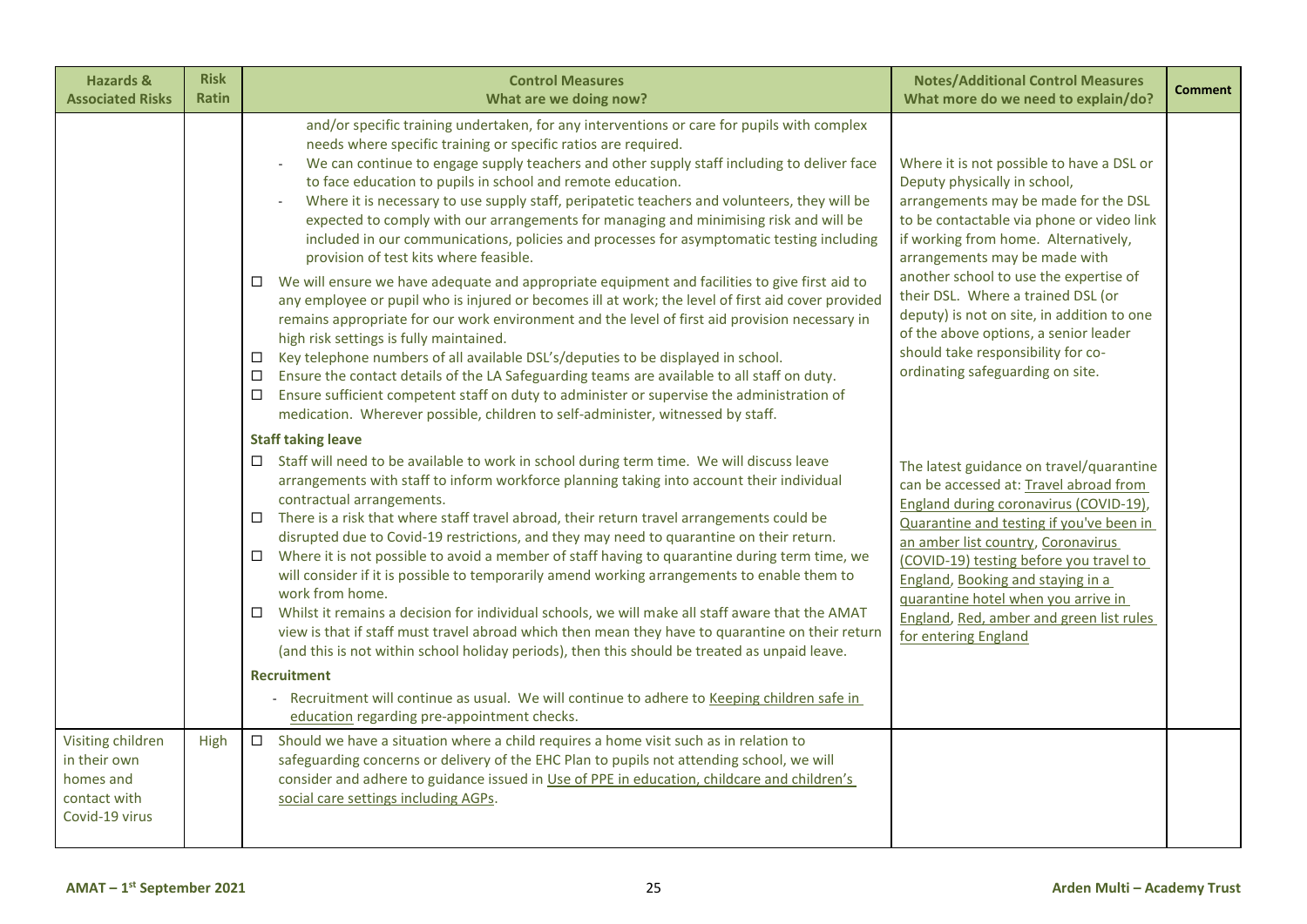| <b>Hazards &amp;</b><br><b>Associated Risks</b>               | <b>Risk</b><br><b>Ratin</b> | <b>Control Measures</b><br>What are we doing now?                                                                                                                                                                                                                                                                                                                                                                                                                                                                                                                                                                                                                                                                                                                                                                                                                                                                                                                                          | <b>Notes/Additional Control Measures</b><br>What more do we need to explain/do?                                                                                                             | <b>Comment</b> |
|---------------------------------------------------------------|-----------------------------|--------------------------------------------------------------------------------------------------------------------------------------------------------------------------------------------------------------------------------------------------------------------------------------------------------------------------------------------------------------------------------------------------------------------------------------------------------------------------------------------------------------------------------------------------------------------------------------------------------------------------------------------------------------------------------------------------------------------------------------------------------------------------------------------------------------------------------------------------------------------------------------------------------------------------------------------------------------------------------------------|---------------------------------------------------------------------------------------------------------------------------------------------------------------------------------------------|----------------|
|                                                               |                             |                                                                                                                                                                                                                                                                                                                                                                                                                                                                                                                                                                                                                                                                                                                                                                                                                                                                                                                                                                                            |                                                                                                                                                                                             |                |
| Visitors & spread<br>of Covid-19 virus                        | High                        | $\Box$ We will ensure that all visitors and key contractors are aware of the school's control measures<br>and ways of working.<br>$\Box$ As was the case pre-pandemic, access to contractors/external maintenance personnel should<br>be by appointment only and wherever possible, arranged after school, holidays or weekends.<br>$\Box$<br>We will:<br>continue to ask every visitor (over the age of 16) to 'check in' by scanning the NHS QR code<br>poster via their NHS Covid-19 app OR providing their name and telephone number (this<br>can be done in advance, e.g. via a pre-booking system) along with the date of entry;<br>keep a record of all staff working in school, their shift times and dates, and their contact<br>details;<br>keep these records of visitors and staff for 21 days and provide this information to NHS<br>Test and Trace, if requested.                                                                                                            | Refer to Maintaining records to support<br><b>NHS Test &amp; Trace</b>                                                                                                                      |                |
|                                                               |                             | <b>Lettings</b><br>□ We expect each organiser to have their own Covid-19 risk assessment in place which we are<br>satisfied with. This should include as a minimum the key elements of infection control (not<br>attending or going home if symptomatic or have had a positive test result for example; test and<br>trace; hand/respiratory hygiene; enhanced ventilation and cleaning). Hirers must also comply<br>with our system of controls which will be included within our 'Conditions of Hire'.                                                                                                                                                                                                                                                                                                                                                                                                                                                                                    |                                                                                                                                                                                             |                |
| Lack of wellbeing<br>management for<br>pupils and<br>families | High                        | Some pupils may be experiencing a variety of emotions in response to the coronavirus (Covid-<br>$\Box$<br>19) outbreak, such as anxiety, stress or low mood. This may particularly be the case for<br>vulnerable children, including those with a social worker and young carers. It is important to<br>contextualise these feelings as normal responses to an abnormal situation.<br>We will offer pastoral support to pupils who are self-isolating, shielding or who are vulnerable.<br>$\Box$<br>We will also provide more focused pastoral support for pupils' individual issues, drawing on<br>$\Box$<br>external support where necessary and possible.<br>$\Box$ Where there is a concern a child is in need or suffering or likely to suffer from harm, we<br>(generally led by the DSL or deputy) will follow our Child Protection Policy and Part 1 of Keeping<br>children safe in education and consider any referral to statutory services (and the police) as<br>appropriate. | Refer to Promoting and supporting<br>mental health and wellbeing in schools<br>and colleges and Mental Health and<br><b>Wellbeing Resources for Teachers &amp;</b><br><b>Teaching Staff</b> |                |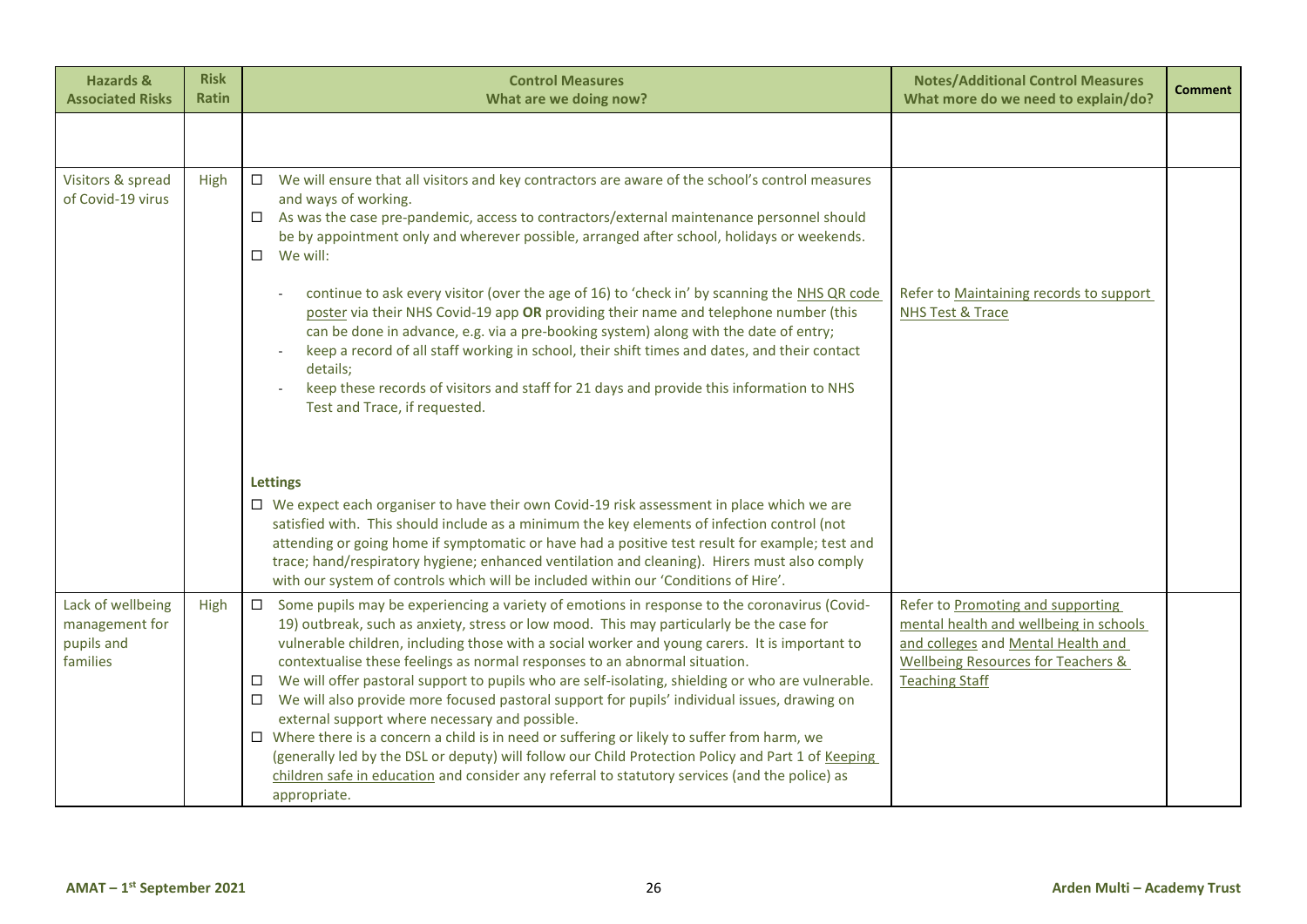| <b>Hazards &amp;</b><br><b>Associated Risks</b>               | <b>Risk</b><br><b>Ratin</b> | <b>Control Measures</b><br>What are we doing now?                                                                                                                                                                                                                                                                                                                                                                                                                                                                                                                                                                                                                                                                                                                                                                                                                                                                                                                                                                                                 | <b>Notes/Additional Control Measures</b><br>What more do we need to explain/do?                                                                                                                                                                                                                                                                                                                              | <b>Comment</b> |
|---------------------------------------------------------------|-----------------------------|---------------------------------------------------------------------------------------------------------------------------------------------------------------------------------------------------------------------------------------------------------------------------------------------------------------------------------------------------------------------------------------------------------------------------------------------------------------------------------------------------------------------------------------------------------------------------------------------------------------------------------------------------------------------------------------------------------------------------------------------------------------------------------------------------------------------------------------------------------------------------------------------------------------------------------------------------------------------------------------------------------------------------------------------------|--------------------------------------------------------------------------------------------------------------------------------------------------------------------------------------------------------------------------------------------------------------------------------------------------------------------------------------------------------------------------------------------------------------|----------------|
| Lack of wellbeing<br>management for<br>staff                  | High                        | $\Box$ We will be conscious of the wellbeing of all staff, including senior leaders themselves, and the<br>need to implement flexible working practices in a way that promotes good work-life balance and<br>supports teachers and leaders.<br>$\Box$ We will monitor the wellbeing of people who are working from home or self-isolating and help<br>them stay connected to the rest of the workforce, especially if the majority of their colleagues<br>are on-site. We will keep in touch with off-site workers on their working arrangements including<br>their welfare, mental and physical health and personal security.<br>$\square$ Where work-related issues present themselves, the HSE's published Stress Management<br>Standards will be followed. We will also review how we can support employees on broader<br>issues, such as bereavement support and general anxiety about the ongoing situation (e.g. by<br>signing up for a formal Employee Assistance Programme providing confidential telephone advice<br>and counselling).  | Refer to extra mental health support for<br>pupils and teachers, NHS Every Mind<br>Matters and DfE School workload<br>reduction toolkit<br><b>Education Support Partnership provides</b><br>a free helpline for school staff and<br>targeted support for mental health and<br>wellbeing and the Frontline: Wellbeing<br>toolkit for educators brings together a<br>range of resources and support for staff. |                |
| Inadequate<br>communications<br>with and training<br>of staff | High                        | $\Box$ We will provide clear, consistent and regular communication to improve understanding and<br>consistency of ways of working amongst staff and explain and agree any changes in working<br>arrangements, including those working from home.<br>$\Box$ We will ensure all staff are kept up to date with how safety measures are being implemented or<br>updated.<br>$\Box$ We will ensure ongoing engagement with staff, (including through trades unions or employee<br>representative groups) to monitor and understand any unforeseen impacts of changes to<br>working environments.<br>$\Box$ We will promote awareness and focus on the importance of mental health at times of<br>uncertainty (see above).                                                                                                                                                                                                                                                                                                                             |                                                                                                                                                                                                                                                                                                                                                                                                              |                |
| Fire emergencies                                              | High                        | $\Box$ We will regularly review and where necessary, update the existing school Fire Risk Assessment<br>and Fire Safety Management Policy/Evacuation Plan.<br>$\Box$ We will ensure there are sufficient trained staff on duty e.g. sufficient fire wardens to cover the<br>site to enable sweeps of all areas to be carried out and to ensure full evacuation of the building<br>- particularly important if staff are required to self-isolate.<br>$\Box$ We will assess the suitability of Personal Emergency Evacuation Plans (PEEPs) – especially if<br>previous role holders are no longer available to continue e.g., they may be required to self-<br>isolate.<br>$\Box$ The use of portable heaters will be avoided where possible. However, where it is necessary to<br>use these, we will ensure suitable controls are implemented and include within the existing Fire<br>Risk Assessment.<br>$\Box$ Propping open doors by any other means other than proprietary hold open devices triggered by<br>the fire alarm is not permitted. | Refer to advice on Fire safety in new and<br>existing school buildings                                                                                                                                                                                                                                                                                                                                       |                |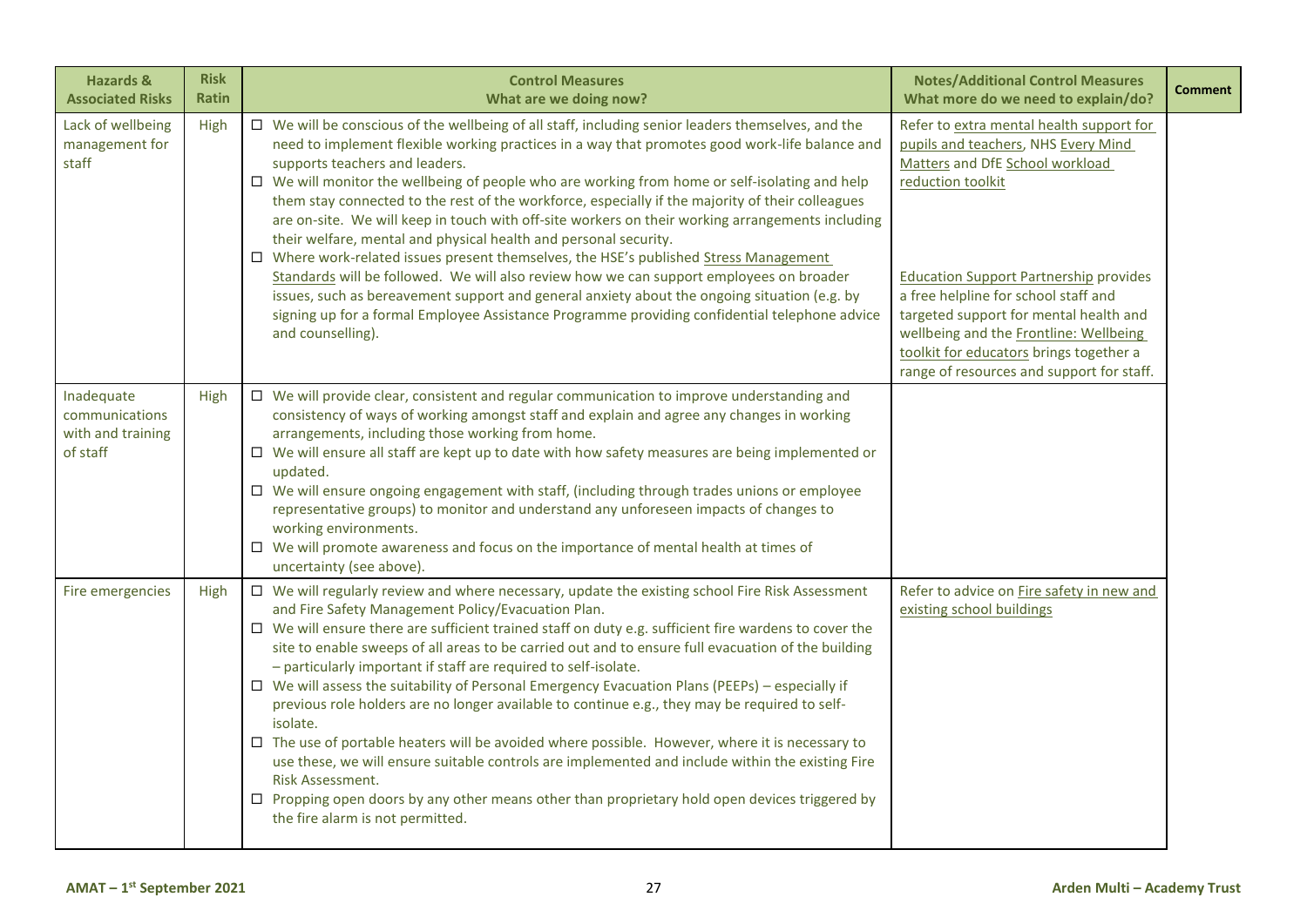| <b>Hazards &amp;</b><br><b>Associated Risks</b> | <b>Risk</b><br><b>Ratin</b> | <b>Control Measures</b><br>What are we doing now?                                                                                                                                                                                                                                                                                                                                                                                                                                                                                                                                                                                                                                                                                                                                                                              | <b>Notes/Additional Control Measures</b><br>What more do we need to explain/do?                        | <b>Comment</b> |
|-------------------------------------------------|-----------------------------|--------------------------------------------------------------------------------------------------------------------------------------------------------------------------------------------------------------------------------------------------------------------------------------------------------------------------------------------------------------------------------------------------------------------------------------------------------------------------------------------------------------------------------------------------------------------------------------------------------------------------------------------------------------------------------------------------------------------------------------------------------------------------------------------------------------------------------|--------------------------------------------------------------------------------------------------------|----------------|
|                                                 |                             | $\Box$ We will consider the closing of windows should the fire alarm activate. Because of the need for<br>increased ventilation in the school during the Covid-19 pandemic, there may not be time to<br>close all windows prior to evacuation. This situation is only permissible where to close all the<br>windows would result in increased risk to staff and pupils.                                                                                                                                                                                                                                                                                                                                                                                                                                                        |                                                                                                        |                |
|                                                 |                             | Alcohol based hand sanitiser - fire risks                                                                                                                                                                                                                                                                                                                                                                                                                                                                                                                                                                                                                                                                                                                                                                                      |                                                                                                        |                |
|                                                 |                             | All hand sanitiser stations will be kept clear of potential sources of heat and ignition (such as<br>□<br>electrical or heating equipment).<br>Any spillages will be cleaned up immediately and the items used to clear the spillage disposed<br>□<br>of carefully (they will be highly flammable until the alcohol has evaporated).<br>Alcohol-based hand sanitiser will be stored away from sources of heat and ignition, ideally in a<br>□<br>metal cabinet. A sign will be provided on the cabinet/store warning of the presence of<br>flammable liquids.<br>The location of the cabinet(s)/store(s) and the quantity held will be recorded on a plan of the<br>□<br>school to make fire fighters aware of this hazard should they attend an incident at the school<br>(and also included in our existing Emergency Plan). |                                                                                                        |                |
| Lack of building/<br>property<br>maintenance    | High                        | All routine external and in-house monitoring, testing and inspection will continue as normal (and if<br>the premises have to close or prior to re-occupation following an extended closure) including:<br>Routine in-house health & safety inspections;<br>□<br>External and in-house maintenance of fire safety equipment and systems;<br>□<br>Ongoing external and in-house hot and cold water safety (legionella) monitoring, maintenance<br>□<br>and testing;<br>In-house monitoring of asbestos containing materials;<br>□<br>External and in-house monitoring, testing and maintenance of all other systems and equipment in<br>line with statutory requirements and manufacturer's instructions.                                                                                                                        | Refer to CIBSE: emerging from lockdown<br>and HSE: Legionella Risks during the<br>Coronavirus Outbreak |                |